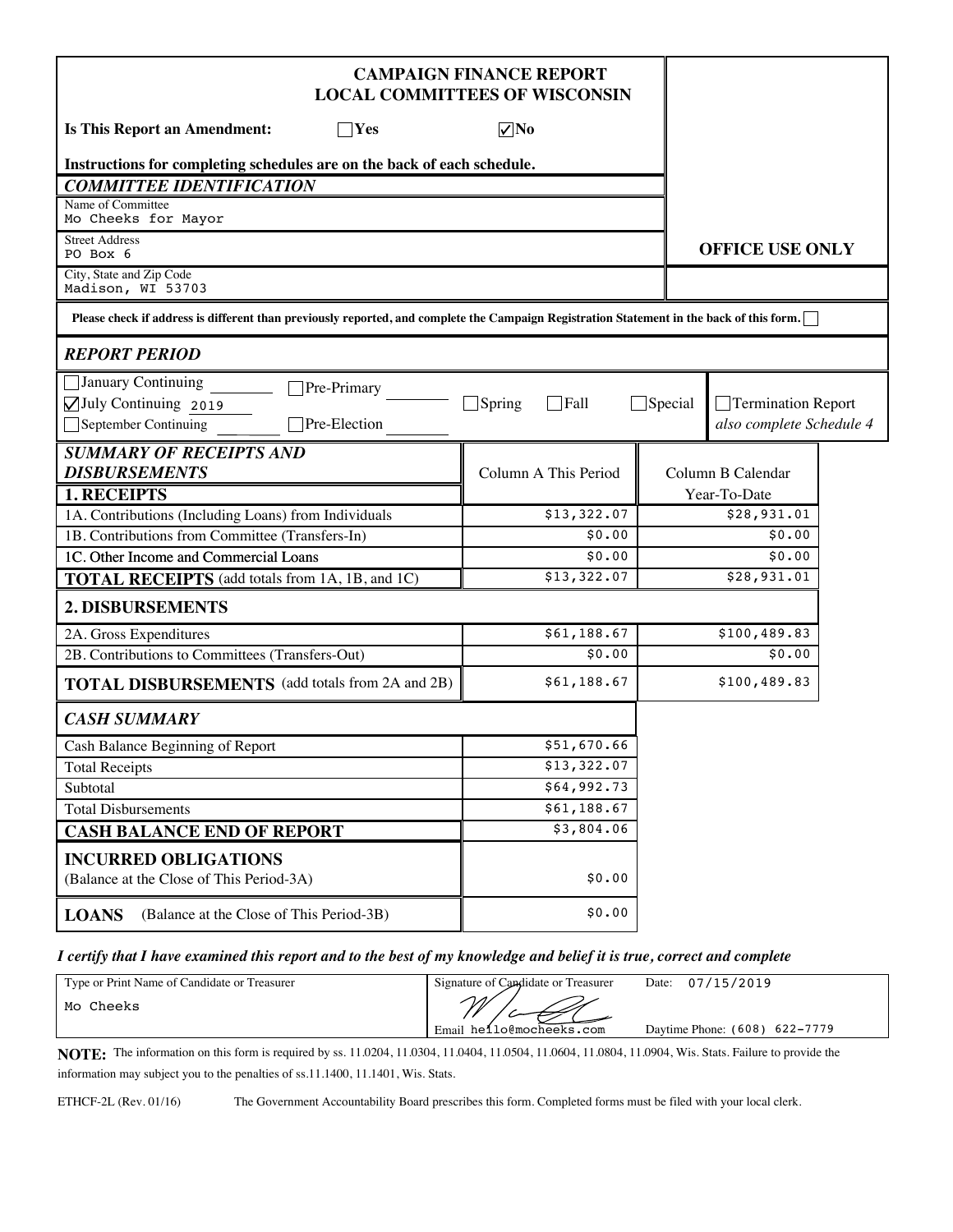Page 2 of 47

Complete Committee Name Mo Cheeks for Mayor

Date | Full Name, Mailing Address and Zip Code of Contributor Check if: In-Kind Loan Conduit - Ethics ID# Occupation (if year-to-date total exceeds \$200) | Amount of Contribution Y-T-D Total 02/10/2019 Awendaw, SC 29429 Herbert Acord 3862 Watson View Dr Contributor Type: Individual Contribution Type: Monetary  $$2.50$   $$2.50$ Date Full Name, Mailing Address and Zip Code of Contributor Check if: | In-Kind Loan | Conduit - Ethics ID# Occupation (if year-to-date total exceeds \$200) | Amount of Contribution Y-T-D Total 02/10/2019 Nancy Alexander 2220 Trent Rd Raleigh, NC 27603 Contributor Type: Individual Contribution Type: Monetary \$5.00 \$5.00 Date | Full Name, Mailing Address and Zip Code of Contributor Check if:  $\Box$  In-Kind Loan  $\Box$  Conduit - Ethics ID# Occupation (if year-to-date total exceeds \$200) | Amount of Contribution Y-T-D Total 02/10/2019 Greg And Kathy Allord 4905 Tokay Blvd Madison, WI 53711 Contributor Type: Individual Contribution Type: Monetary \$50.00 \$50.00 Date | Full Name, Mailing Address and Zip Code of Contributor Check if: | In-Kind Loan | Conduit - Ethics ID# Occupation (if year-to-date total exceeds \$200) | Amount of Contribution Y-T-D Total 02/12/2019 Fitchburg, WI 53711 Garth Alston 5791 Ivanhoe Cir Contributor Type: Individual Contribution Type: Monetary Executive \$100.00 \$300.00 Instructions for completing schedules are on the back of each schedule.

| \$157.50    | <b>SUBTOTAL ITEMIZED CONTRIBUTIONS THIS PAGE</b>  |
|-------------|---------------------------------------------------|
| \$13,322.07 | <b>TOTAL ITEMIZED CONTRIBUTIONS</b>               |
| \$0.00      | <b>TOTAL ANONYMOUS CONTRIBUTIONS \$10 OR LESS</b> |
| \$13,322.07 | TOTAL CONTRIBUTIONS RECEIVED FROM INDIVIDUALS     |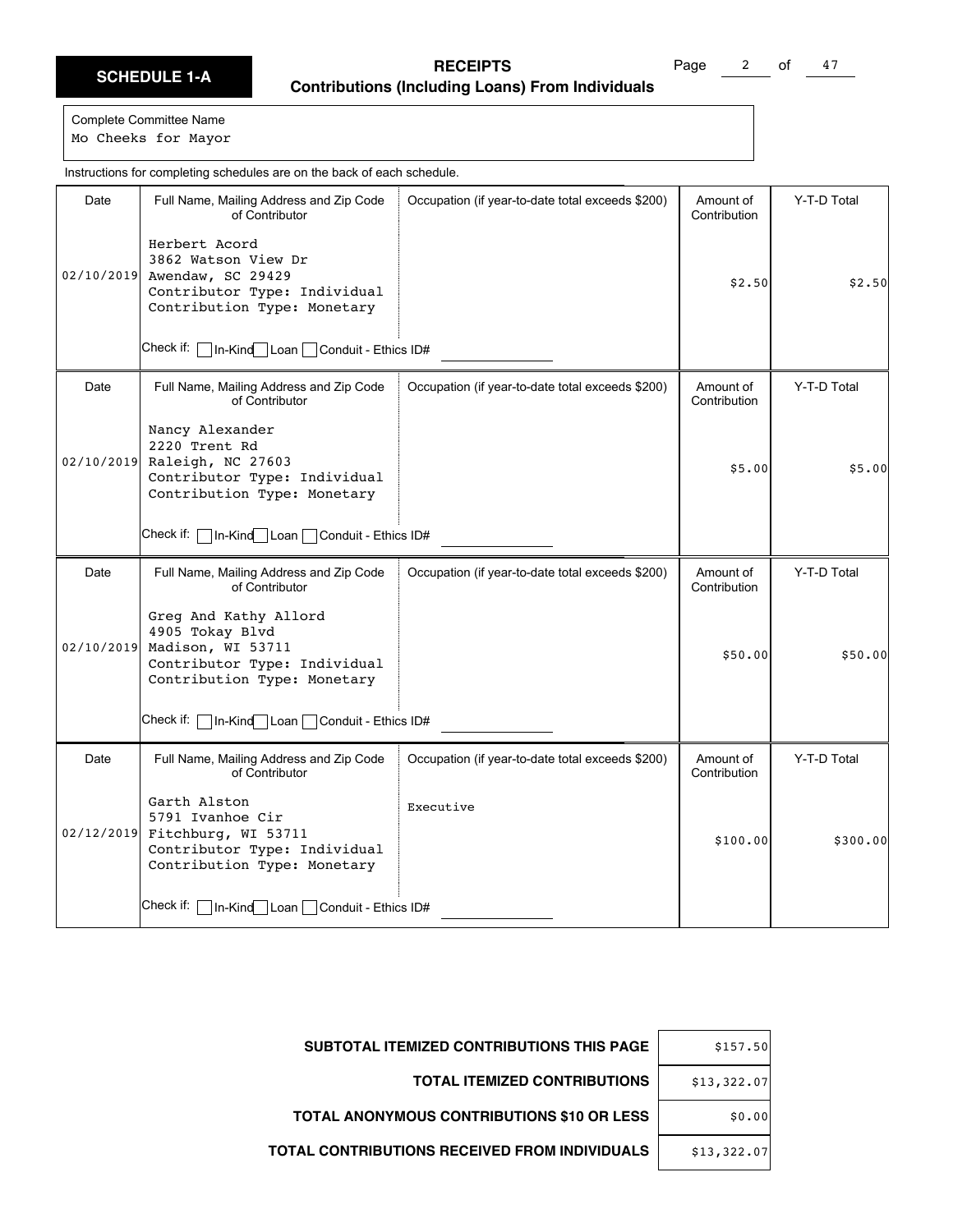Page 3 of 47

Complete Committee Name Mo Cheeks for Mayor

Date | Full Name, Mailing Address and Zip Code of Contributor Check if: In-Kind Loan Conduit - Ethics ID# Occupation (if year-to-date total exceeds \$200) | Amount of Contribution Y-T-D Total 02/10/2019 Madison, WI 53717 Danny Andersen 421 Walnut Grove Dr Contributor Type: Individual Contribution Type: Monetary \$100.00 \$100.00 Date Full Name, Mailing Address and Zip Code of Contributor Check if: | In-Kind Loan | Conduit - Ethics ID# Occupation (if year-to-date total exceeds \$200) | Amount of Contribution Y-T-D Total 02/05/2019 Omer Arain 4401 4th St N Arlington, VA 22203 Contributor Type: Individual Contribution Type: Monetary  $$10.00$   $$10.00$ Date | Full Name, Mailing Address and Zip Code of Contributor Check if: | In-Kind Loan | Conduit - Ethics ID# Occupation (if year-to-date total exceeds \$200) | Amount of Contribution Y-T-D Total 02/10/2019 Heidi Aschenbrenner 4429 White Aspen Rd Madison, WI 53704 Contributor Type: Individual Contribution Type: Monetary  $$20.00$   $$20.00$ Date | Full Name, Mailing Address and Zip Code of Contributor Check if: | In-Kind Loan | Conduit - Ethics ID# Occupation (if year-to-date total exceeds \$200) | Amount of Contribution Y-T-D Total 02/24/2019 Jeffrey Banks 7619 Sky Loop Garden Ridge, TX 78266 Contributor Type: Individual Contribution Type: Monetary  $$25.00$   $$25.00$ Instructions for completing schedules are on the back of each schedule.

| \$155.00    | <b>SUBTOTAL ITEMIZED CONTRIBUTIONS THIS PAGE</b>     |
|-------------|------------------------------------------------------|
| \$13,322.07 | <b>TOTAL ITEMIZED CONTRIBUTIONS</b>                  |
| \$0.00      | <b>TOTAL ANONYMOUS CONTRIBUTIONS \$10 OR LESS</b>    |
| \$13,322.07 | <b>TOTAL CONTRIBUTIONS RECEIVED FROM INDIVIDUALS</b> |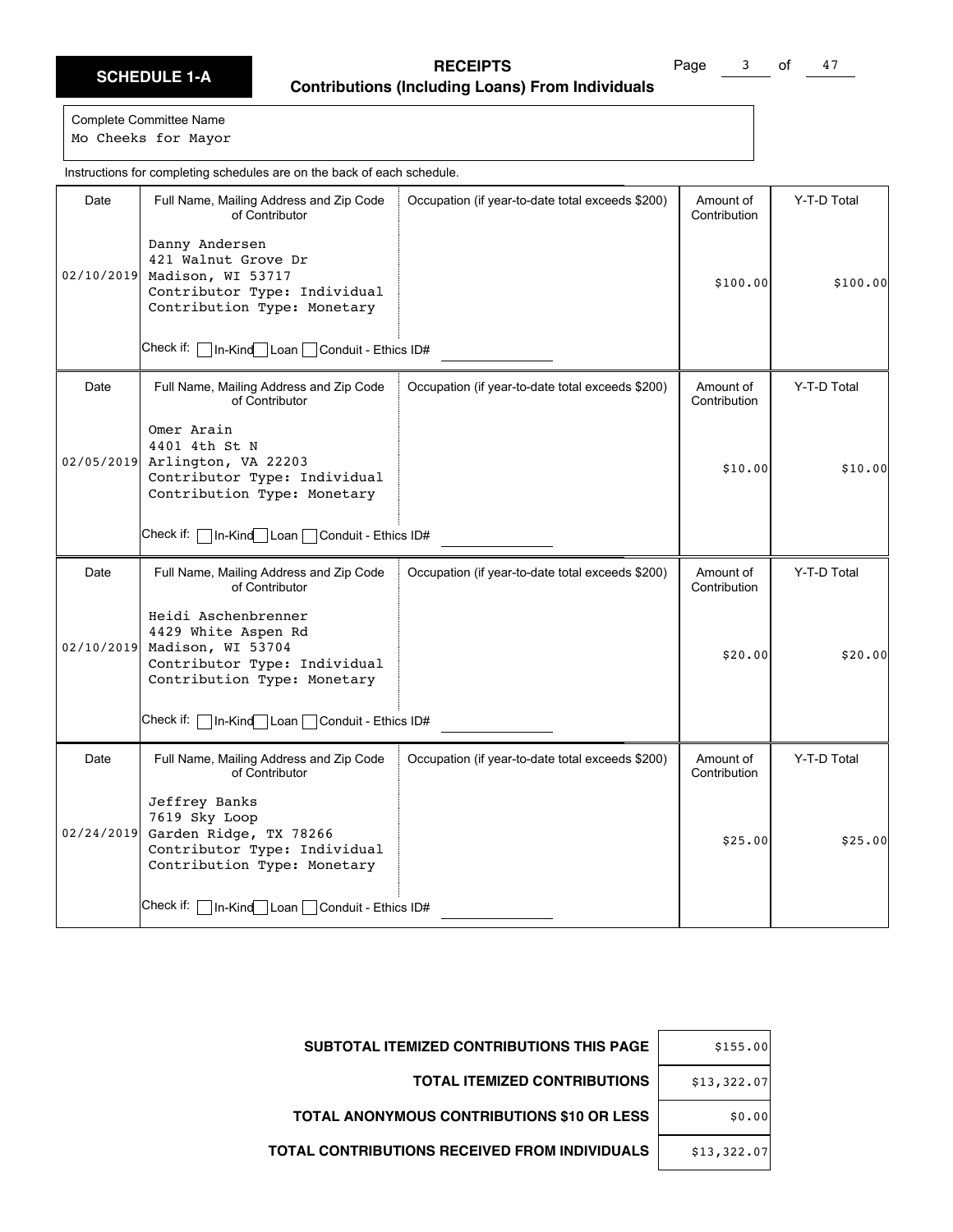Page 4 of 47

Complete Committee Name Mo Cheeks for Mayor

Date | Full Name, Mailing Address and Zip Code of Contributor Check if: In-Kind Loan Conduit - Ethics ID# Occupation (if year-to-date total exceeds \$200) | Amount of Contribution Y-T-D Total 02/10/2019 Sunnyvale, CA 94087 Sandy Bass PO Box 2374 Contributor Type: Individual Contribution Type: Monetary  $$12.50$   $$12.50$ Date | Full Name, Mailing Address and Zip Code of Contributor Check if:  $\Box$  In-Kind $\Box$  Loan  $\Box$  Conduit - Ethics ID# 0900202 Occupation (if year-to-date total exceeds \$200) | Amount of Contribution Y-T-D Total 02/11/2019 Timothy Behling W215N5579 Kenmore Dr Menomonee Falls, WI 53051 Contributor Type: Individual  $$100.00$   $$100.00$ Date | Full Name, Mailing Address and Zip Code of Contributor Check if:  $\Box$  In-Kind $\Box$  Loan  $\Box$  Conduit - Ethics ID# 0900202 Occupation (if year-to-date total exceeds \$200) | Amount of Contribution Y-T-D Total 02/11/2019 Greg Bieker 1694 Cady Ln De Pere, WI 54115 Contributor Type: Individual \$100.00 \$100.00 Date | Full Name, Mailing Address and Zip Code of Contributor Check if: | In-Kind Loan | Conduit - Ethics ID# Occupation (if year-to-date total exceeds \$200) | Amount of Contribution Y-T-D Total 02/11/2019 Fawn Bilgere 4206 Maher Ave Madison, WI 53716 Contributor Type: Individual Contribution Type: Monetary  $$25.00$   $$25.00$ Instructions for completing schedules are on the back of each schedule.

| \$237.50    | <b>SUBTOTAL ITEMIZED CONTRIBUTIONS THIS PAGE</b>  |
|-------------|---------------------------------------------------|
| \$13,322.07 | <b>TOTAL ITEMIZED CONTRIBUTIONS</b>               |
| \$0.00      | <b>TOTAL ANONYMOUS CONTRIBUTIONS \$10 OR LESS</b> |
| \$13,322.07 | TOTAL CONTRIBUTIONS RECEIVED FROM INDIVIDUALS     |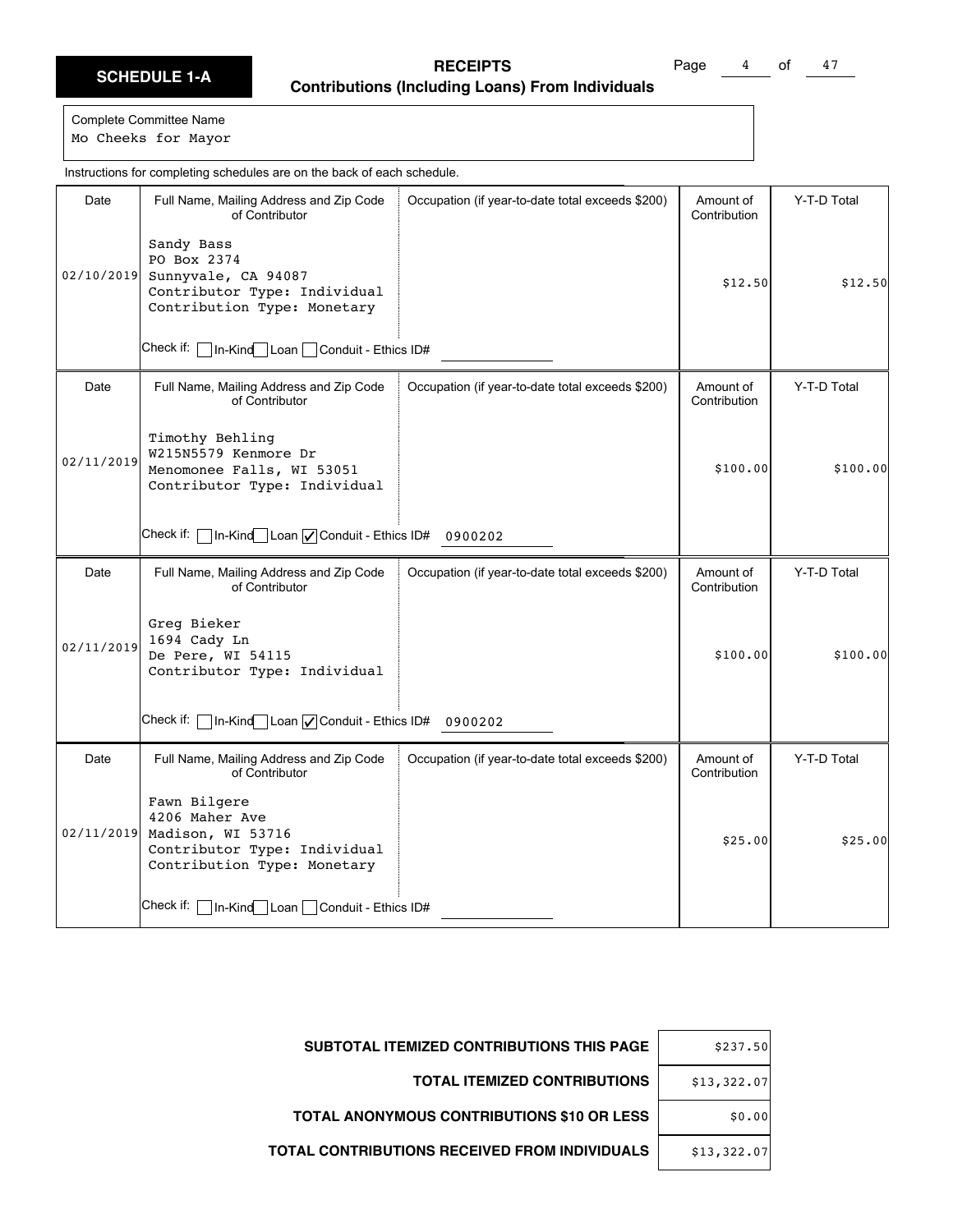Page 5 of 47

Complete Committee Name Mo Cheeks for Mayor

Date | Full Name, Mailing Address and Zip Code of Contributor Check if: In-Kind Loan Conduit - Ethics ID# Occupation (if year-to-date total exceeds \$200) | Amount of Contribution Y-T-D Total 02/09/2019 Madison, WI 53703 Kierstyn Block 1010 E Washington Ave Contributor Type: Individual Contribution Type: Monetary \$100.00 \$100.00 Date | Full Name, Mailing Address and Zip Code of Contributor Check if: | In-Kind Loan | Conduit - Ethics ID# Occupation (if year-to-date total exceeds \$200) | Amount of Contribution Y-T-D Total 02/07/2019 Paula Bonner 2812 Oxford Rd Madison, WI 53705 Contributor Type: Individual Contribution Type: Monetary  $$150.00$   $$150.00$ Date | Full Name, Mailing Address and Zip Code of Contributor Check if:  $\Box$  In-Kind $\Box$  Loan  $\Box$  Conduit - Ethics ID# 0900187 Occupation (if year-to-date total exceeds \$200) | Amount of Contribution Y-T-D Total 02/19/2019 Joseph Boucher 6318 Landfall Dr Madison, WI 53705 Contributor Type: Individual Attorney \$500.00 \$500.00 Date | Full Name, Mailing Address and Zip Code of Contributor Check if: | In-Kind Loan | Conduit - Ethics ID# Occupation (if year-to-date total exceeds \$200) | Amount of Contribution Y-T-D Total 02/24/2019 Montgomery, AL 36108 Kynesha Brown 4206 Lawnwood Ct Contributor Type: Individual Contribution Type: Monetary \$5.00 \$5.00

| <b>SUBTOTAL ITEMIZED CONTRIBUTIONS THIS PAGE</b>  | \$755.00    |
|---------------------------------------------------|-------------|
| <b>TOTAL ITEMIZED CONTRIBUTIONS</b>               | \$13,322.07 |
| <b>TOTAL ANONYMOUS CONTRIBUTIONS \$10 OR LESS</b> | \$0.00      |
| TOTAL CONTRIBUTIONS RECEIVED FROM INDIVIDUALS     | \$13,322.07 |

Instructions for completing schedules are on the back of each schedule.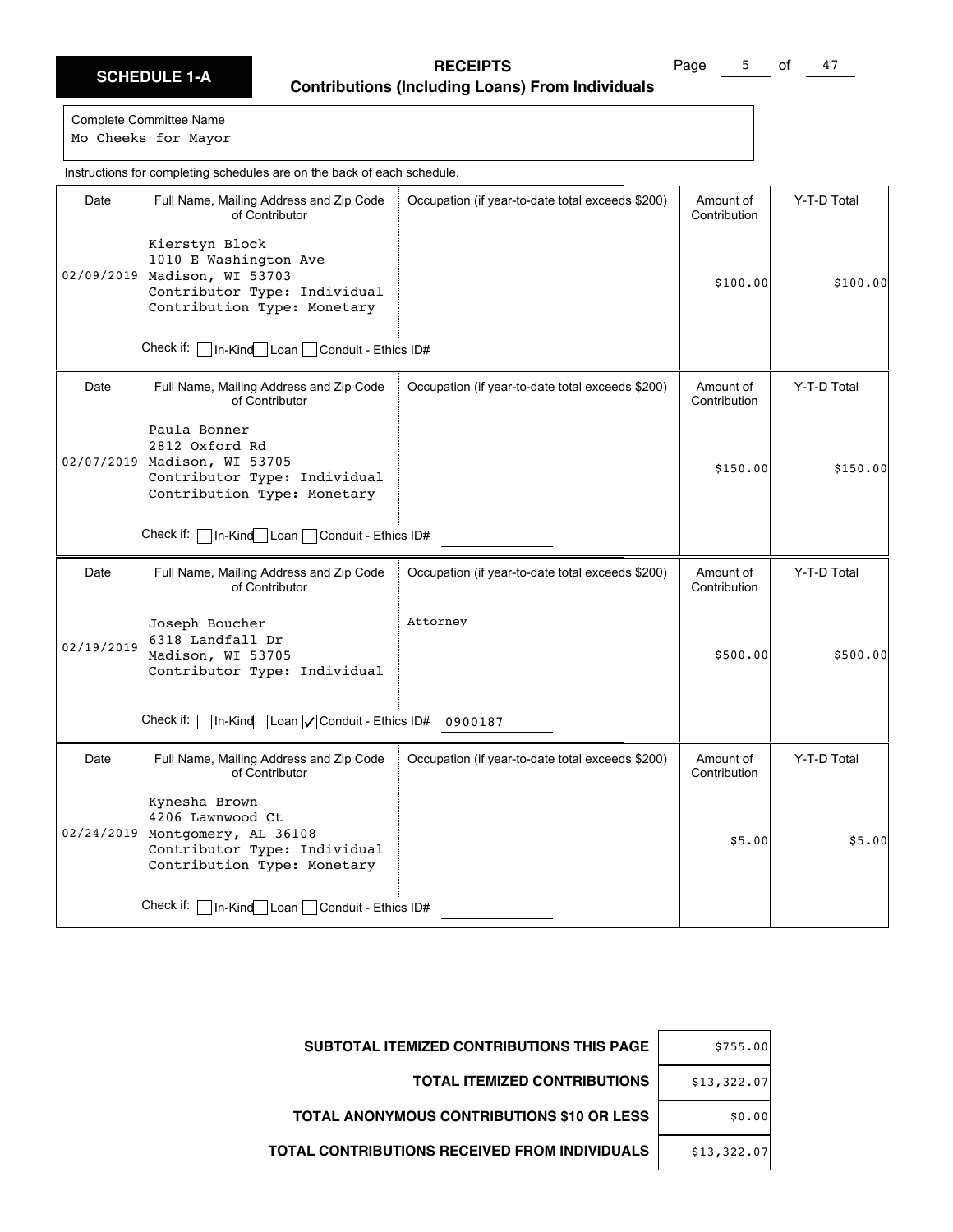Page 6 of 47

Complete Committee Name Mo Cheeks for Mayor

Date | Full Name, Mailing Address and Zip Code of Contributor Check if: In-Kind Loan Conduit - Ethics ID# Occupation (if year-to-date total exceeds \$200) | Amount of Contribution Y-T-D Total 02/16/2019 Madison, WI 53717 Todd Burchill 2 Gray Fox Cir Contributor Type: Individual Contribution Type: Monetary \$100.00 \$100.00 Date Full Name, Mailing Address and Zip Code of Contributor Check if: | In-Kind Loan | Conduit - Ethics ID# Occupation (if year-to-date total exceeds \$200) | Amount of Contribution Y-T-D Total 02/12/2019 Richard Burgess 10 Knollwood Ct Madison, WI 53713 Contributor Type: Individual Contribution Type: Monetary  $$200.00$   $$200.00$ Date | Full Name, Mailing Address and Zip Code of Contributor Check if: | In-Kind Loan | Conduit - Ethics ID# Occupation (if year-to-date total exceeds \$200) | Amount of Contribution Y-T-D Total 02/10/2019 Mary Burke 1702 Fisher St Madison, WI 53713 Contributor Type: Individual Contribution Type: Monetary Executive \$250.00 \$250.00 Date | Full Name, Mailing Address and Zip Code of Contributor Check if: | In-Kind Loan | Conduit - Ethics ID# Occupation (if year-to-date total exceeds \$200) | Amount of Contribution Y-T-D Total 02/20/2019 Madison, WI 53726 Robin Carre 2212 Rowley Ave Contributor Type: Individual Contribution Type: Monetary  $$20.19$   $$40.38$ Instructions for completing schedules are on the back of each schedule.

| <b>SUBTOTAL ITEMIZED CONTRIBUTIONS THIS PAGE</b>  | \$570.19    |
|---------------------------------------------------|-------------|
| <b>TOTAL ITEMIZED CONTRIBUTIONS</b>               | \$13,322.07 |
| <b>TOTAL ANONYMOUS CONTRIBUTIONS \$10 OR LESS</b> | \$0.00      |
| TOTAL CONTRIBUTIONS RECEIVED FROM INDIVIDUALS     | \$13,322.07 |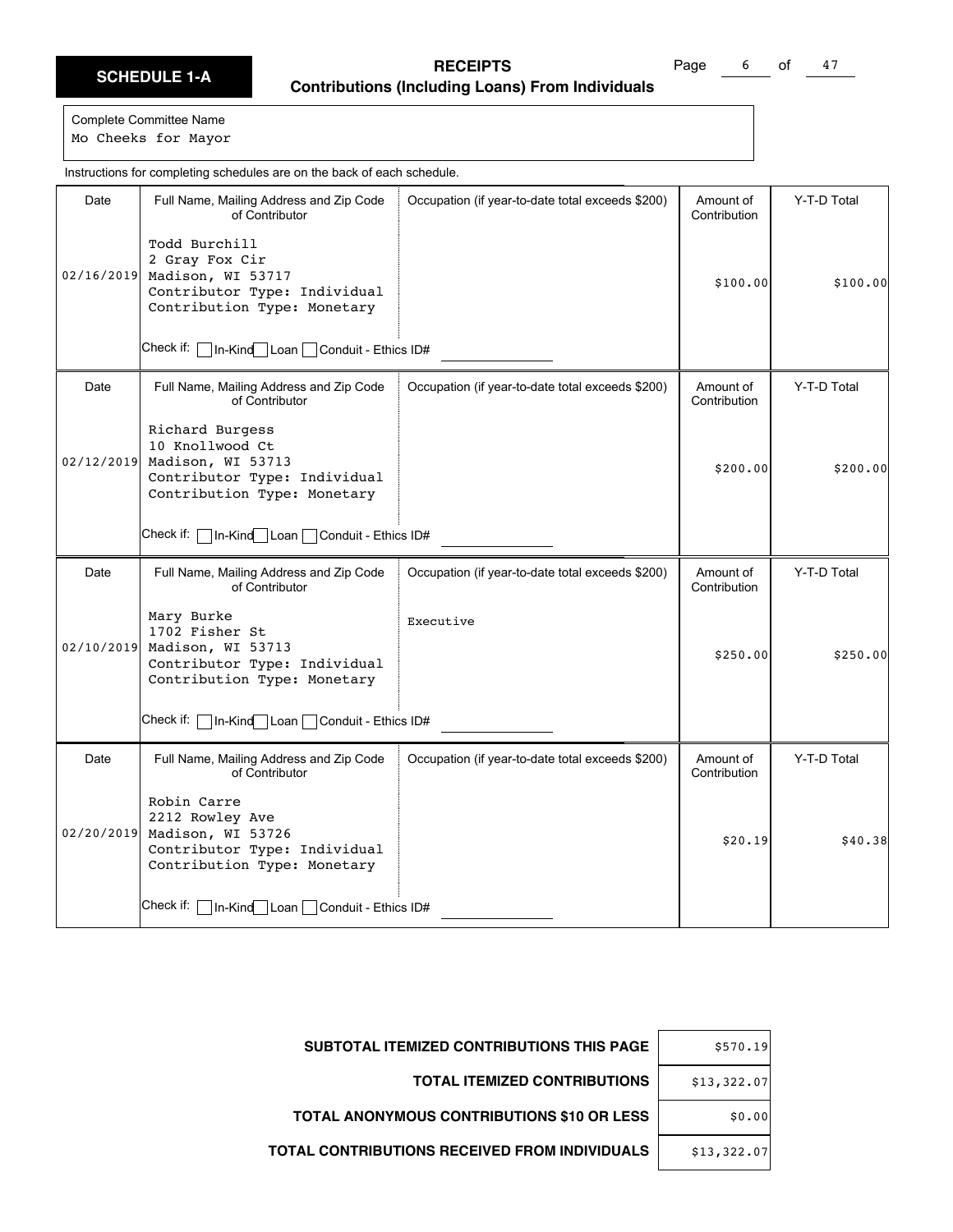Page 7 of 47

Complete Committee Name Mo Cheeks for Mayor

Date | Full Name, Mailing Address and Zip Code of Contributor Check if: In-Kind Loan Conduit - Ethics ID# Occupation (if year-to-date total exceeds \$200) | Amount of Contribution Y-T-D Total 02/06/2019 Heather Cheeks 301 Wilcrest Dr Apt 6012 Houston, TX 77042 Contributor Type: Individual Contribution Type: Monetary \$50.00 \$50.00 Date | Full Name, Mailing Address and Zip Code of Contributor Check if: | In-Kind Loan | Conduit - Ethics ID# Occupation (if year-to-date total exceeds \$200) | Amount of Contribution Y-T-D Total 02/24/2019 Nanda Cherry 2068 Pernoshal Ct Apt C Atlanta, GA 30338 Contributor Type: Individual Contribution Type: Monetary  $$2.50$   $$2.50$ Date | Full Name, Mailing Address and Zip Code of Contributor Check if: | In-Kind | Loan | Conduit - Ethics ID# Occupation (if year-to-date total exceeds \$200) | Amount of Contribution Y-T-D Total 02/19/2019 John Coatney 3232 W 72nd St Tulsa, OK 74132 Contributor Type: Individual Contribution Type: Monetary \$20.00 \$40.00 Date | Full Name, Mailing Address and Zip Code of Contributor Check if:  $\Box$  In-Kind $\Box$  Loan  $\Box$  Conduit - Ethics ID# 0900187 Occupation (if year-to-date total exceeds \$200) | Amount of Contribution Y-T-D Total 02/19/2019 Elizabeth Donley 913 Woodward Dr Madison, WI 53704 Contributor Type: Individual **CEO**  $$250.00$   $$250.00$ Instructions for completing schedules are on the back of each schedule.

| \$322.50    | SUBTOTAL ITEMIZED CONTRIBUTIONS THIS PAGE         |
|-------------|---------------------------------------------------|
| \$13,322.07 | <b>TOTAL ITEMIZED CONTRIBUTIONS</b>               |
| \$0.00      | <b>TOTAL ANONYMOUS CONTRIBUTIONS \$10 OR LESS</b> |
| \$13,322.07 | TOTAL CONTRIBUTIONS RECEIVED FROM INDIVIDUALS     |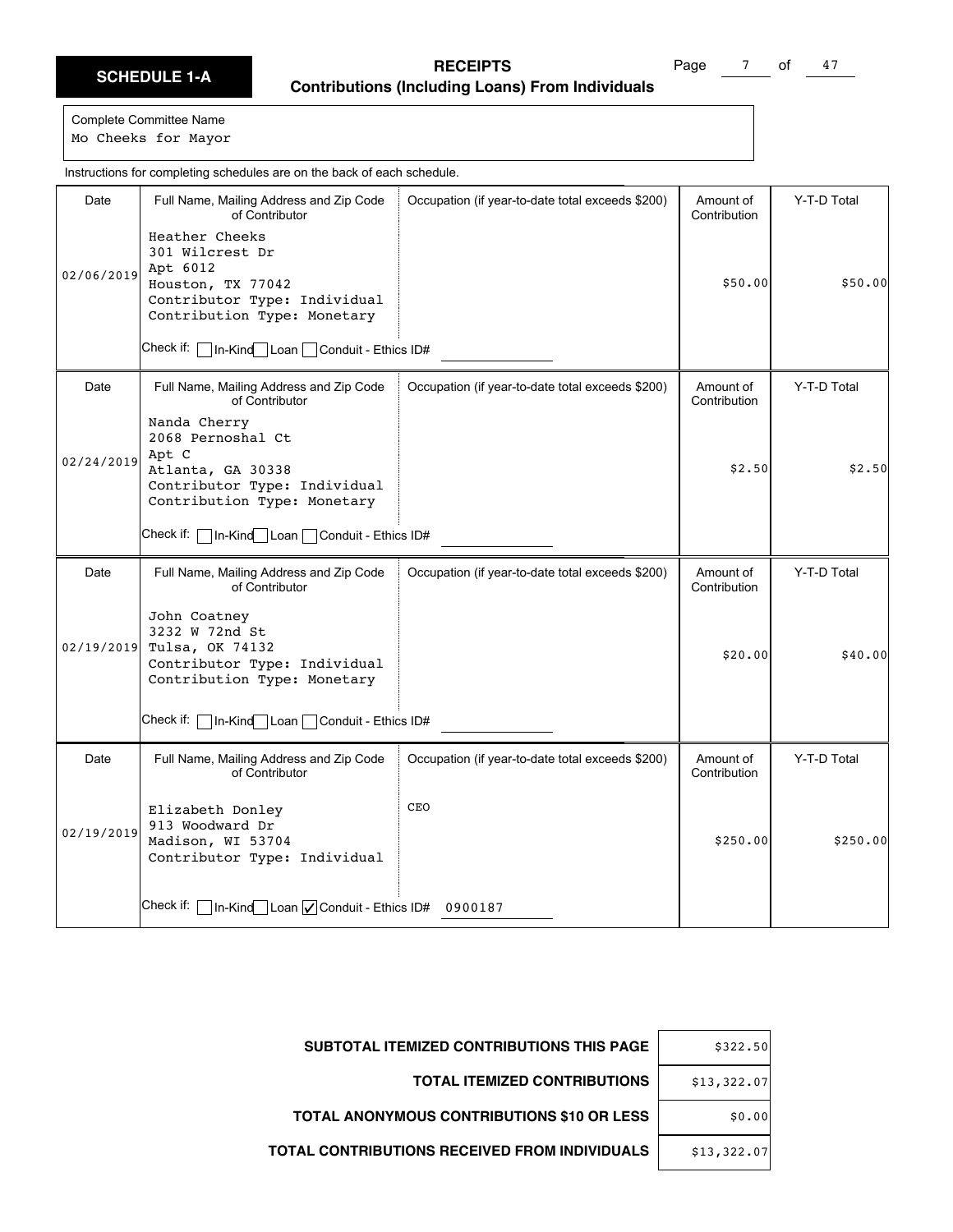Page 8 of 47

Complete Committee Name Mo Cheeks for Mayor

Date | Full Name, Mailing Address and Zip Code of Contributor Check if: In-Kind Loan Conduit - Ethics ID# Occupation (if year-to-date total exceeds \$200) | Amount of Contribution Y-T-D Total 02/10/2019 Susan Dottl 5311 Brody Dr Unit 102 Madison, WI 53705 Contributor Type: Individual Contribution Type: Monetary \$10.00 \$10.00 Date | Full Name, Mailing Address and Zip Code of Contributor Check if: | In-Kind Loan | Conduit - Ethics ID# Occupation (if year-to-date total exceeds \$200) | Amount of Contribution Y-T-D Total 02/10/2019 Joeann Edmonds 77 Helens Ln Mill Valley, CA 94941 Contributor Type: Individual Contribution Type: Monetary  $$12.50$   $$12.50$ Date | Full Name, Mailing Address and Zip Code of Contributor Check if: | In-Kind Loan | Conduit - Ethics ID# Occupation (if year-to-date total exceeds \$200) | Amount of Contribution Y-T-D Total 02/10/2019 Rose Eilts 4209 Foxhall Dr NE Olympia, WA 98516 Contributor Type: Individual Contribution Type: Monetary \$12.50 \$12.50 Date | Full Name, Mailing Address and Zip Code of Contributor Check if: | In-Kind Loan | Conduit - Ethics ID# Occupation (if year-to-date total exceeds \$200) | Amount of Contribution Y-T-D Total 02/08/2019 Madison, WI 53719 Richard Elwood 1701 Dewberry Dr Contributor Type: Individual Contribution Type: Monetary \$10.00 \$10.00 Instructions for completing schedules are on the back of each schedule.

| <b>SUBTOTAL ITEMIZED CONTRIBUTIONS THIS PAGE</b><br>\$45.00  |  |
|--------------------------------------------------------------|--|
| <b>TOTAL ITEMIZED CONTRIBUTIONS</b><br>\$13,322.07           |  |
| <b>TOTAL ANONYMOUS CONTRIBUTIONS \$10 OR LESS</b><br>\$0.00  |  |
| TOTAL CONTRIBUTIONS RECEIVED FROM INDIVIDUALS<br>\$13,322.07 |  |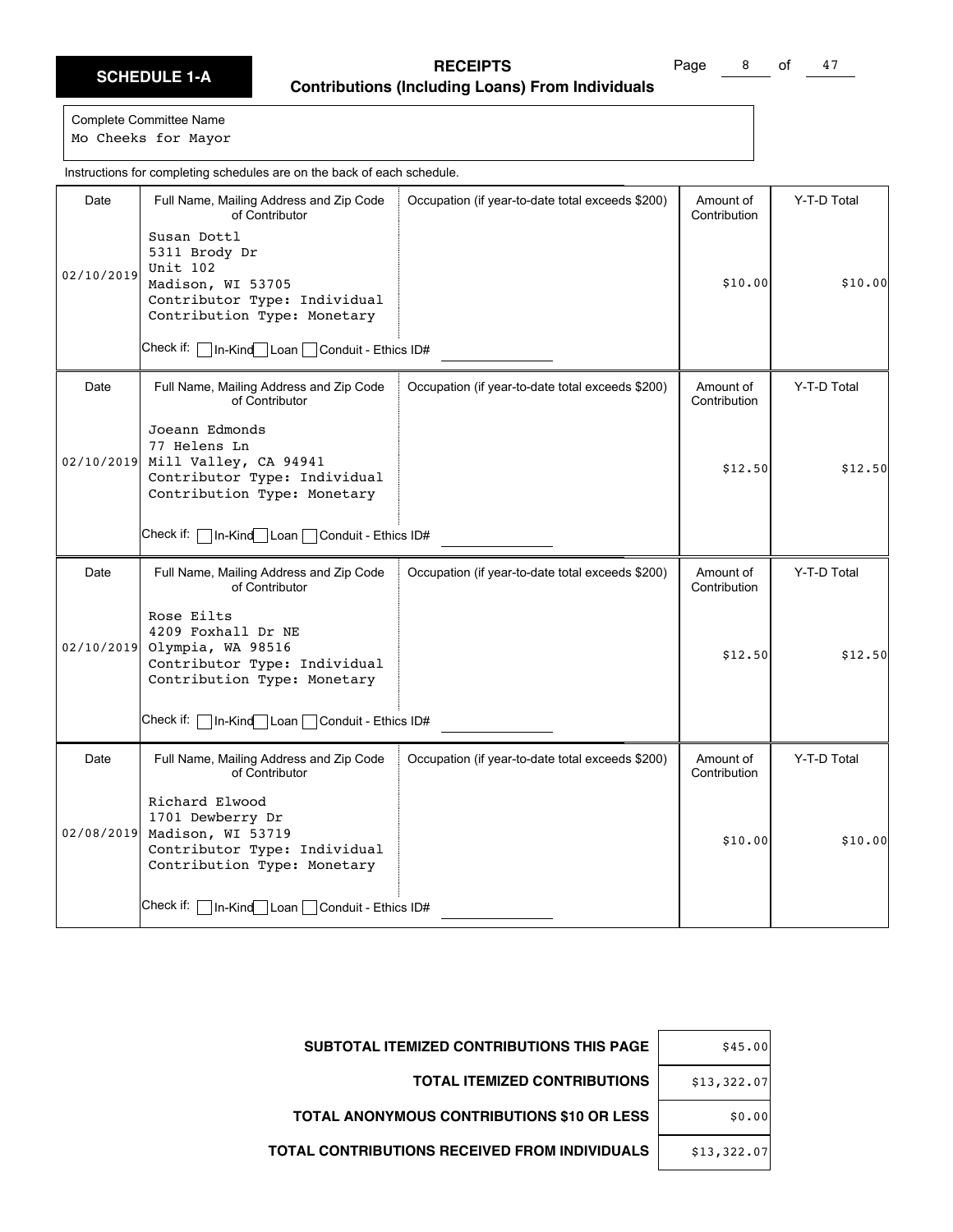Page 9 of 47

Complete Committee Name Mo Cheeks for Mayor

Date | Full Name, Mailing Address and Zip Code of Contributor Check if: In-Kind Loan Conduit - Ethics ID# Occupation (if year-to-date total exceeds \$200) | Amount of Contribution Y-T-D Total 02/10/2019 Los Angeles, CA 90066 Marsha Epstein 3200 Butler Ave Contributor Type: Individual Contribution Type: Monetary \$25.00 \$25.00 Date Full Name, Mailing Address and Zip Code of Contributor Check if:  $\Box$  In-Kind Loan  $\Box$  Conduit - Ethics ID# Occupation (if year-to-date total exceeds \$200) | Amount of Contribution Y-T-D Total 02/09/2019 Langston Evans 1010 E Washington Ave Apt 724 Madison, WI 53703 Contributor Type: Individual Contribution Type: Monetary  $$100.00$   $$100.00$ Date | Full Name, Mailing Address and Zip Code of Contributor Check if: | In-Kind Loan | Conduit - Ethics ID# Occupation (if year-to-date total exceeds \$200) | Amount of Contribution Y-T-D Total 02/10/2019 Lillian Farhat 283 Larson Rd North Brunswick, NJ 08902 Contributor Type: Individual Contribution Type: Monetary \$5.00 \$9.00 Date | Full Name, Mailing Address and Zip Code of Contributor Check if: | In-Kind Loan | Conduit - Ethics ID# Occupation (if year-to-date total exceeds \$200) | Amount of Contribution Y-T-D Total 02/24/2019 North Brunswick, NJ 08902 Lillian Farhat 283 Larson Rd Contributor Type: Individual Contribution Type: Monetary  $$1.50$   $$9.00$ Instructions for completing schedules are on the back of each schedule.

| \$131.50    | <b>SUBTOTAL ITEMIZED CONTRIBUTIONS THIS PAGE</b>     |
|-------------|------------------------------------------------------|
| \$13,322.07 | <b>TOTAL ITEMIZED CONTRIBUTIONS</b>                  |
| \$0.00      | <b>TOTAL ANONYMOUS CONTRIBUTIONS \$10 OR LESS</b>    |
| \$13,322.07 | <b>TOTAL CONTRIBUTIONS RECEIVED FROM INDIVIDUALS</b> |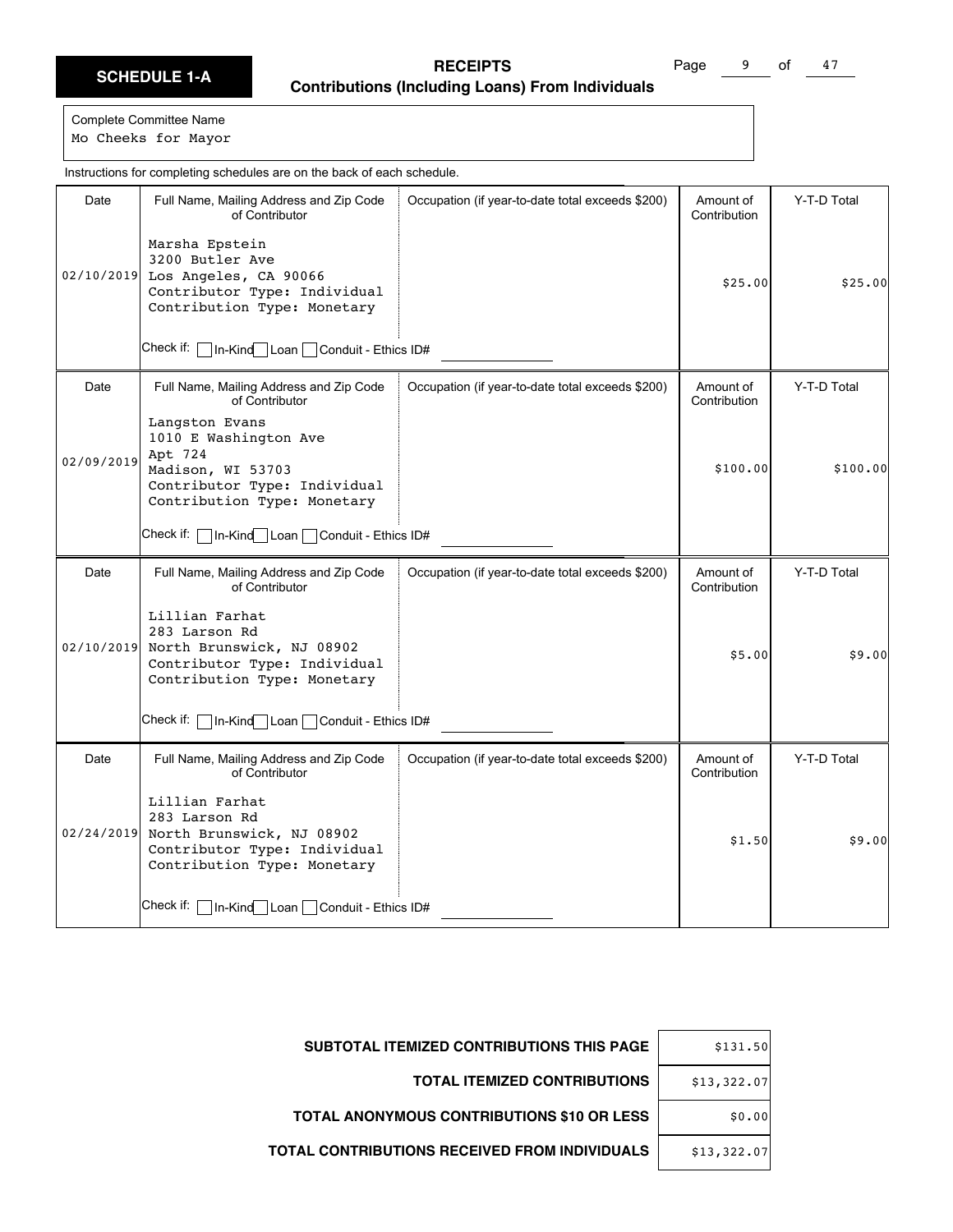Page 10 of 47

Complete Committee Name Mo Cheeks for Mayor

Date | Full Name, Mailing Address and Zip Code of Contributor Check if: In-Kind Loan Conduit - Ethics ID# Occupation (if year-to-date total exceeds \$200) | Amount of Contribution Y-T-D Total 02/24/2019 Lexington, MA 02420 John W. Frey 1133 Massachusetts Ave Contributor Type: Individual Contribution Type: Monetary  $$1.50$   $$1.50$ Date | Full Name, Mailing Address and Zip Code of Contributor Check if: | In-Kind Loan | Conduit - Ethics ID# Occupation (if year-to-date total exceeds \$200) | Amount of Contribution Y-T-D Total 02/10/2019 Nichole Fromm 5342 Coney Weston Pl Madison, WI 53711 Contributor Type: Individual Contribution Type: Monetary \$5.00 \$5.00 Date | Full Name, Mailing Address and Zip Code of Contributor Check if:  $\Box$  In-Kind $\Box$  Loan  $\Box$  Conduit - Ethics ID# 0900187 Occupation (if year-to-date total exceeds \$200) | Amount of Contribution Y-T-D Total 02/11/2019 Jim Garner 26 Golf Pkwy Madison, WI 53704 Contributor Type: Individual CEO \$500.00 \$500.00 Date | Full Name, Mailing Address and Zip Code of Contributor Check if: | In-Kind Loan | Conduit - Ethics ID# Occupation (if year-to-date total exceeds \$200) | Amount of Contribution Y-T-D Total 02/08/2019 Madison, WI 53705 Mari Gasiorowicz 3714 Ross St Contributor Type: Individual Contribution Type: Monetary  $$25.00$   $$25.00$ Instructions for completing schedules are on the back of each schedule.

| \$531.50    | <b>SUBTOTAL ITEMIZED CONTRIBUTIONS THIS PAGE</b>     |
|-------------|------------------------------------------------------|
| \$13,322.07 | <b>TOTAL ITEMIZED CONTRIBUTIONS</b>                  |
| \$0.00      | <b>TOTAL ANONYMOUS CONTRIBUTIONS \$10 OR LESS</b>    |
| \$13,322.07 | <b>TOTAL CONTRIBUTIONS RECEIVED FROM INDIVIDUALS</b> |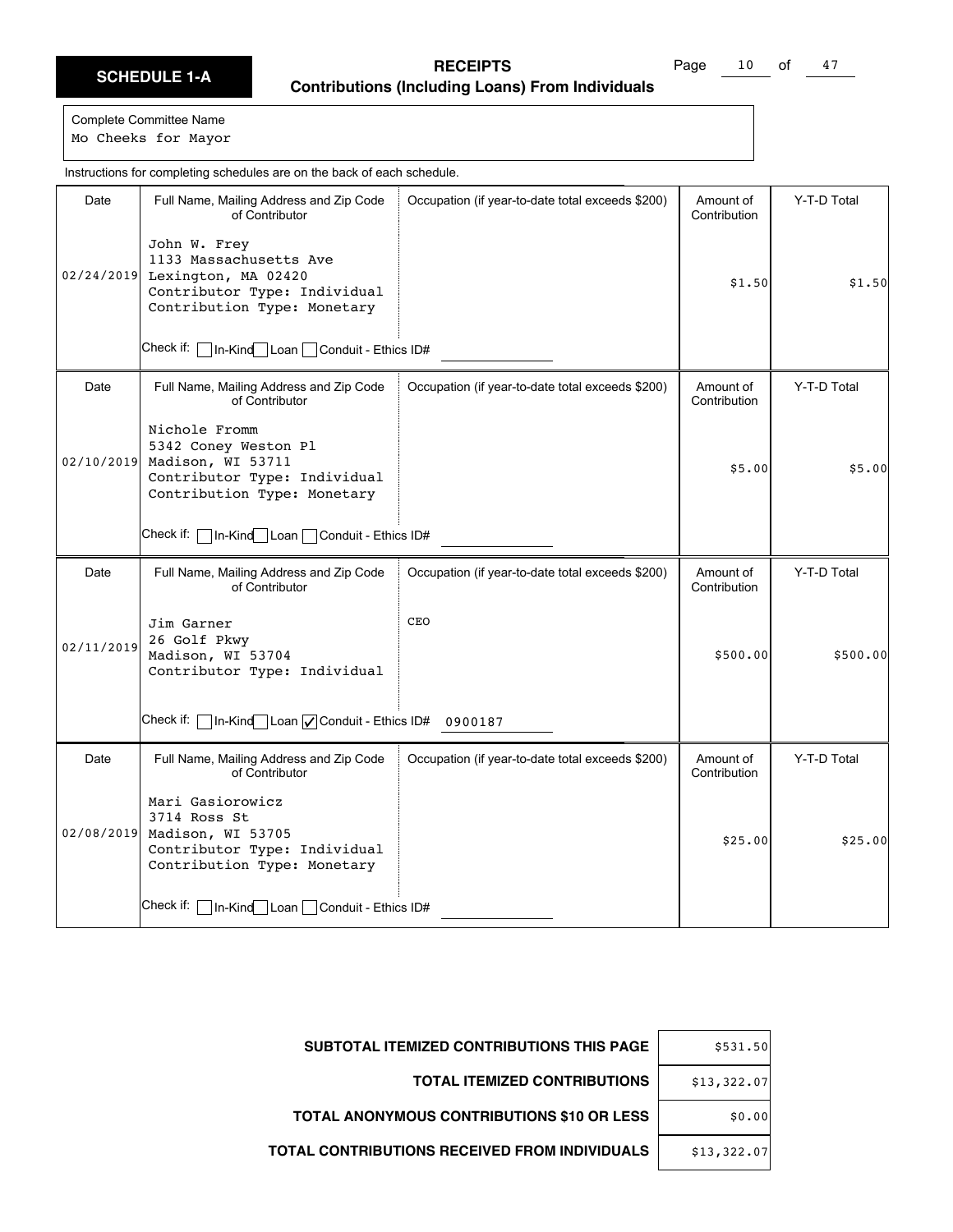Page 11 of 47

Complete Committee Name Mo Cheeks for Mayor

Date | Full Name, Mailing Address and Zip Code of Contributor Check if: In-Kind Loan Conduit - Ethics ID# Occupation (if year-to-date total exceeds \$200) | Amount of Contribution Y-T-D Total 02/19/2019 Margaret Geisler 6205 Mineral Point Rd Apt 822 Madison, WI 53705 Contributor Type: Individual Contribution Type: Monetary \$100.00 \$100.00 Date | Full Name, Mailing Address and Zip Code of Contributor Check if: | In-Kind Loan | Conduit - Ethics ID# Occupation (if year-to-date total exceeds \$200) | Amount of Contribution Y-T-D Total 02/10/2019 Mitchell Germaine 7208 Fiske Rd Clinton, WA 98236 Contributor Type: Individual Contribution Type: Monetary \$5.00 \$5.00 Date | Full Name, Mailing Address and Zip Code of Contributor Check if:  $\Box$  In-Kind Loan  $\Box$  Conduit - Ethics ID# Occupation (if year-to-date total exceeds \$200) | Amount of Contribution Y-T-D Total 02/10/2019 Jennifer Giesler Madison, WI 53717 Contributor Type: Individual Contribution Type: Monetary \$50.00 \$50.00 Date | Full Name, Mailing Address and Zip Code of Contributor Check if: | In-Kind Loan | Conduit - Ethics ID# Occupation (if year-to-date total exceeds \$200) | Amount of Contribution Y-T-D Total 02/05/2019 Mindi Giftos 72 Heather Dr Cottage Grove, WI 53527 Contributor Type: Individual Contribution Type: Monetary lawyer \$500.00 \$500.00 Instructions for completing schedules are on the back of each schedule.

| \$655.00    | <b>SUBTOTAL ITEMIZED CONTRIBUTIONS THIS PAGE</b>  |
|-------------|---------------------------------------------------|
| \$13,322.07 | <b>TOTAL ITEMIZED CONTRIBUTIONS</b>               |
| \$0.00      | <b>TOTAL ANONYMOUS CONTRIBUTIONS \$10 OR LESS</b> |
| \$13,322.07 | TOTAL CONTRIBUTIONS RECEIVED FROM INDIVIDUALS     |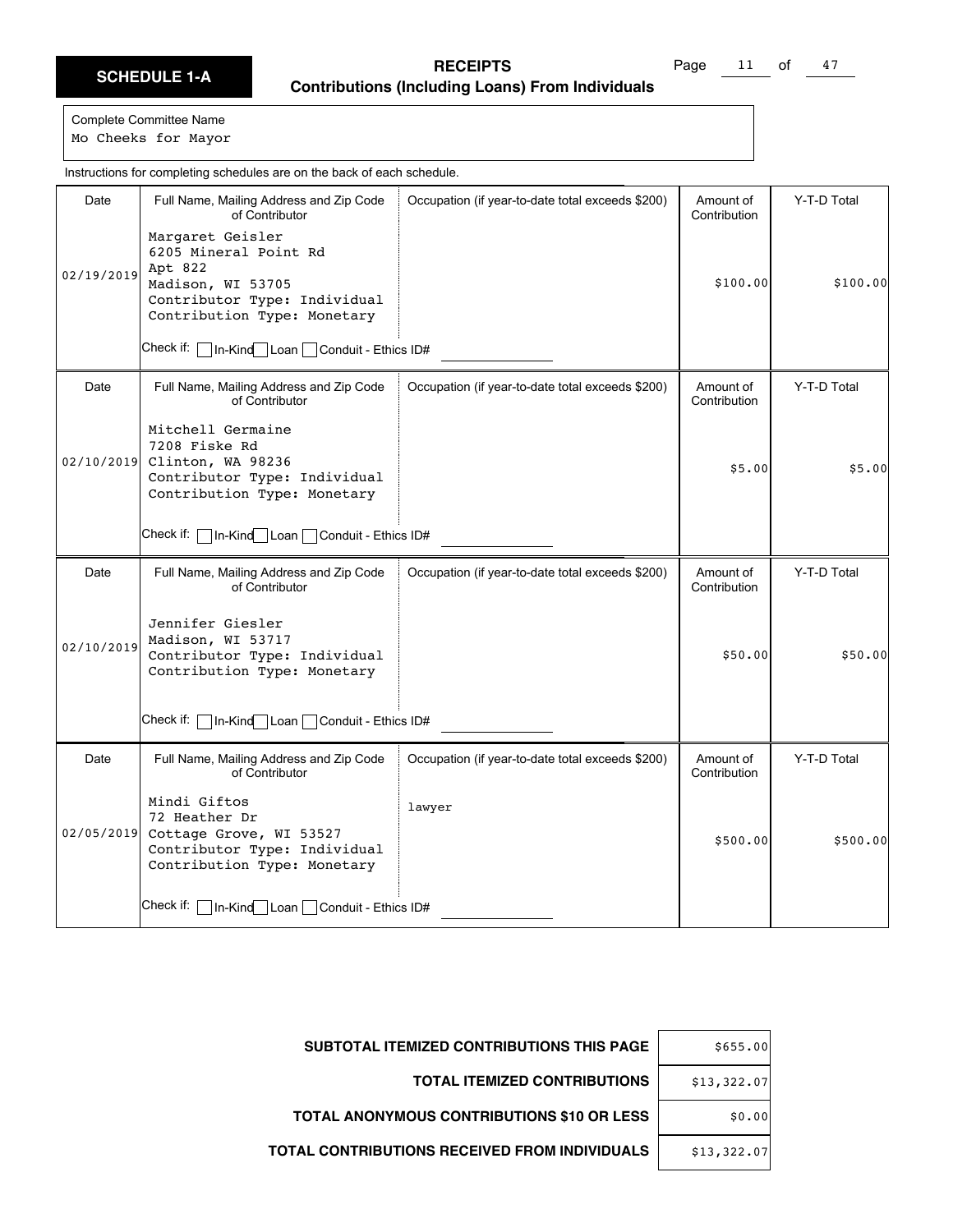Page 12 of 47

Complete Committee Name Mo Cheeks for Mayor

Date | Full Name, Mailing Address and Zip Code of Contributor Check if: In-Kind Loan Conduit - Ethics ID# Occupation (if year-to-date total exceeds \$200) | Amount of Contribution Y-T-D Total 02/10/2019 Oak Park, IL 60304 Matthew T Glavin 1158 Wenonah Ave Contributor Type: Individual Contribution Type: Monetary \$100.00 \$100.00 Date Full Name, Mailing Address and Zip Code of Contributor Check if: | In-Kind Loan | Conduit - Ethics ID# Occupation (if year-to-date total exceeds \$200) | Amount of Contribution Y-T-D Total 02/10/2019 Robin Gray Madison, WI 53711 Contributor Type: Individual Contribution Type: Monetary \$5.00 \$5.00 Date | Full Name, Mailing Address and Zip Code of Contributor Check if: | In-Kind Loan | Conduit - Ethics ID# Occupation (if year-to-date total exceeds \$200) | Amount of Contribution Y-T-D Total 02/24/2019 David Hardrick 2623 Phelps Ave District Heights, MD 20747 Contributor Type: Individual Contribution Type: Monetary  $$7.50$   $$7.50$ Date | Full Name, Mailing Address and Zip Code of Contributor Check if: | In-Kind Loan | Conduit - Ethics ID# 0900202 Occupation (if year-to-date total exceeds \$200) | Amount of Contribution Y-T-D Total 02/11/2019 Shirley Hehn Weibel 6811 Icecake Rd Sparta, WI 54656 Contributor Type: Individual \$100.00 \$100.00 Instructions for completing schedules are on the back of each schedule.

| <b>SUBTOTAL ITEMIZED CONTRIBUTIONS THIS PAGE</b>     | \$212.50    |
|------------------------------------------------------|-------------|
| <b>TOTAL ITEMIZED CONTRIBUTIONS</b>                  | \$13,322.07 |
| <b>TOTAL ANONYMOUS CONTRIBUTIONS \$10 OR LESS</b>    | \$0.00      |
| <b>TOTAL CONTRIBUTIONS RECEIVED FROM INDIVIDUALS</b> | \$13,322.07 |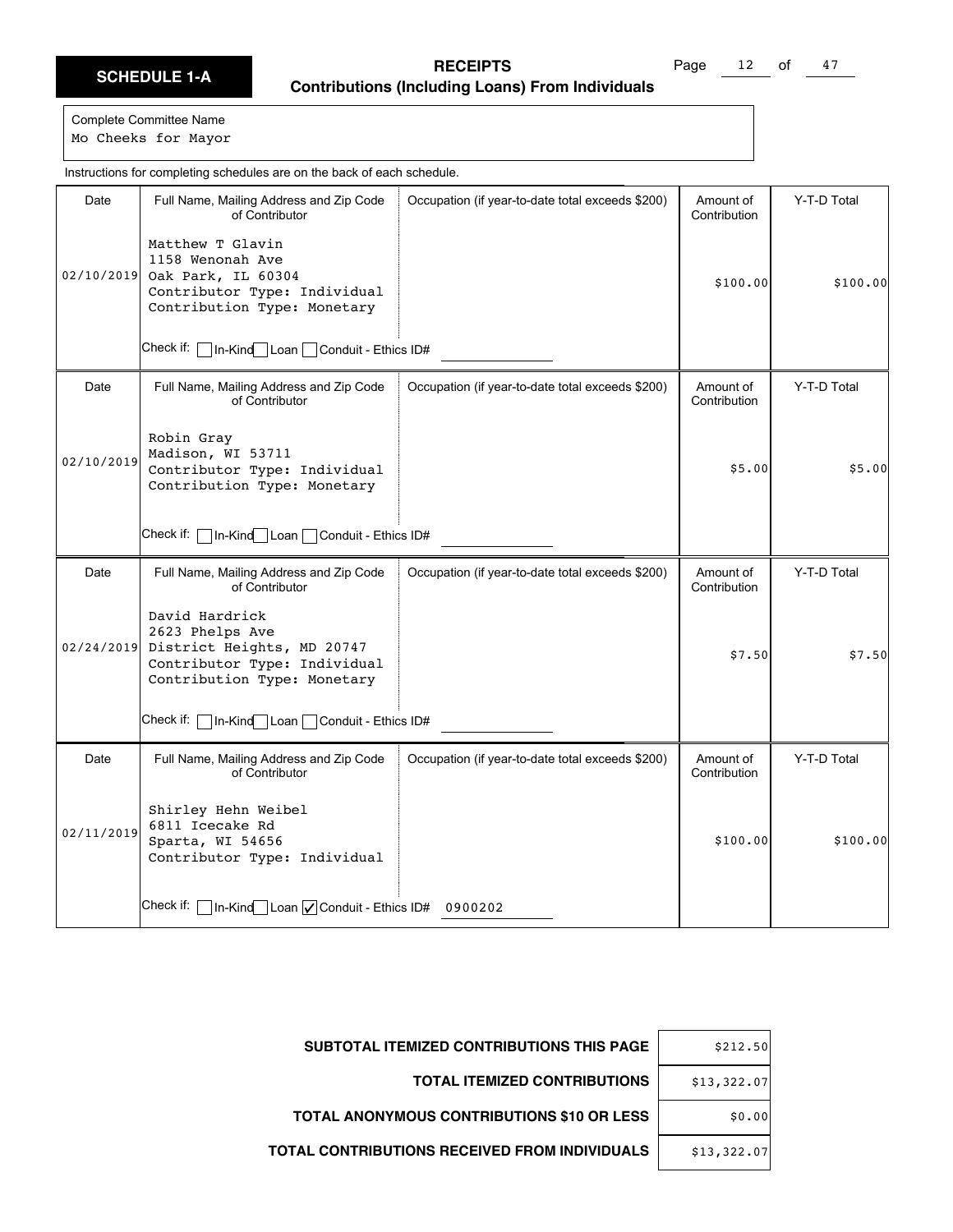Page 13 of 47

Complete Committee Name Mo Cheeks for Mayor

Date | Full Name, Mailing Address and Zip Code of Contributor Check if: In-Kind Loan Conduit - Ethics ID# Occupation (if year-to-date total exceeds \$200) | Amount of Contribution Y-T-D Total 02/10/2019 Madison, WI 53705 Melinda Heinritz 3734 Ross St Contributor Type: Individual Contribution Type: Monetary \$100.00 \$100.00 Date Full Name, Mailing Address and Zip Code of Contributor Check if: | In-Kind Loan | Conduit - Ethics ID# Occupation (if year-to-date total exceeds \$200) | Amount of Contribution Y-T-D Total 02/24/2019 Margaret Henderson 290 Stipp Ln Ukiah, CA 95482 Contributor Type: Individual Contribution Type: Monetary  $$2.50$   $$2.50$ Date | Full Name, Mailing Address and Zip Code of Contributor Check if: | In-Kind Loan | Conduit - Ethics ID# Occupation (if year-to-date total exceeds \$200) | Amount of Contribution Y-T-D Total 02/24/2019 Janet Hendricks 333 Uphill Rd Milford, MI 48381 Contributor Type: Individual Contribution Type: Monetary  $$1.50$   $$1.50$ Date | Full Name, Mailing Address and Zip Code of Contributor Check if: **In-Kind** Loan Conduit - Ethics ID# Occupation (if year-to-date total exceeds \$200) | Amount of Contribution Y-T-D Total 02/24/2019 Amy Hill 13123 E Emerald Coast Pkwy Ste B102 Inlet Beach, FL 32461 Contributor Type: Individual Contribution Type: Monetary \$10.00 \$10.00 Instructions for completing schedules are on the back of each schedule.

| \$114.00    | <b>SUBTOTAL ITEMIZED CONTRIBUTIONS THIS PAGE</b>  |
|-------------|---------------------------------------------------|
| \$13,322.07 | <b>TOTAL ITEMIZED CONTRIBUTIONS</b>               |
| \$0.00      | <b>TOTAL ANONYMOUS CONTRIBUTIONS \$10 OR LESS</b> |
| \$13,322.07 | TOTAL CONTRIBUTIONS RECEIVED FROM INDIVIDUALS     |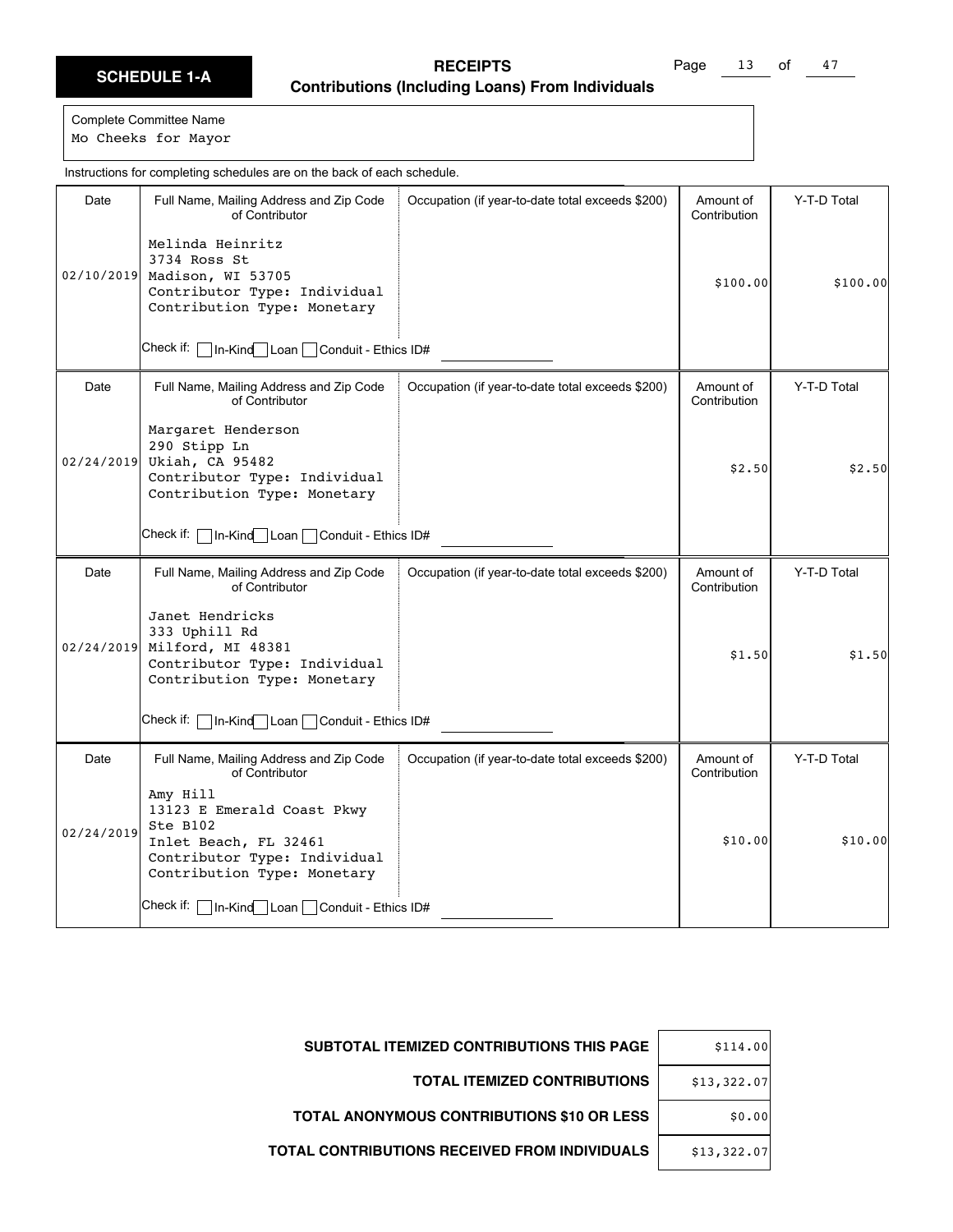Page 14 of 47

Complete Committee Name

Mo Cheeks for Mayor

Date | Full Name, Mailing Address and Zip Code of Contributor Check if: In-Kind Loan Conduit - Ethics ID# Occupation (if year-to-date total exceeds \$200) | Amount of Contribution Y-T-D Total 02/19/2019 Madison, WI 53715 Susan Hoffenberg 512 W Shore Dr Contributor Type: Individual Contribution Type: Monetary \$150.00 \$150.00 Date | Full Name, Mailing Address and Zip Code of Contributor Check if: | In-Kind Loan | Conduit - Ethics ID# Occupation (if year-to-date total exceeds \$200) | Amount of Contribution Y-T-D Total 02/07/2019 Jacquelyn Hunt 3910 Dallas Dr Madison, WI 53719 Contributor Type: Individual Contribution Type: Monetary \$50.00 \$50.00 Date | Full Name, Mailing Address and Zip Code of Contributor Check if:  $\Box$  In-Kind $\Box$  Loan  $\Box$  Conduit - Ethics ID# 0900187 Occupation (if year-to-date total exceeds \$200) | Amount of Contribution Y-T-D Total 02/19/2019 Jim Imhoff 2124 Waunona Way Madison, WI 53713 Contributor Type: Individual President  $$1,000.00$   $$1,000.00$ Date | Full Name, Mailing Address and Zip Code of Contributor Check if: In-Kind Loan Conduit - Ethics ID# Occupation (if year-to-date total exceeds \$200) | Amount of Contribution Y-T-D Total 02/07/2019 Fitchburg, WI 53711 Larry Jackson 5021 Irish Ln Contributor Type: Individual Contribution Type: Monetary \$100.00 \$100.00 Instructions for completing schedules are on the back of each schedule.

| \$1,300.00  | <b>SUBTOTAL ITEMIZED CONTRIBUTIONS THIS PAGE</b>     |
|-------------|------------------------------------------------------|
| \$13,322.07 | <b>TOTAL ITEMIZED CONTRIBUTIONS</b>                  |
| \$0.00      | <b>TOTAL ANONYMOUS CONTRIBUTIONS \$10 OR LESS</b>    |
| \$13,322.07 | <b>TOTAL CONTRIBUTIONS RECEIVED FROM INDIVIDUALS</b> |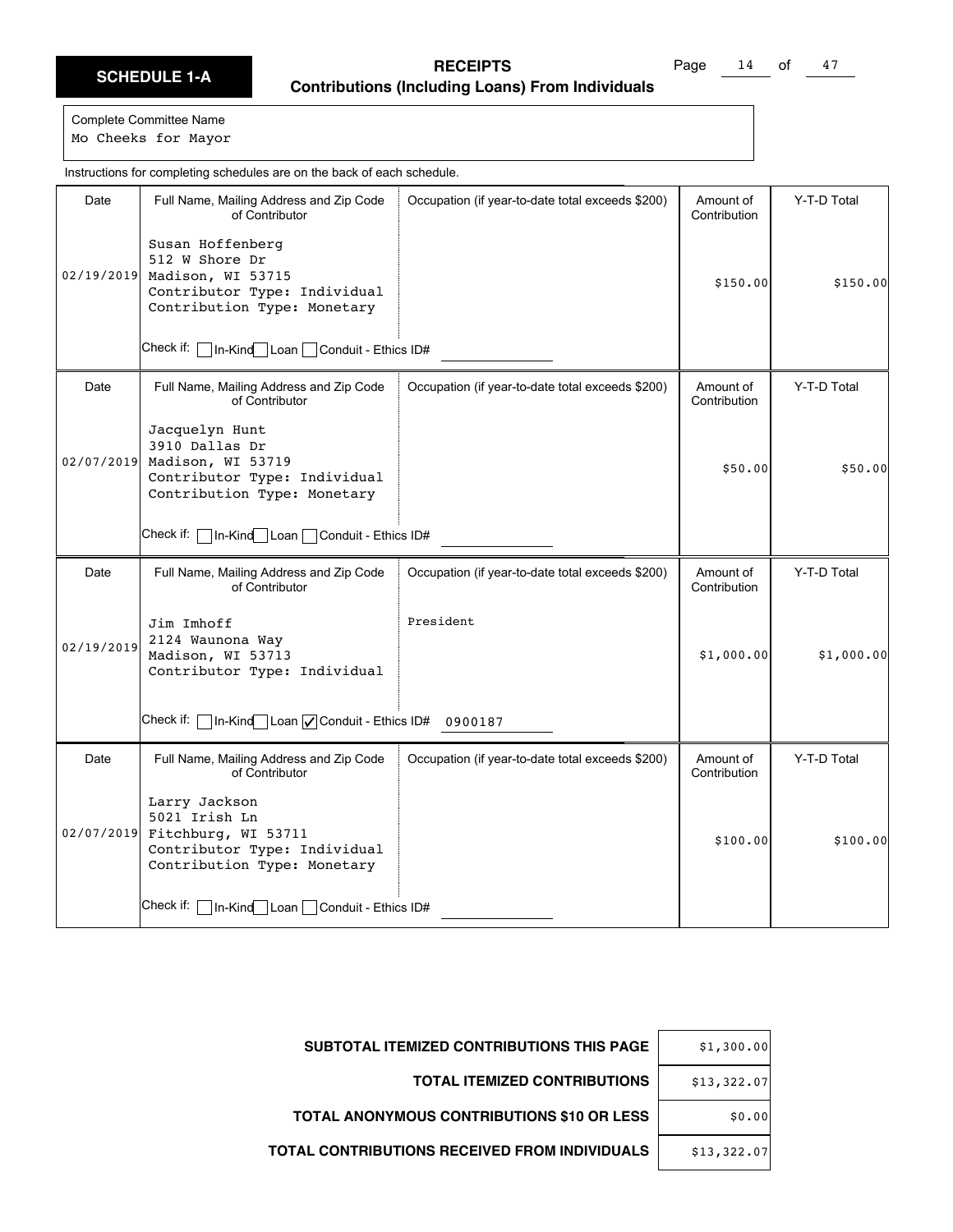Page 15 of 47

| Instructions for completing schedules are on the back of each schedule. |                                                                                                                               |                                                  |                           |             |  |
|-------------------------------------------------------------------------|-------------------------------------------------------------------------------------------------------------------------------|--------------------------------------------------|---------------------------|-------------|--|
| Date                                                                    | Full Name, Mailing Address and Zip Code<br>of Contributor<br>Steve Jellinek                                                   | Occupation (if year-to-date total exceeds \$200) | Amount of<br>Contribution | Y-T-D Total |  |
| 02/07/2019                                                              | 416 Hillington Way<br>Madison, WI 53726<br>Contributor Type: Individual<br>Contribution Type: Monetary                        |                                                  | \$100.00                  | \$100.00]   |  |
|                                                                         | Check if:  <br>In-Kind Loan Conduit - Ethics ID#                                                                              |                                                  |                           |             |  |
| Date                                                                    | Full Name, Mailing Address and Zip Code<br>of Contributor                                                                     | Occupation (if year-to-date total exceeds \$200) | Amount of<br>Contribution | Y-T-D Total |  |
| 02/10/2019                                                              | Lily Johnson<br>29 E Wilson St<br>Apt 405<br>Madison, WI 53703<br>Contributor Type: Individual<br>Contribution Type: Monetary |                                                  | \$75.00                   | \$75.00     |  |
|                                                                         | Check if:  <br> In-Kind Loan Conduit - Ethics ID#                                                                             |                                                  |                           |             |  |
| Date                                                                    | Full Name, Mailing Address and Zip Code<br>of Contributor                                                                     | Occupation (if year-to-date total exceeds \$200) | Amount of<br>Contribution | Y-T-D Total |  |
| 02/10/2019                                                              | Jarvis Joyce<br>PO Box 4017<br>Merrifield, VA 22116<br>Contributor Type: Individual<br>Contribution Type: Monetary            |                                                  | \$20.00                   | \$25.00     |  |
|                                                                         | Check if: [<br>In-Kind Loan Conduit - Ethics ID#                                                                              |                                                  |                           |             |  |
| Date                                                                    | Full Name, Mailing Address and Zip Code<br>of Contributor                                                                     | Occupation (if year-to-date total exceeds \$200) | Amount of<br>Contribution | Y-T-D Total |  |
| 02/24/2019                                                              | Jarvis Joyce<br>PO Box 4017<br>Merrifield, VA 22116<br>Contributor Type: Individual<br>Contribution Type: Monetary            |                                                  | \$5.00                    | \$25.00     |  |
|                                                                         | Check if: [<br>In-Kind   Loan   Conduit - Ethics ID#                                                                          |                                                  |                           |             |  |

| \$200.00    | SUBTOTAL ITEMIZED CONTRIBUTIONS THIS PAGE            |
|-------------|------------------------------------------------------|
| \$13,322.07 | <b>TOTAL ITEMIZED CONTRIBUTIONS</b>                  |
| \$0.00      | <b>TOTAL ANONYMOUS CONTRIBUTIONS \$10 OR LESS</b>    |
| \$13,322.07 | <b>TOTAL CONTRIBUTIONS RECEIVED FROM INDIVIDUALS</b> |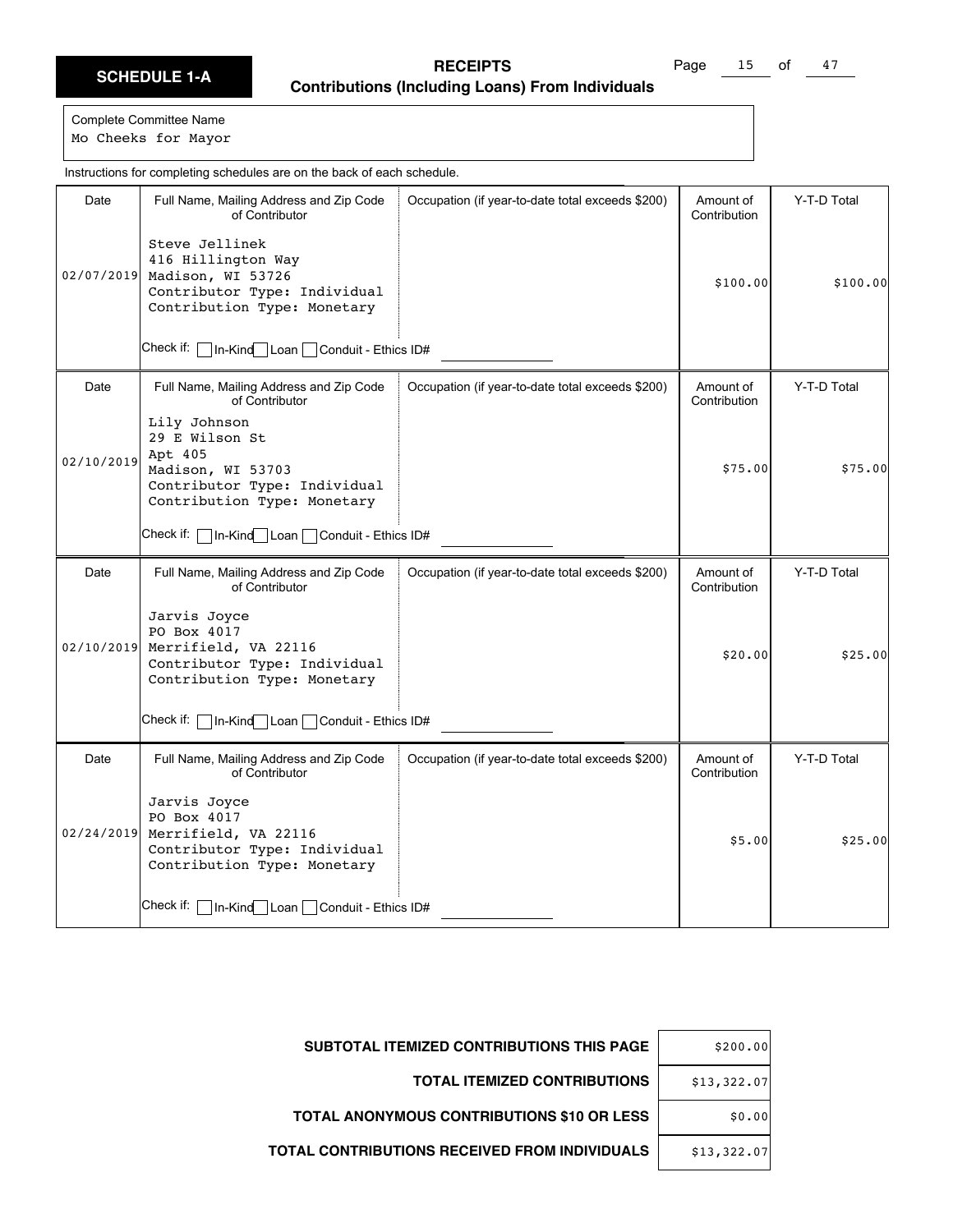Page 16 of 47

Complete Committee Name Mo Cheeks for Mayor

Date | Full Name, Mailing Address and Zip Code of Contributor Check if: In-Kind Loan Conduit - Ethics ID# Occupation (if year-to-date total exceeds \$200) | Amount of Contribution Y-T-D Total 02/10/2019 Worcester, MA 01606 William Kadish 24 Brattle St Contributor Type: Individual Contribution Type: Monetary  $$36.00$   $$48.50$ Date | Full Name, Mailing Address and Zip Code of Contributor Check if: | In-Kind Loan | Conduit - Ethics ID# Occupation (if year-to-date total exceeds \$200) | Amount of Contribution Y-T-D Total 02/13/2019 Barry Karp 1660 N Prospect Ave Unit 2507 Milwaukee, WI 53202 Contributor Type: Individual Contribution Type: Monetary travel  $$250.00$   $$250.00$ Date | Full Name, Mailing Address and Zip Code of Contributor Check if: | In-Kind Loan | Conduit - Ethics ID# Occupation (if year-to-date total exceeds \$200) | Amount of Contribution Y-T-D Total 02/05/2019 Sam Kearney 3582 Ridgeway Ave Madison, WI 53704 Contributor Type: Individual Contribution Type: Monetary \$25.00 \$25.00 Date | Full Name, Mailing Address and Zip Code of Contributor Check if: | In-Kind Loan | Conduit - Ethics ID# 0900202 Occupation (if year-to-date total exceeds \$200) | Amount of Contribution Y-T-D Total 02/11/2019 Robert Keys 3021 W Mckinley Blvd Milwaukee, WI 53208 Contributor Type: Individual \$100.00 \$100.00 Instructions for completing schedules are on the back of each schedule.

| \$411.00    | <b>SUBTOTAL ITEMIZED CONTRIBUTIONS THIS PAGE</b>     |
|-------------|------------------------------------------------------|
| \$13,322.07 | <b>TOTAL ITEMIZED CONTRIBUTIONS</b>                  |
| \$0.00      | <b>TOTAL ANONYMOUS CONTRIBUTIONS \$10 OR LESS</b>    |
| \$13,322.07 | <b>TOTAL CONTRIBUTIONS RECEIVED FROM INDIVIDUALS</b> |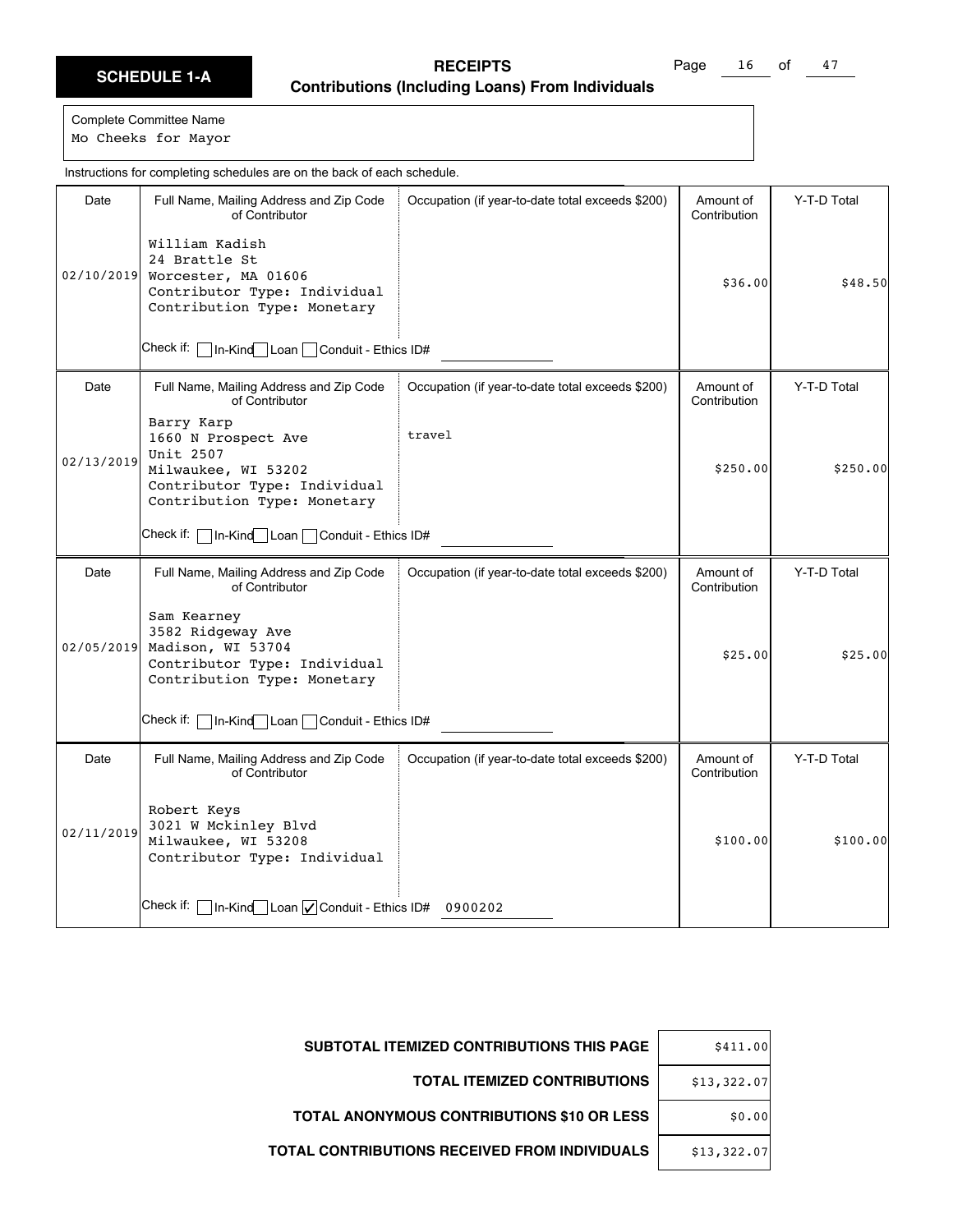Page 17 of 47

| Instructions for completing schedules are on the back of each schedule. |                                                                                                                                      |                                                  |                           |             |
|-------------------------------------------------------------------------|--------------------------------------------------------------------------------------------------------------------------------------|--------------------------------------------------|---------------------------|-------------|
| Date                                                                    | Full Name, Mailing Address and Zip Code<br>of Contributor                                                                            | Occupation (if year-to-date total exceeds \$200) | Amount of<br>Contribution | Y-T-D Total |
| 02/10/2019                                                              | Carolyn A. Kidder<br>42 Main St<br>Chesterbrook, PA 19087<br>Contributor Type: Individual<br>Contribution Type: Monetary             |                                                  | \$7.50                    | \$7.50      |
|                                                                         | Check if:  <br>In-Kind Loan Conduit - Ethics ID#                                                                                     |                                                  |                           |             |
| Date                                                                    | Full Name, Mailing Address and Zip Code<br>of Contributor                                                                            | Occupation (if year-to-date total exceeds \$200) | Amount of<br>Contribution | Y-T-D Total |
|                                                                         | Steve King<br>6948 Country Ln<br>02/15/2019 Madison, WI 53719<br>Contributor Type: Individual<br>Contribution Type: Monetary         |                                                  | \$50.00                   | \$50.00]    |
|                                                                         | Check if: [<br>□In-Kind Loan Conduit - Ethics ID#                                                                                    |                                                  |                           |             |
| Date                                                                    | Full Name, Mailing Address and Zip Code<br>of Contributor                                                                            | Occupation (if year-to-date total exceeds \$200) | Amount of<br>Contribution | Y-T-D Total |
|                                                                         | Renee Knight<br>1907 Keyes Ave<br>02/12/2019 Madison, WI 53711<br>Contributor Type: Individual<br>Contribution Type: Monetary        | Cosmotoligist                                    | \$250.00                  | \$250.00    |
|                                                                         | Check if: [<br>In-Kind Loan Conduit - Ethics ID#                                                                                     |                                                  |                           |             |
| Date                                                                    | Full Name, Mailing Address and Zip Code<br>of Contributor                                                                            | Occupation (if year-to-date total exceeds \$200) | Amount of<br>Contribution | Y-T-D Total |
| 02/06/2019                                                              | Gundega Korsts<br>555 S Midvale Blvd<br>Unit 327<br>Madison, WI 53711<br>Contributor Type: Individual<br>Contribution Type: Monetary | science editor                                   | \$250.00                  | \$250.00    |
|                                                                         | Check if:   In-Kind Loan   Conduit - Ethics ID#                                                                                      |                                                  |                           |             |

| SUBTOTAL ITEMIZED CONTRIBUTIONS THIS PAGE         | \$557.50    |
|---------------------------------------------------|-------------|
| <b>TOTAL ITEMIZED CONTRIBUTIONS</b>               | \$13,322.07 |
| <b>TOTAL ANONYMOUS CONTRIBUTIONS \$10 OR LESS</b> | \$0.00      |
| TOTAL CONTRIBUTIONS RECEIVED FROM INDIVIDUALS     | \$13,322.07 |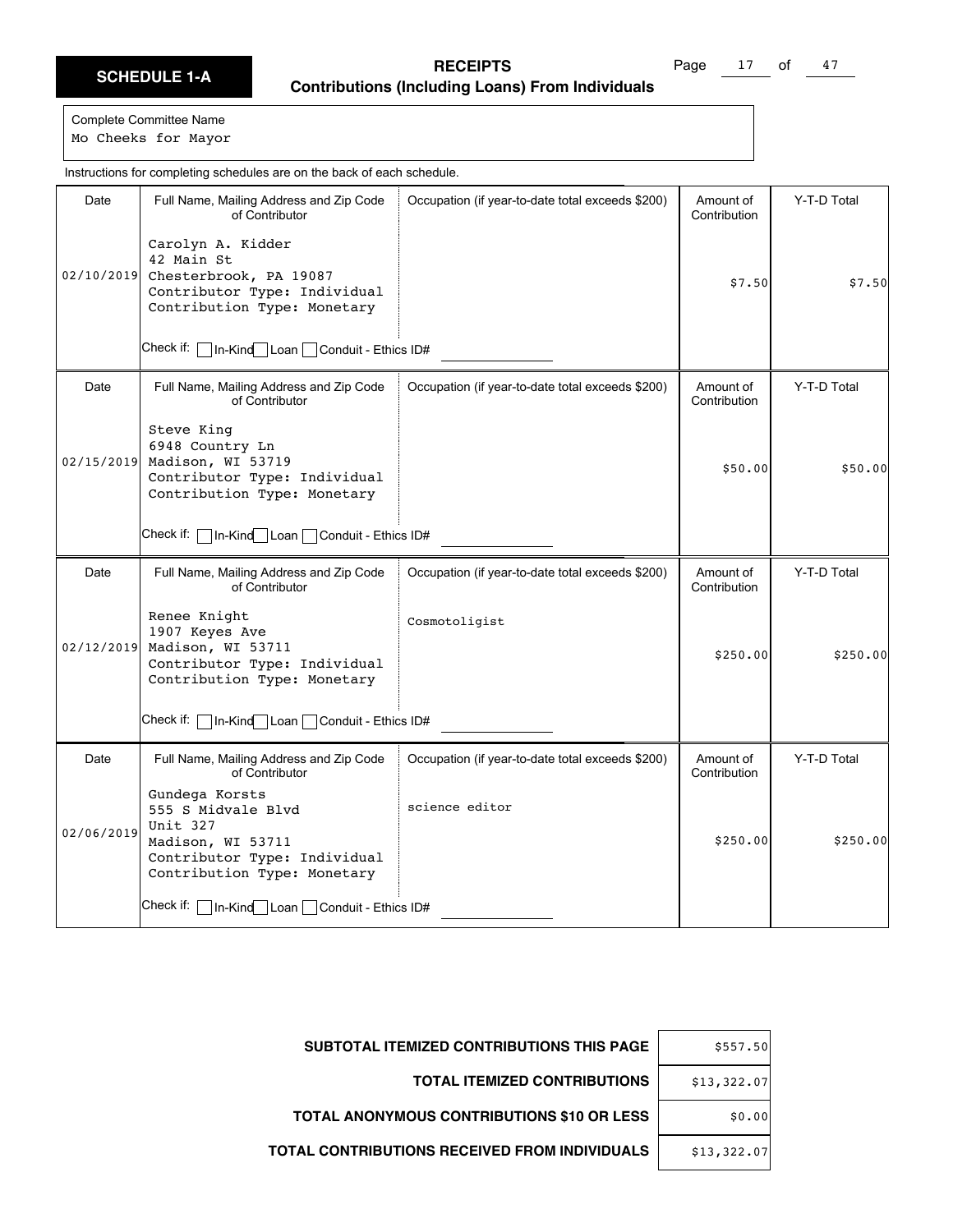Page 18 of 47

| Instructions for completing schedules are on the back of each schedule. |                                                                                                                                    |                                                  |                           |             |  |
|-------------------------------------------------------------------------|------------------------------------------------------------------------------------------------------------------------------------|--------------------------------------------------|---------------------------|-------------|--|
| Date                                                                    | Full Name, Mailing Address and Zip Code<br>of Contributor                                                                          | Occupation (if year-to-date total exceeds \$200) | Amount of<br>Contribution | Y-T-D Total |  |
| 02/10/2019                                                              | Bernadette Krawczyk<br>4213 GREEN HILLS Dr<br>Norman, OK 73072<br>Contributor Type: Individual<br>Contribution Type: Monetary      |                                                  | \$12.50                   | \$12.50     |  |
|                                                                         | Check if:<br>1n-Kind Loan Conduit - Ethics ID#                                                                                     |                                                  |                           |             |  |
| Date                                                                    | Full Name, Mailing Address and Zip Code<br>of Contributor                                                                          | Occupation (if year-to-date total exceeds \$200) | Amount of<br>Contribution | Y-T-D Total |  |
| 02/05/2019                                                              | Ryan Kruidenier<br>4917 N Lincoln Ave<br>Apt 3<br>Chicago, IL 60625<br>Contributor Type: Individual<br>Contribution Type: Monetary |                                                  | \$100.00                  | \$100.00]   |  |
|                                                                         | Check if: l<br>In-Kind Loan Conduit - Ethics ID#                                                                                   |                                                  |                           |             |  |
| Date                                                                    | Full Name, Mailing Address and Zip Code<br>of Contributor                                                                          | Occupation (if year-to-date total exceeds \$200) | Amount of<br>Contribution | Y-T-D Total |  |
| 02/08/2019                                                              | Amy Lachuk<br>13 Virginia Ter<br>Madison, WI 53726<br>Contributor Type: Individual<br>Contribution Type: Monetary                  |                                                  | \$25.00                   | \$25.00     |  |
|                                                                         | Check if: [<br>In-Kind Loan Conduit - Ethics ID#                                                                                   |                                                  |                           |             |  |
| Date                                                                    | Full Name, Mailing Address and Zip Code<br>of Contributor                                                                          | Occupation (if year-to-date total exceeds \$200) | Amount of<br>Contribution | Y-T-D Total |  |
| 02/24/2019                                                              | Bernard Lee Jr.<br>2300 Mallory Cir<br>Conyers, GA 30094<br>Contributor Type: Individual<br>Contribution Type: Monetary            |                                                  | \$12.50                   | \$12.50     |  |
|                                                                         | Check if:   In-Kind   Loan   Conduit - Ethics ID#                                                                                  |                                                  |                           |             |  |

| \$150.00    | <b>SUBTOTAL ITEMIZED CONTRIBUTIONS THIS PAGE</b>  |
|-------------|---------------------------------------------------|
| \$13,322.07 | <b>TOTAL ITEMIZED CONTRIBUTIONS</b>               |
| \$0.00      | <b>TOTAL ANONYMOUS CONTRIBUTIONS \$10 OR LESS</b> |
| \$13,322.07 | TOTAL CONTRIBUTIONS RECEIVED FROM INDIVIDUALS     |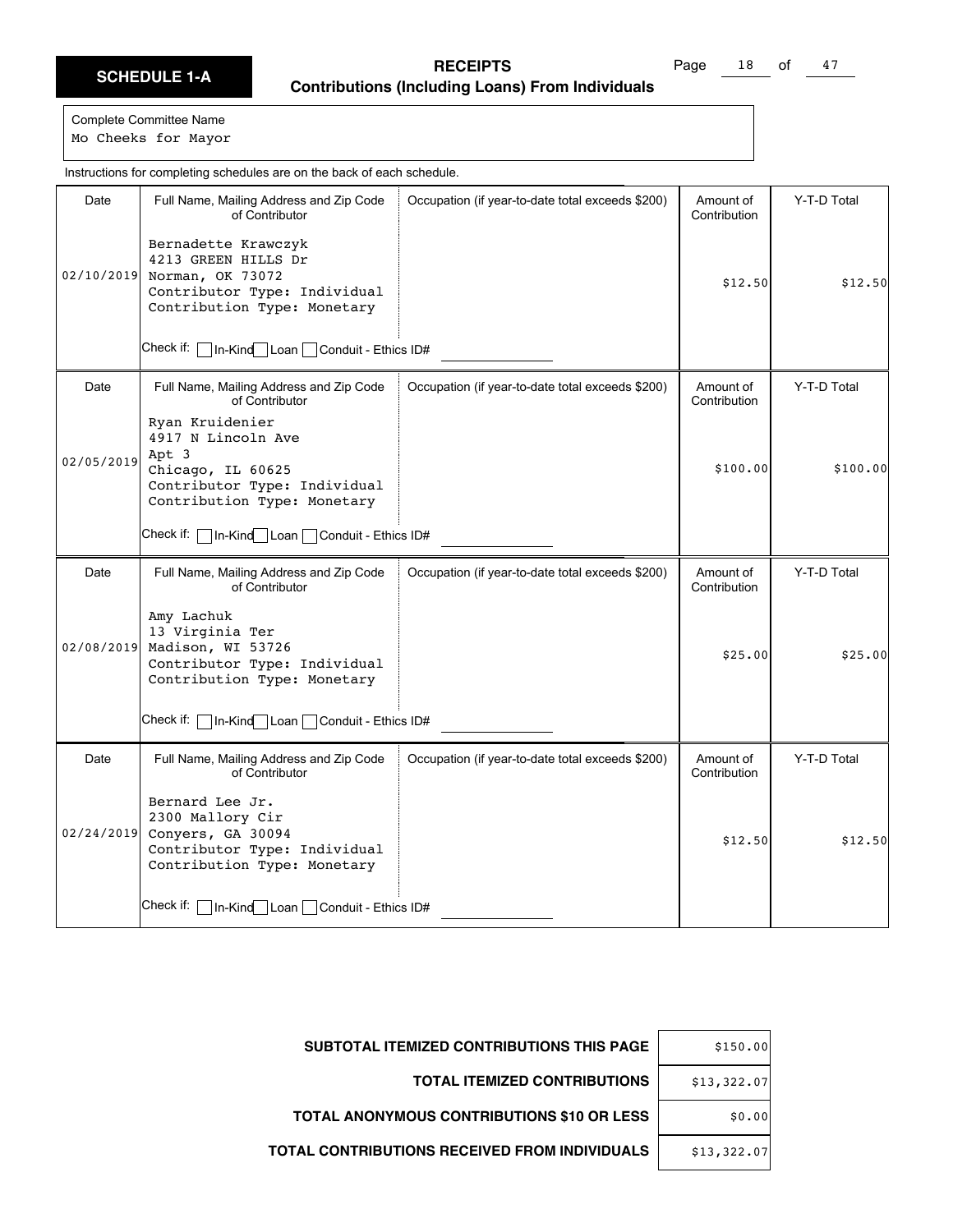Page 19 of 47

Complete Committee Name Mo Cheeks for Mayor

Date | Full Name, Mailing Address and Zip Code of Contributor Check if:  $\Box$  In-Kind $\Box$  Loan  $\Box$  Conduit - Ethics ID# 0900187 Occupation (if year-to-date total exceeds \$200) | Amount of Contribution Y-T-D Total 02/11/2019 Paul Lenhart 16 S Allen St Madison, WI 53726 Contributor Type: Individual President \$250.00 \$250.00 Date | Full Name, Mailing Address and Zip Code of Contributor Check if: | In-Kind Loan | Conduit - Ethics ID# Occupation (if year-to-date total exceeds \$200) | Amount of Contribution Y-T-D Total 02/11/2019 Dawn Levenick 6735 Wisconsin 113 Waunakee, WI 53597 Contributor Type: Individual Contribution Type: Monetary  $$100.00$   $$100.00$ Date | Full Name, Mailing Address and Zip Code of Contributor Check if: | In-Kind Loan | Conduit - Ethics ID# Occupation (if year-to-date total exceeds \$200) | Amount of Contribution Y-T-D Total 02/10/2019 Daniel Levin 10 Mitchell Pl Apt 6H New York, NY 10017 Contributor Type: Individual Contribution Type: Monetary \$12.50 \$12.50 Date | Full Name, Mailing Address and Zip Code of Contributor Check if: In-Kind Loan Conduit - Ethics ID# Occupation (if year-to-date total exceeds \$200) | Amount of Contribution Y-T-D Total 02/06/2019 Madison, WI 53711 Victor Levy 962 Waban Hl Contributor Type: Individual Contribution Type: Monetary \$150.00 \$150.00 Instructions for completing schedules are on the back of each schedule.

| <b>SUBTOTAL ITEMIZED CONTRIBUTIONS THIS PAGE</b> | \$512.50    |
|--------------------------------------------------|-------------|
| <b>TOTAL ITEMIZED CONTRIBUTIONS</b>              | \$13,322.07 |
| TOTAL ANONYMOUS CONTRIBUTIONS \$10 OR LESS       | \$0.00      |
| TOTAL CONTRIBUTIONS RECEIVED FROM INDIVIDUALS    | \$13,322.07 |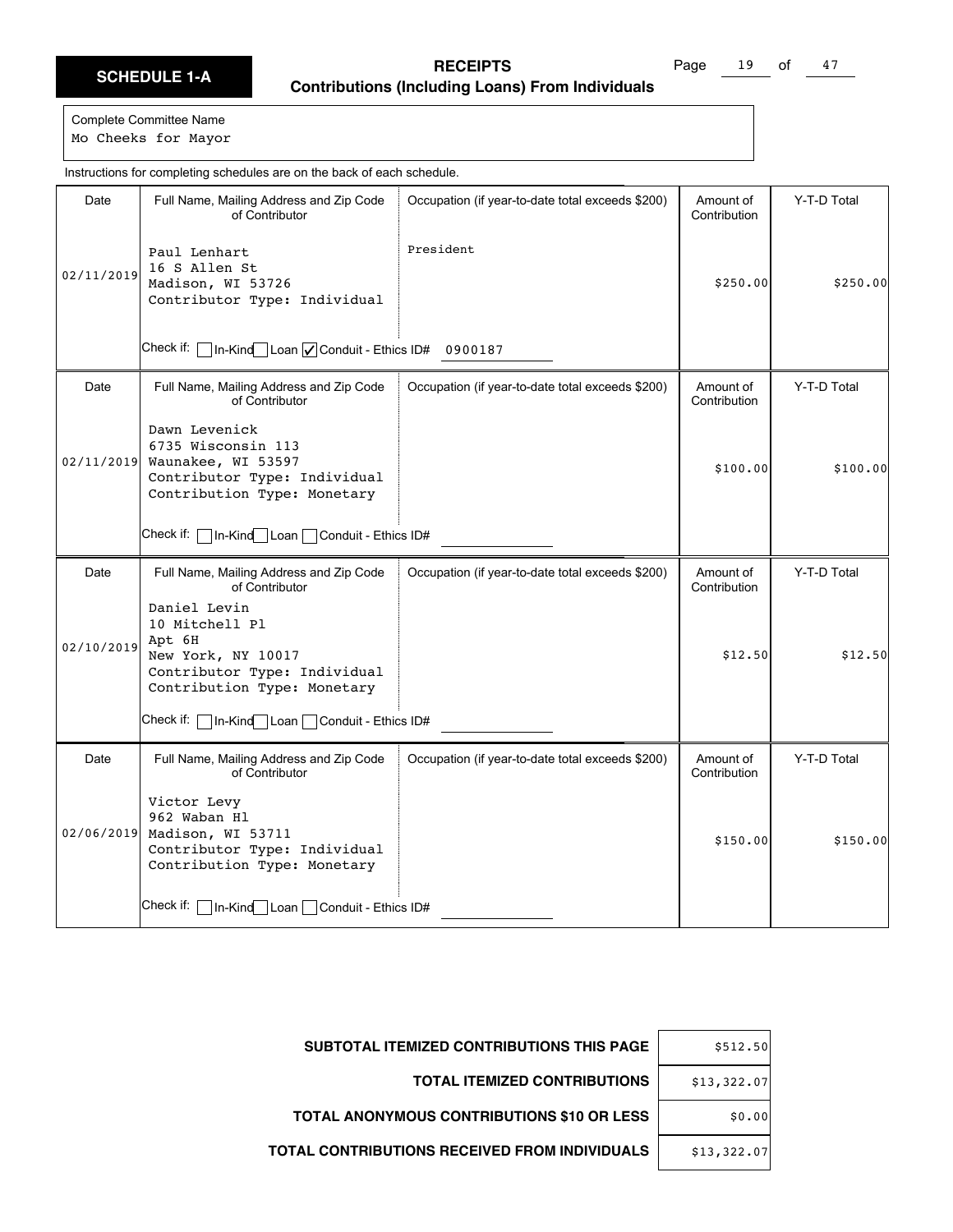Page 20 of 47

|            | Instructions for completing schedules are on the back of each schedule.                                                         |                                                  |                           |             |  |
|------------|---------------------------------------------------------------------------------------------------------------------------------|--------------------------------------------------|---------------------------|-------------|--|
| Date       | Full Name, Mailing Address and Zip Code<br>of Contributor                                                                       | Occupation (if year-to-date total exceeds \$200) | Amount of<br>Contribution | Y-T-D Total |  |
| 02/24/2019 | Joseph Lewis Lewis<br>1041 Walnut Bend Ln<br>Brentwood, TN 37027<br>Contributor Type: Individual<br>Contribution Type: Monetary |                                                  | \$12.50                   | \$12.50     |  |
|            | Check if: $\Box$ In-Kind Loan $\Box$ Conduit - Ethics ID#                                                                       |                                                  |                           |             |  |
| Date       | Full Name, Mailing Address and Zip Code<br>of Contributor                                                                       | Occupation (if year-to-date total exceeds \$200) | Amount of<br>Contribution | Y-T-D Total |  |
| 02/19/2019 | Rich Lynch<br>725 Huron Hl<br>Madison, WI 53711<br>Contributor Type: Individual                                                 | President                                        | \$500.00                  | \$500.00]   |  |
|            | Check if:   In-Kind Loan   Conduit - Ethics ID# 0900187                                                                         |                                                  |                           |             |  |
| Date       | Full Name, Mailing Address and Zip Code<br>of Contributor                                                                       | Occupation (if year-to-date total exceeds \$200) | Amount of<br>Contribution | Y-T-D Total |  |
| 02/11/2019 | Kevin Mahlberg<br>34728 Parkway Dr<br>Oconomowoc, WI 53066<br>Contributor Type: Individual                                      |                                                  | \$100.00                  | \$100.00    |  |
|            | Check if:   In-Kind Loan   Conduit - Ethics ID# 0900202                                                                         |                                                  |                           |             |  |
| Date       | Full Name, Mailing Address and Zip Code<br>of Contributor                                                                       | Occupation (if year-to-date total exceeds \$200) | Amount of<br>Contribution | Y-T-D Total |  |
| 02/10/2019 | Dorla Mayer<br>851 Williamson St<br>Madison, WI 53703<br>Contributor Type: Individual<br>Contribution Type: Monetary            |                                                  | \$50.00                   | \$50.00     |  |
|            | Check if:   In-Kind Loan   Conduit - Ethics ID#                                                                                 |                                                  |                           |             |  |

| \$662.50    | SUBTOTAL ITEMIZED CONTRIBUTIONS THIS PAGE     |
|-------------|-----------------------------------------------|
| \$13,322.07 | <b>TOTAL ITEMIZED CONTRIBUTIONS</b>           |
| \$0.00      | TOTAL ANONYMOUS CONTRIBUTIONS \$10 OR LESS    |
| \$13,322.07 | TOTAL CONTRIBUTIONS RECEIVED FROM INDIVIDUALS |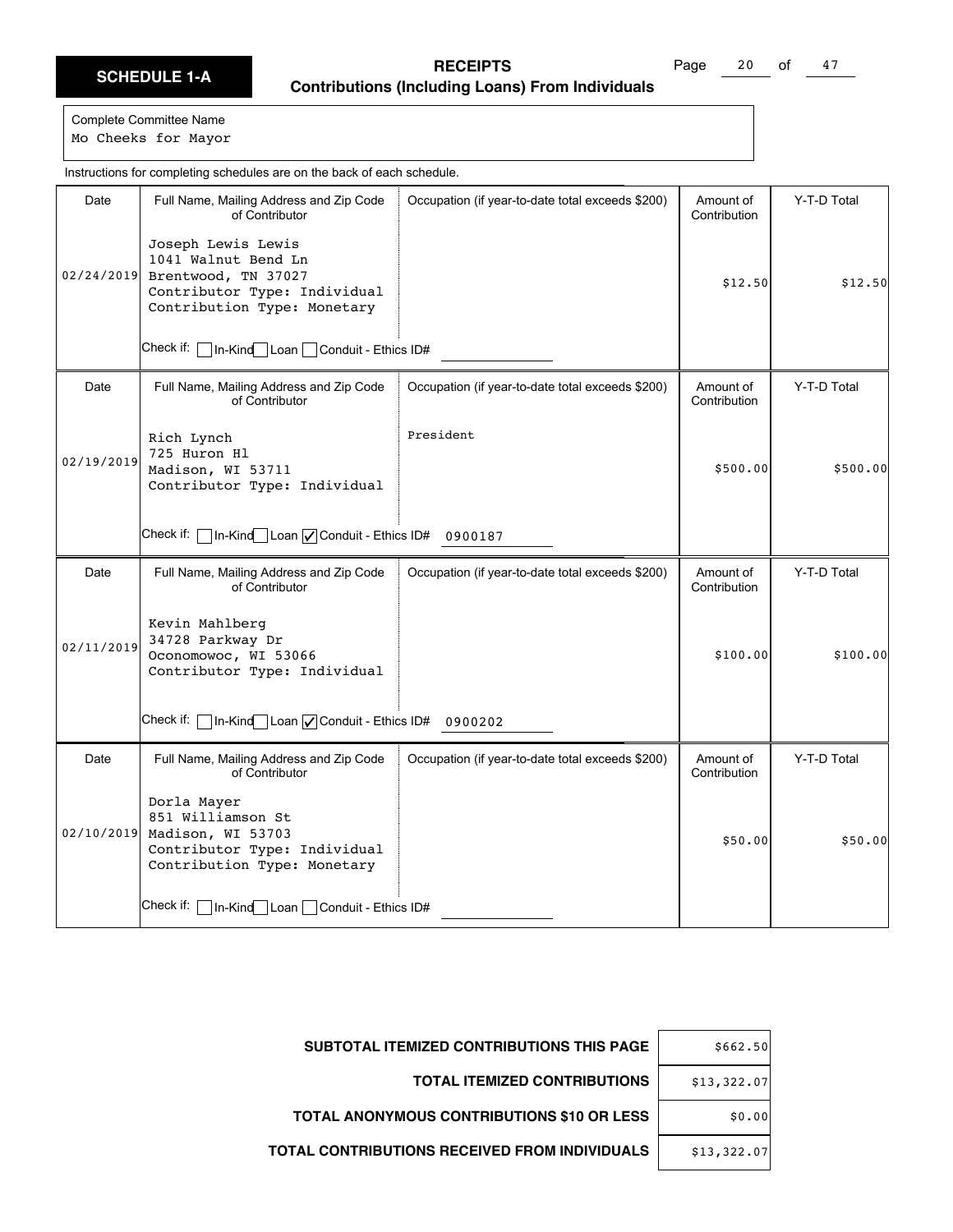Page  $21$  of  $47$ 

|            | Instructions for completing schedules are on the back of each schedule.                                                 |                                                  |                           |             |
|------------|-------------------------------------------------------------------------------------------------------------------------|--------------------------------------------------|---------------------------|-------------|
| Date       | Full Name, Mailing Address and Zip Code<br>of Contributor                                                               | Occupation (if year-to-date total exceeds \$200) | Amount of<br>Contribution | Y-T-D Total |
| 02/11/2019 | Michael Meyers<br>788 Warner St<br>Columbus, WI 53925<br>Contributor Type: Individual                                   |                                                  | \$100.00                  | \$100.00    |
|            | $\sqrt{\ln K}$ Kind Loan $\sqrt{\ln K}$ Conduit - Ethics ID# 0900202<br>Check if:                                       |                                                  |                           |             |
| Date       | Full Name, Mailing Address and Zip Code<br>of Contributor                                                               | Occupation (if year-to-date total exceeds \$200) | Amount of<br>Contribution | Y-T-D Total |
| 02/09/2019 | Annette Miller<br>2 Abilene Ct<br>Madison, WI 53719<br>Contributor Type: Individual<br>Contribution Type: Monetary      |                                                  | \$150.00                  | \$150.00    |
|            | Check if:  <br>In-Kind Loan Conduit - Ethics ID#                                                                        |                                                  |                           |             |
| Date       | Full Name, Mailing Address and Zip Code<br>of Contributor                                                               | Occupation (if year-to-date total exceeds \$200) | Amount of<br>Contribution | Y-T-D Total |
| 02/07/2019 | Beth Moss<br>2 Highgate Cir<br>Madison, WI 53717<br>Contributor Type: Individual<br>Contribution Type: Monetary         |                                                  | \$100.00                  | \$100.00]   |
|            | Check if: [<br>In-Kind Loan Conduit - Ethics ID#                                                                        |                                                  |                           |             |
| Date       | Full Name, Mailing Address and Zip Code<br>of Contributor                                                               | Occupation (if year-to-date total exceeds \$200) | Amount of<br>Contribution | Y-T-D Total |
| 02/19/2019 | Charles Myers<br>7007 Century Ave<br>Middleton, WI 53562<br>Contributor Type: Individual<br>Contribution Type: Monetary |                                                  | \$50.00                   | \$50.00     |
|            | Check if:  <br>1n-Kind Loan Conduit - Ethics ID#                                                                        |                                                  |                           |             |

| \$400.00    | SUBTOTAL ITEMIZED CONTRIBUTIONS THIS PAGE            |
|-------------|------------------------------------------------------|
| \$13,322.07 | <b>TOTAL ITEMIZED CONTRIBUTIONS</b>                  |
| \$0.00      | <b>TOTAL ANONYMOUS CONTRIBUTIONS \$10 OR LESS</b>    |
| \$13,322.07 | <b>TOTAL CONTRIBUTIONS RECEIVED FROM INDIVIDUALS</b> |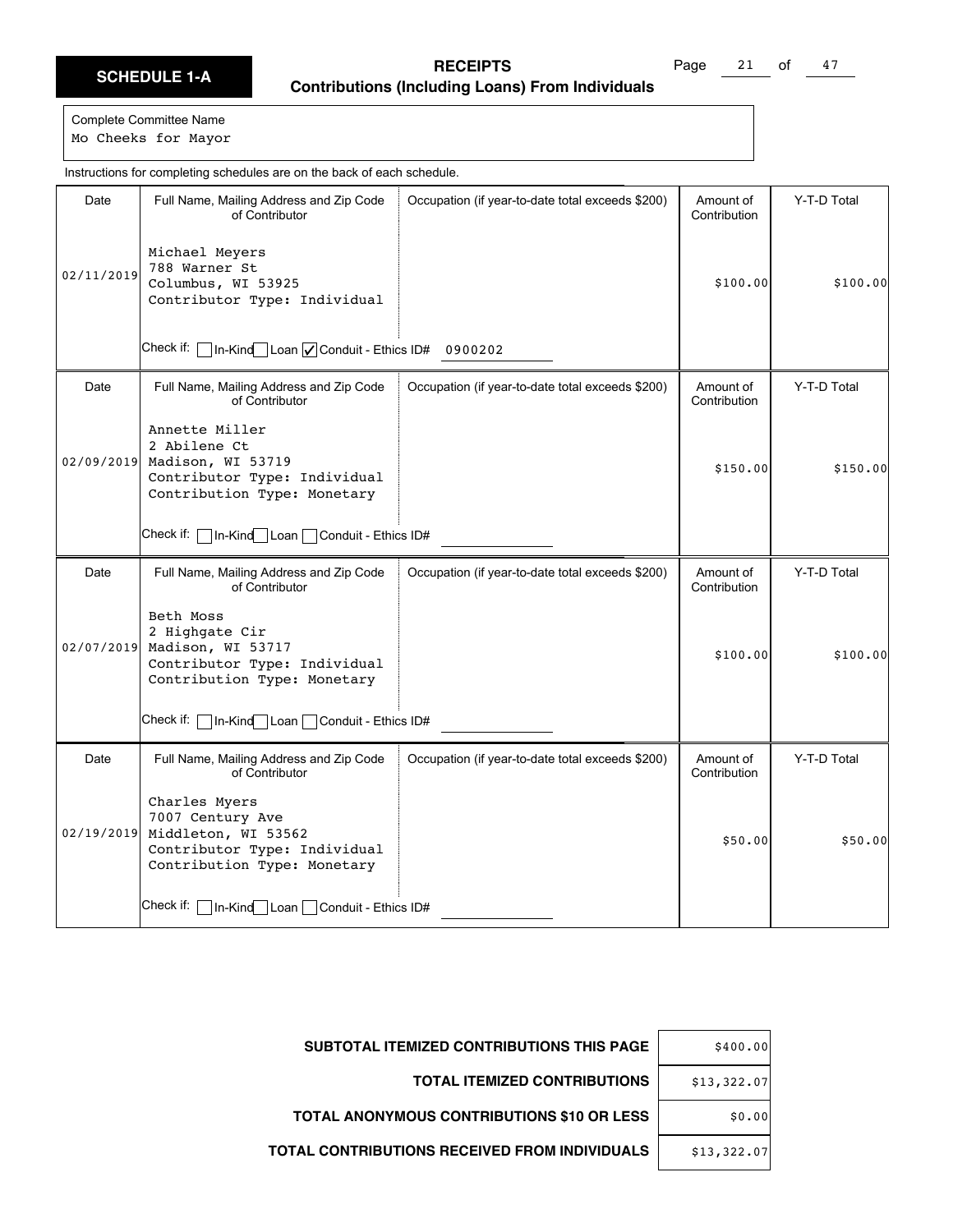Page  $22$  of  $47$ 

|            | Instructions for completing schedules are on the back of each schedule.                                                               |                                                  |                           |             |
|------------|---------------------------------------------------------------------------------------------------------------------------------------|--------------------------------------------------|---------------------------|-------------|
| Date       | Full Name, Mailing Address and Zip Code<br>of Contributor                                                                             | Occupation (if year-to-date total exceeds \$200) | Amount of<br>Contribution | Y-T-D Total |
| 02/11/2019 | Doug Nelson<br>3622 Spring Trl<br>Madison, WI 53711<br>Contributor Type: Individual                                                   | President                                        | \$1,000.00                | \$1,000.00] |
|            | Check if: $\Box$ In-Kind $\Box$ Loan $\Box$ Conduit - Ethics ID# 0900187                                                              |                                                  |                           |             |
| Date       | Full Name, Mailing Address and Zip Code<br>of Contributor                                                                             | Occupation (if year-to-date total exceeds \$200) | Amount of<br>Contribution | Y-T-D Total |
| 02/11/2019 | Ralph Newcomb<br>630 W Apple Tree Rd<br>Glendale, WI 53217<br>Contributor Type: Individual                                            |                                                  | \$100.00                  | \$100.00]   |
|            | Check if: $\Box$ In-Kind $\Box$ Loan $\Box$ Conduit - Ethics ID# 0900202                                                              |                                                  |                           |             |
| Date       | Full Name, Mailing Address and Zip Code<br>of Contributor                                                                             | Occupation (if year-to-date total exceeds \$200) | Amount of<br>Contribution | Y-T-D Total |
| 02/12/2019 | Heather Nye<br>5503 Upland Trl<br>Middleton, WI 53562<br>Contributor Type: Individual<br>Contribution Type: Monetary                  |                                                  | \$100.00                  | \$100.00]   |
|            | Check if:   In-Kind   Loan   Conduit - Ethics ID#                                                                                     |                                                  |                           |             |
| Date       | Full Name, Mailing Address and Zip Code<br>of Contributor                                                                             | Occupation (if year-to-date total exceeds \$200) | Amount of<br>Contribution | Y-T-D Total |
| 02/06/2019 | Stephen O'Callaghan<br>1 Cherokee Cir<br>Unit 104<br>Madison, WI 53704<br>Contributor Type: Individual<br>Contribution Type: Monetary |                                                  | \$50.00                   | \$50.00     |
|            | Check if:   In-Kind Loan   Conduit - Ethics ID#                                                                                       |                                                  |                           |             |

| \$1,250.00  | SUBTOTAL ITEMIZED CONTRIBUTIONS THIS PAGE         |
|-------------|---------------------------------------------------|
| \$13,322.07 | <b>TOTAL ITEMIZED CONTRIBUTIONS</b>               |
| \$0.00      | <b>TOTAL ANONYMOUS CONTRIBUTIONS \$10 OR LESS</b> |
| \$13,322.07 | TOTAL CONTRIBUTIONS RECEIVED FROM INDIVIDUALS     |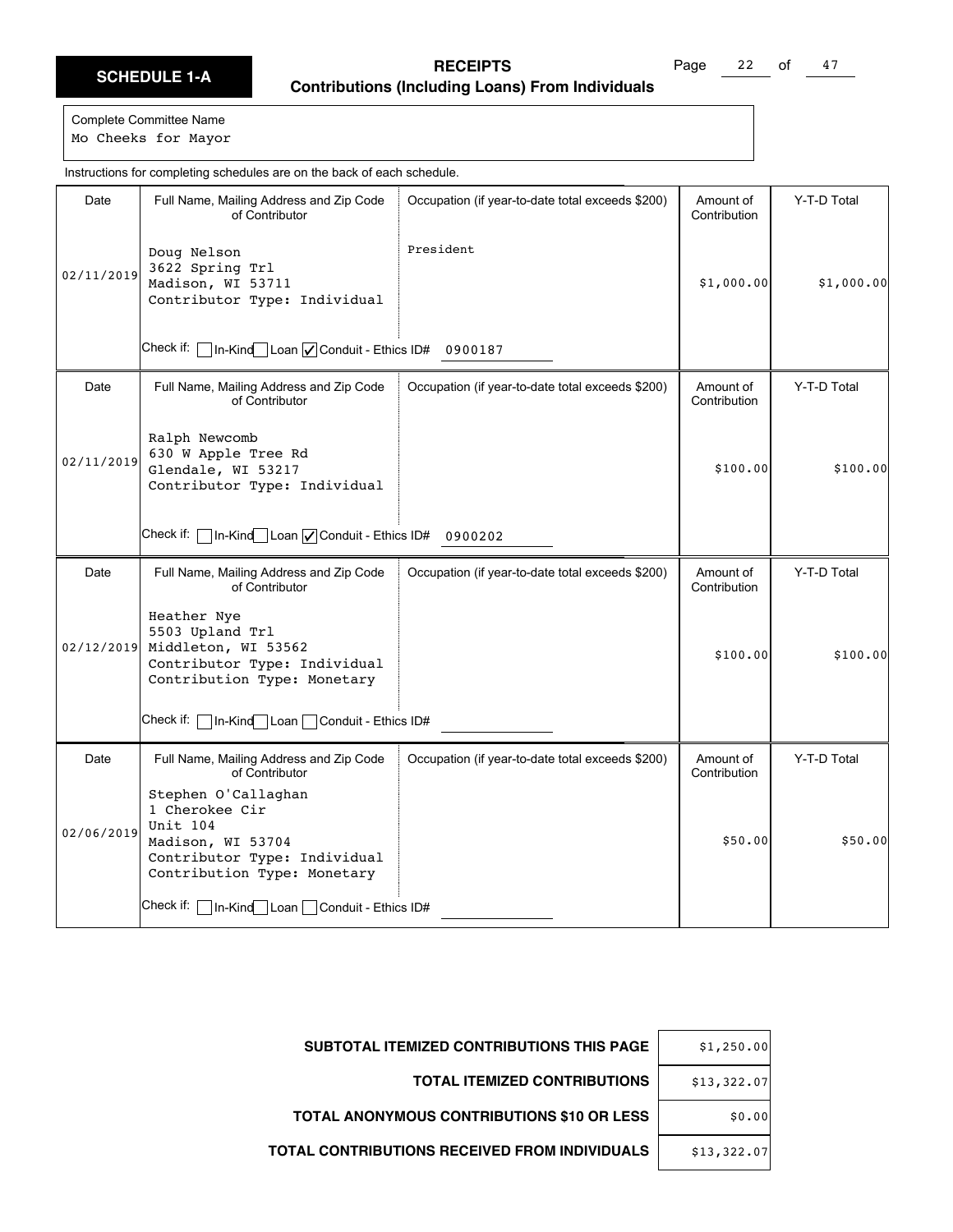Page 23 of 47

Complete Committee Name

Mo Cheeks for Mayor

|            | Instructions for completing schedules are on the back of each schedule.                                                          |                                                  |                           |             |
|------------|----------------------------------------------------------------------------------------------------------------------------------|--------------------------------------------------|---------------------------|-------------|
| Date       | Full Name, Mailing Address and Zip Code<br>of Contributor<br>Erin Ogden                                                          | Occupation (if year-to-date total exceeds \$200) | Amount of<br>Contribution | Y-T-D Total |
| 02/10/2019 | 1005 Greenwich Dr<br>Madison, WI 53711<br>Contributor Type: Individual<br>Contribution Type: Monetary                            |                                                  | \$100.00]                 | \$100.00]   |
|            | Check if:   In-Kind Loan   Conduit - Ethics ID#                                                                                  |                                                  |                           |             |
| Date       | Full Name, Mailing Address and Zip Code<br>of Contributor                                                                        | Occupation (if year-to-date total exceeds \$200) | Amount of<br>Contribution | Y-T-D Total |
| 02/24/2019 | Adekemi Oquntala<br>1817 Cottage Grove Ave<br>San Mateo, CA 94401<br>Contributor Type: Individual<br>Contribution Type: Monetary |                                                  | \$12.50                   | \$12.50     |
|            | Check if:     In-Kind   Loan   Conduit - Ethics ID#                                                                              |                                                  |                           |             |
| Date       | Full Name, Mailing Address and Zip Code<br>of Contributor                                                                        | Occupation (if year-to-date total exceeds \$200) | Amount of<br>Contribution | Y-T-D Total |
| 02/18/2019 | Mississippi Onward Pac<br>PO Box 733<br>Jackson, MS 39205<br>Contributor Type: Individual<br>Contribution Type: Monetary         | 527 PAC                                          | \$500.00                  | \$500.00    |
|            | Check if:   In-Kind Loan   Conduit - Ethics ID#                                                                                  |                                                  |                           |             |
| Date       | Full Name, Mailing Address and Zip Code<br>of Contributor                                                                        | Occupation (if year-to-date total exceeds \$200) | Amount of<br>Contribution | Y-T-D Total |
| 02/10/2019 | Ismael Ozanne<br>210 S Owen Dr<br>Madison, WI 53705<br>Contributor Type: Individual<br>Contribution Type: Monetary               |                                                  | \$200.00                  | \$200.00]   |
|            | Check if:   In-Kind Loan   Conduit - Ethics ID#                                                                                  |                                                  |                           |             |

| SUBTOTAL ITEMIZED CONTRIBUTIONS THIS PAGE            | \$812.50    |
|------------------------------------------------------|-------------|
| <b>TOTAL ITEMIZED CONTRIBUTIONS</b>                  | \$13,322.07 |
| <b>TOTAL ANONYMOUS CONTRIBUTIONS \$10 OR LESS</b>    | \$0.00      |
| <b>TOTAL CONTRIBUTIONS RECEIVED FROM INDIVIDUALS</b> | \$13,322.07 |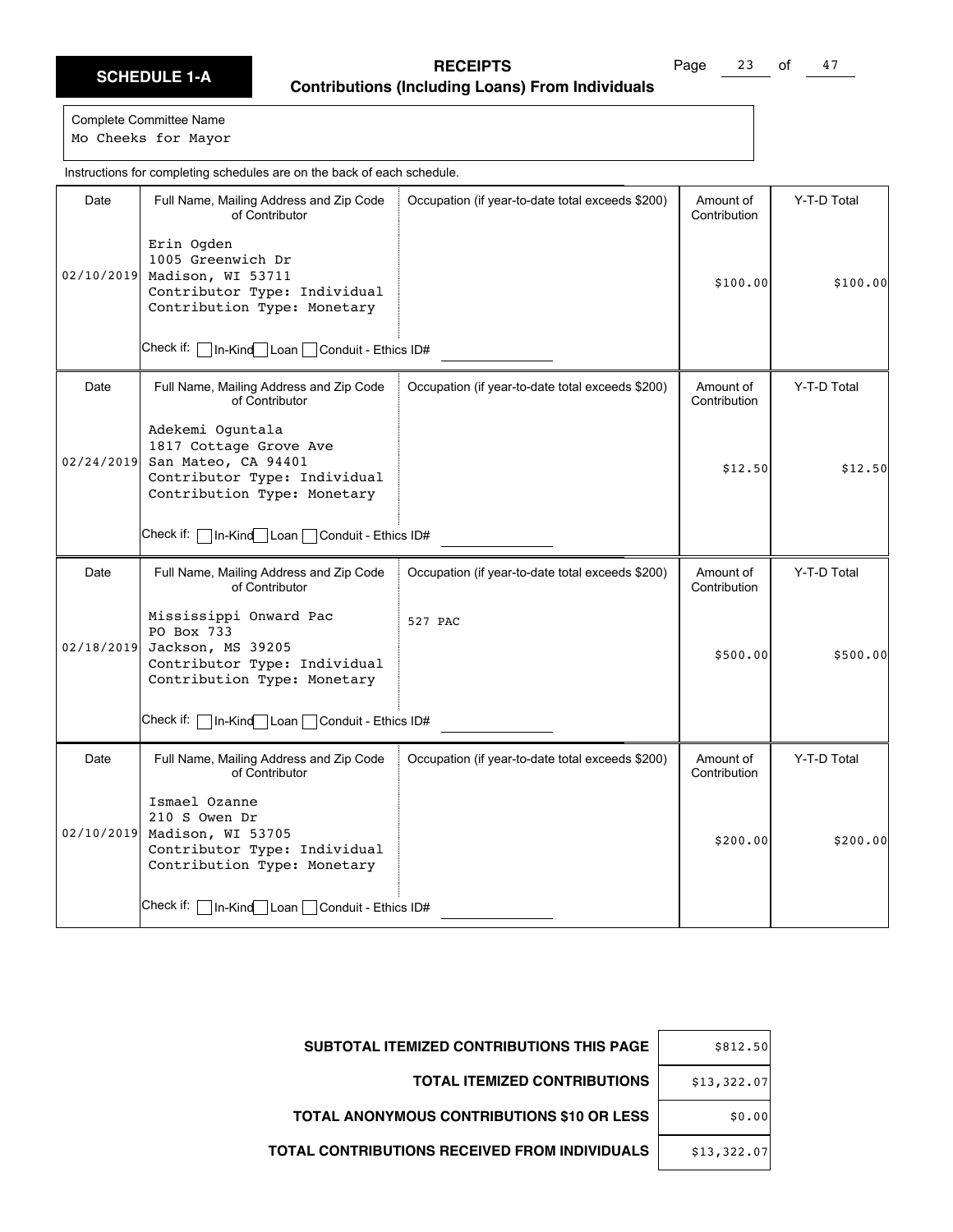Page 24 of 47

Complete Committee Name

Mo Cheeks for Mayor

|            | Instructions for completing schedules are on the back of each schedule.                                                             |                                                  |                           |             |
|------------|-------------------------------------------------------------------------------------------------------------------------------------|--------------------------------------------------|---------------------------|-------------|
| Date       | Full Name, Mailing Address and Zip Code<br>of Contributor                                                                           | Occupation (if year-to-date total exceeds \$200) | Amount of<br>Contribution | Y-T-D Total |
| 02/10/2019 | Heidi Pankoke<br>810 Ottawa Trl<br>Madison, WI 53711<br>Contributor Type: Individual<br>Contribution Type: Monetary                 |                                                  | \$50.00                   | \$50.00     |
|            | Check if:<br>In-Kind Loan Conduit - Ethics ID#                                                                                      |                                                  |                           |             |
| Date       | Full Name, Mailing Address and Zip Code<br>of Contributor                                                                           | Occupation (if year-to-date total exceeds \$200) | Amount of<br>Contribution | Y-T-D Total |
| 02/14/2019 | David Pausch<br>4705 Jade Ln<br>Madison, WI 53714<br>Contributor Type: Individual<br>Contribution Type: Monetary                    |                                                  | \$20.19                   | \$20.19     |
|            | Check if: l<br>In-Kind Loan Conduit - Ethics ID#                                                                                    |                                                  |                           |             |
| Date       | Full Name, Mailing Address and Zip Code<br>of Contributor                                                                           | Occupation (if year-to-date total exceeds \$200) | Amount of<br>Contribution | Y-T-D Total |
| 02/10/2019 | Richard Petershack<br>1628 N Golf Gln<br>Unit D<br>Madison, WI 53704<br>Contributor Type: Individual<br>Contribution Type: Monetary |                                                  | \$20.00                   | \$20.00]    |
|            | Check if:  <br>In-Kind Loan Conduit - Ethics ID#                                                                                    |                                                  |                           |             |
| Date       | Full Name, Mailing Address and Zip Code<br>of Contributor                                                                           | Occupation (if year-to-date total exceeds \$200) | Amount of<br>Contribution | Y-T-D Total |
| 02/24/2019 | Anthony Pigford<br>6640 E Eastman Ave<br>Denver, CO 80224<br>Contributor Type: Individual<br>Contribution Type: Monetary            |                                                  | \$20.00                   | \$32.50     |
|            | Check if:   In-Kind   Loan   Conduit - Ethics ID#                                                                                   |                                                  |                           |             |

| SUBTOTAL ITEMIZED CONTRIBUTIONS THIS PAGE         | \$110.19    |
|---------------------------------------------------|-------------|
| <b>TOTAL ITEMIZED CONTRIBUTIONS</b>               | \$13,322.07 |
| <b>TOTAL ANONYMOUS CONTRIBUTIONS \$10 OR LESS</b> | \$0.00      |
| TOTAL CONTRIBUTIONS RECEIVED FROM INDIVIDUALS     | \$13,322.07 |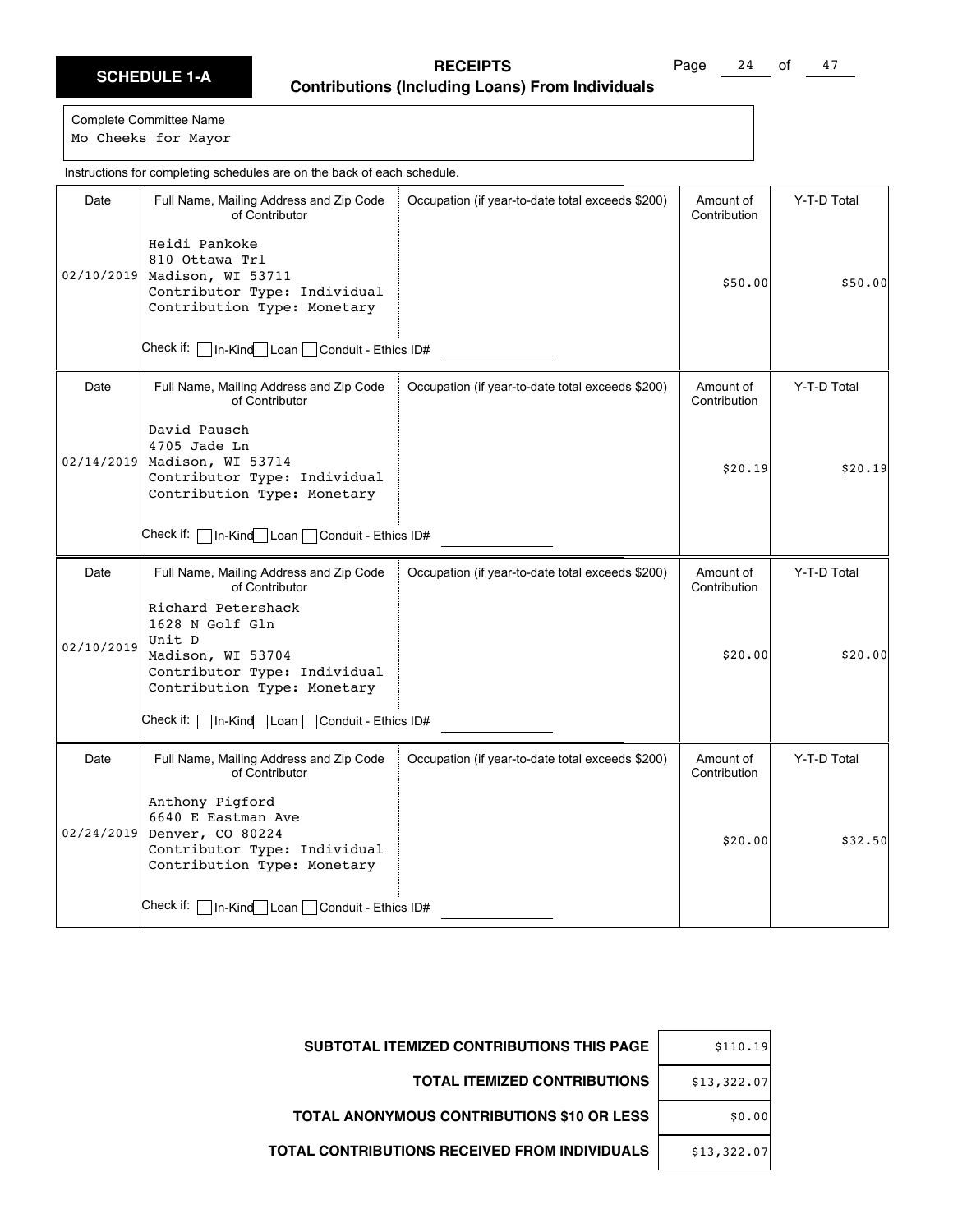Page  $25$  of  $47$ 

|            | Instructions for completing schedules are on the back of each schedule.                                                        |                                                  |                           |             |
|------------|--------------------------------------------------------------------------------------------------------------------------------|--------------------------------------------------|---------------------------|-------------|
| Date       | Full Name, Mailing Address and Zip Code<br>of Contributor                                                                      | Occupation (if year-to-date total exceeds \$200) | Amount of<br>Contribution | Y-T-D Total |
| 02/13/2019 | Joel Plant<br>2122 Chadbourne Ave<br>Madison, WI 53726<br>Contributor Type: Individual<br>Contribution Type: Monetary          |                                                  | \$100.00                  | \$100.00]   |
|            | Check if:   In-Kind   Loan   Conduit - Ethics ID#                                                                              |                                                  |                           |             |
| Date       | Full Name, Mailing Address and Zip Code<br>of Contributor                                                                      | Occupation (if year-to-date total exceeds \$200) | Amount of<br>Contribution | Y-T-D Total |
| 02/24/2019 | Scheryl Portee<br>2138 California St NW<br>Washington, DC 20008<br>Contributor Type: Individual<br>Contribution Type: Monetary |                                                  | \$12.50                   | \$12.50     |
|            | Check if:   In-Kind Loan   Conduit - Ethics ID#                                                                                |                                                  |                           |             |
| Date       | Full Name, Mailing Address and Zip Code<br>of Contributor                                                                      | Occupation (if year-to-date total exceeds \$200) | Amount of<br>Contribution | Y-T-D Total |
| 02/24/2019 | Mary Pradt<br>215 Adams St<br>Apt 10F<br>Brooklyn, NY 11201<br>Contributor Type: Individual<br>Contribution Type: Monetary     |                                                  | \$17.50                   | \$17.50     |
|            | Check if:   In-Kind   Loan   Conduit - Ethics ID#                                                                              |                                                  |                           |             |
| Date       | Full Name, Mailing Address and Zip Code<br>of Contributor                                                                      | Occupation (if year-to-date total exceeds \$200) | Amount of<br>Contribution | Y-T-D Total |
| 02/10/2019 | Michael Ravera<br>1714 Francisco St<br>Berkeley, CA 94703<br>Contributor Type: Individual<br>Contribution Type: Monetary       |                                                  | \$12.50                   | \$25.00     |
|            | Check if:   In-Kind   Loan   Conduit - Ethics ID#                                                                              |                                                  |                           |             |

| \$142.50    | <b>SUBTOTAL ITEMIZED CONTRIBUTIONS THIS PAGE</b>     |
|-------------|------------------------------------------------------|
| \$13,322.07 | <b>TOTAL ITEMIZED CONTRIBUTIONS</b>                  |
| \$0.00      | TOTAL ANONYMOUS CONTRIBUTIONS \$10 OR LESS           |
| \$13,322.07 | <b>TOTAL CONTRIBUTIONS RECEIVED FROM INDIVIDUALS</b> |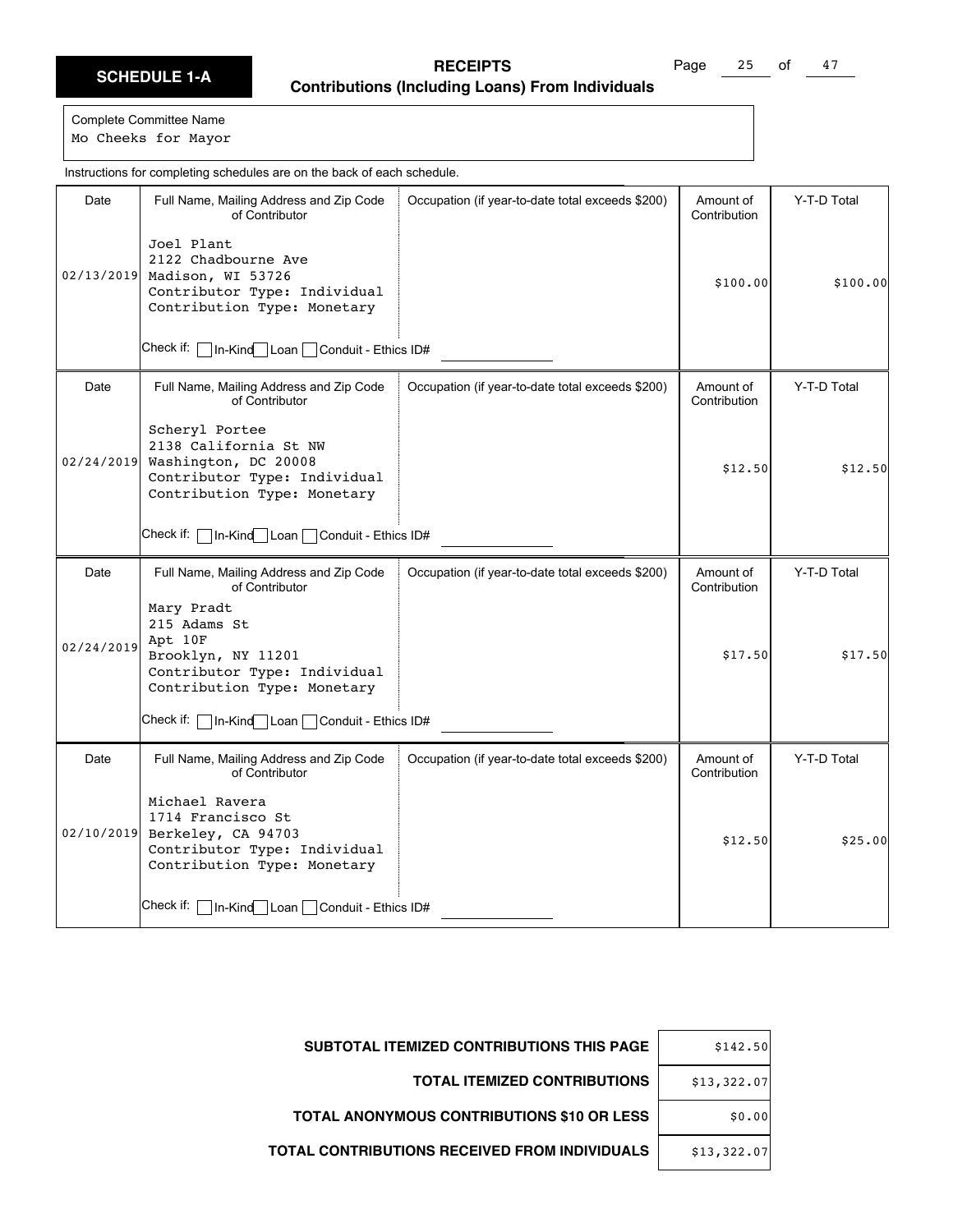Page 26 of 47

Complete Committee Name Mo Cheeks for Mayor

Date | Full Name, Mailing Address and Zip Code of Contributor Check if: In-Kind Loan Conduit - Ethics ID# Occupation (if year-to-date total exceeds \$200) | Amount of Contribution Y-T-D Total 02/10/2019 Madison, WI 53715 Sara Richards 710 Spruce St Contributor Type: Individual Contribution Type: Monetary  $$20.00$   $$20.00$ Date Full Name, Mailing Address and Zip Code of Contributor Check if: | In-Kind Loan | Conduit - Ethics ID# Occupation (if year-to-date total exceeds \$200) | Amount of Contribution Y-T-D Total 02/24/2019 Linda Fadeke Richardson 198 Jerrold Ave San Francisco, CA 94124 Contributor Type: Individual Contribution Type: Monetary \$50.00 \$50.00 Date | Full Name, Mailing Address and Zip Code of Contributor Check if: | In-Kind Loan | Conduit - Ethics ID# Occupation (if year-to-date total exceeds \$200) | Amount of Contribution Y-T-D Total 02/07/2019 Jennifer Rosen Heinz 9802 Soaring Sky Run Verona, WI 53593 Contributor Type: Individual Contribution Type: Monetary \$50.00 \$50.00 Date | Full Name, Mailing Address and Zip Code of Contributor Check if: In-Kind Loan Conduit - Ethics ID# Occupation (if year-to-date total exceeds \$200) | Amount of Contribution Y-T-D Total 02/10/2019 Auburndale, MA 02466 Rachel Rosenbaum 44 Woodbine St Contributor Type: Individual Contribution Type: Monetary  $$2.50$   $$2.50$ Instructions for completing schedules are on the back of each schedule.

| \$122.50    | <b>SUBTOTAL ITEMIZED CONTRIBUTIONS THIS PAGE</b> |
|-------------|--------------------------------------------------|
| \$13,322.07 | <b>TOTAL ITEMIZED CONTRIBUTIONS</b>              |
| \$0.00      | TOTAL ANONYMOUS CONTRIBUTIONS \$10 OR LESS       |
| \$13,322.07 | TOTAL CONTRIBUTIONS RECEIVED FROM INDIVIDUALS    |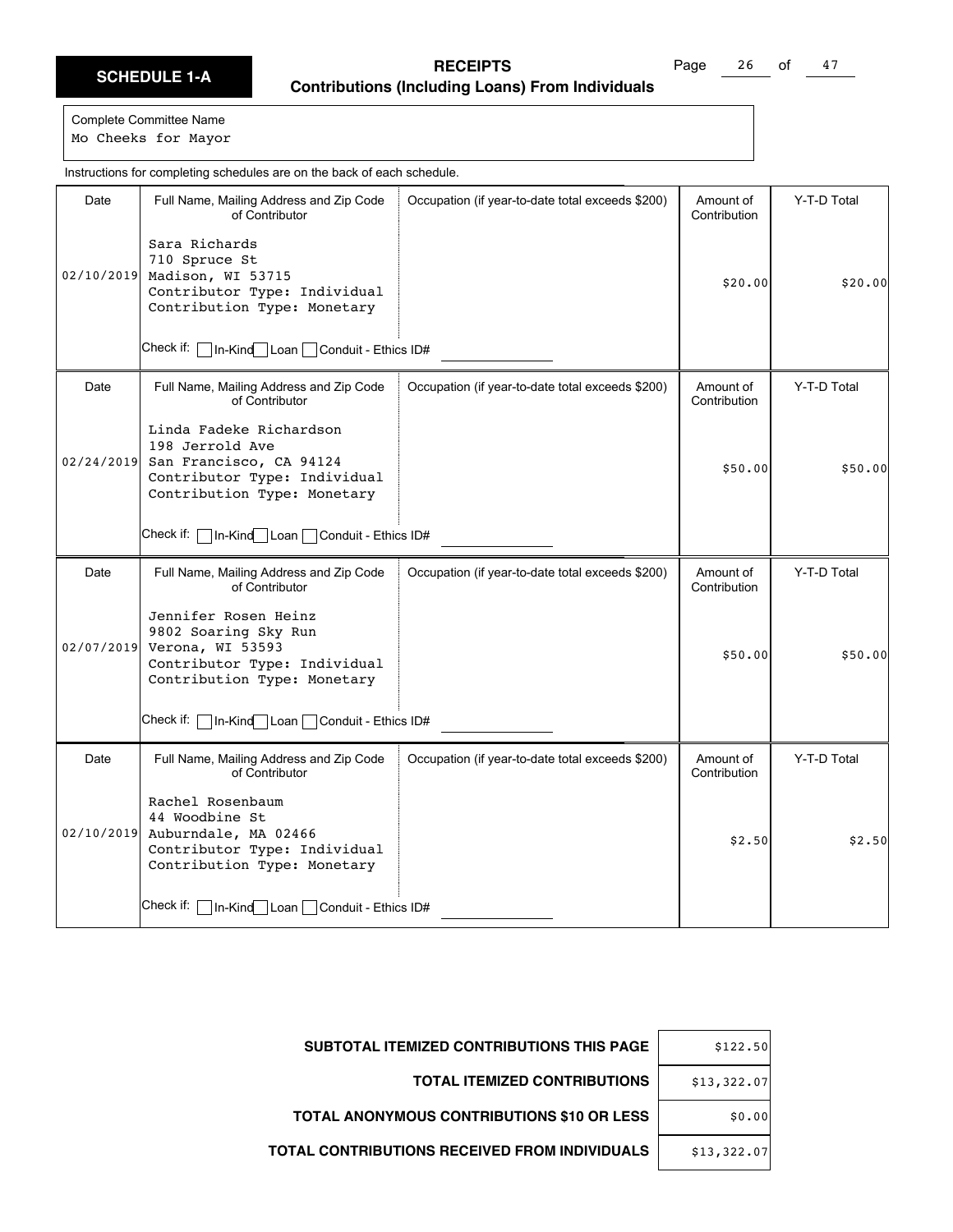Page 27 of 47

|            | Instructions for completing schedules are on the back of each schedule.                                                              |                                                  |                           |             |
|------------|--------------------------------------------------------------------------------------------------------------------------------------|--------------------------------------------------|---------------------------|-------------|
| Date       | Full Name, Mailing Address and Zip Code<br>of Contributor<br>Mary Rouse                                                              | Occupation (if year-to-date total exceeds \$200) | Amount of<br>Contribution | Y-T-D Total |
| 02/06/2019 | 1934 Rowley Ave<br>Madison, WI 53726<br>Contributor Type: Individual<br>Contribution Type: Monetary                                  |                                                  | \$100.00                  | \$100.00    |
|            | Check if: [<br>In-Kind Loan Conduit - Ethics ID#                                                                                     |                                                  |                           |             |
| Date       | Full Name, Mailing Address and Zip Code<br>of Contributor                                                                            | Occupation (if year-to-date total exceeds \$200) | Amount of<br>Contribution | Y-T-D Total |
| 02/14/2019 | Alexia Sabor<br>305 N Midvale Blvd<br>Apt A<br>Madison, WI 53705<br>Contributor Type: Individual<br>Contribution Type: Monetary      |                                                  | \$20.00                   | \$20.00     |
|            | Check if:   In-Kind Loan   Conduit - Ethics ID#                                                                                      |                                                  |                           |             |
| Date       | Full Name, Mailing Address and Zip Code<br>of Contributor                                                                            | Occupation (if year-to-date total exceeds \$200) | Amount of<br>Contribution | Y-T-D Total |
|            | Erin Salbilla<br>2116 Burr Oak Ln<br>02/10/2019 Lindenhurst, IL 60046<br>Contributor Type: Individual<br>Contribution Type: Monetary |                                                  | \$20.00                   | \$20.00     |
|            | Check if:   In-Kind Loan   Conduit - Ethics ID#                                                                                      |                                                  |                           |             |
| Date       | Full Name, Mailing Address and Zip Code<br>of Contributor                                                                            | Occupation (if year-to-date total exceeds \$200) | Amount of<br>Contribution | Y-T-D Total |
| 02/10/2019 | Hilary Samsa<br>901 Amnicon Trl<br>Madison, WI 53718<br>Contributor Type: Individual<br>Contribution Type: Monetary                  |                                                  | \$5.00                    | \$5.00      |
|            | Check if: Γ<br>  In-Kind Loan   Conduit - Ethics ID#                                                                                 |                                                  |                           |             |

| \$145.00    | SUBTOTAL ITEMIZED CONTRIBUTIONS THIS PAGE            |
|-------------|------------------------------------------------------|
| \$13,322.07 | <b>TOTAL ITEMIZED CONTRIBUTIONS</b>                  |
| \$0.00      | TOTAL ANONYMOUS CONTRIBUTIONS \$10 OR LESS           |
| \$13,322.07 | <b>TOTAL CONTRIBUTIONS RECEIVED FROM INDIVIDUALS</b> |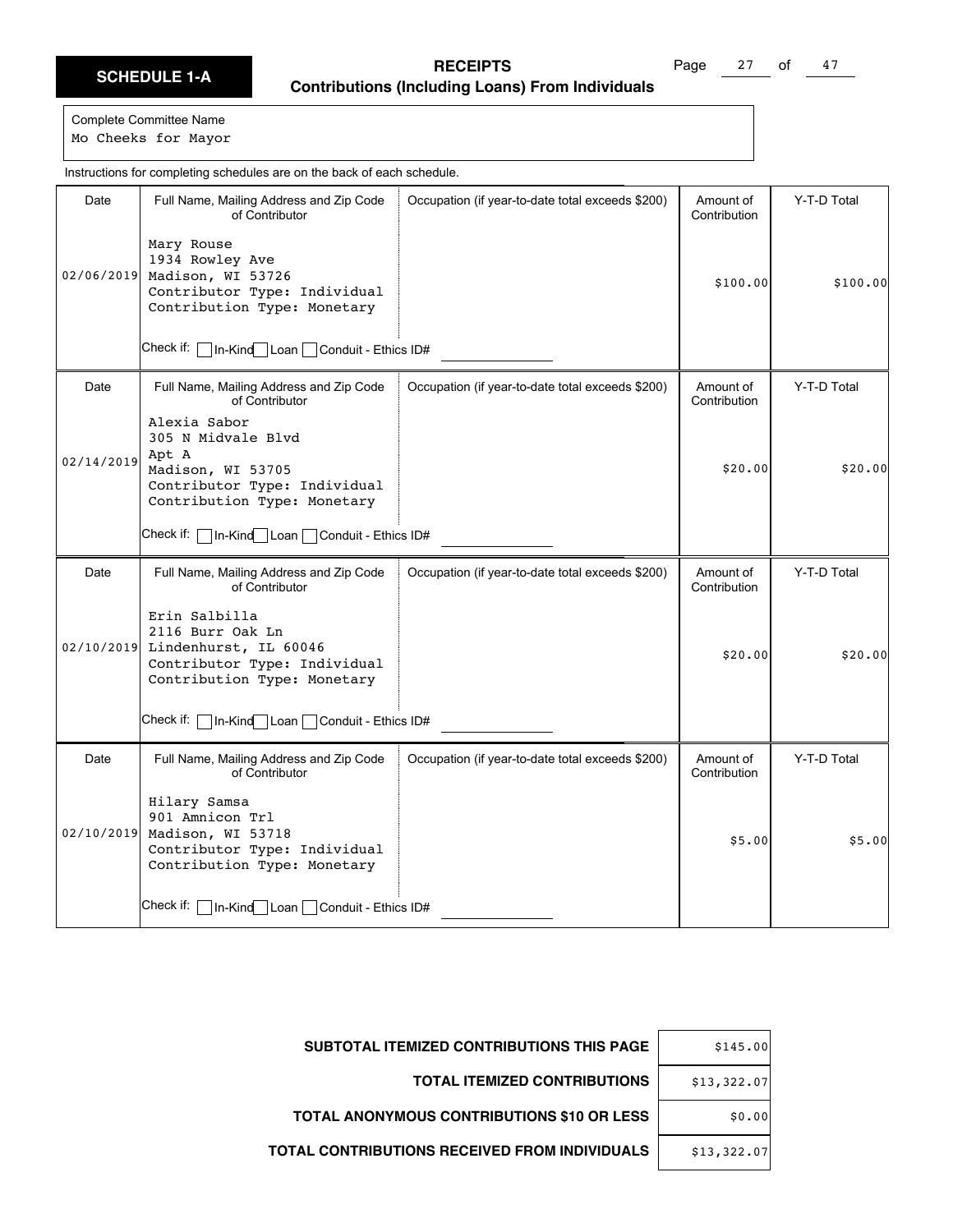Page 28 of 47

Complete Committee Name Mo Cheeks for Mayor

Date | Full Name, Mailing Address and Zip Code of Contributor Check if:  $\Box$  In-Kind $\Box$  Loan  $\Box$  Conduit - Ethics ID# 0900202 Occupation (if year-to-date total exceeds \$200) | Amount of Contribution Y-T-D Total 02/11/2019 Jeffrey Sanders 414 Modern Ave Reedsburg, WI 53959 Contributor Type: Individual \$100.00 \$100.00 Date | Full Name, Mailing Address and Zip Code of Contributor Check if: | In-Kind Loan | Conduit - Ethics ID# Occupation (if year-to-date total exceeds \$200) | Amount of Contribution Y-T-D Total 02/10/2019 Myra Jo Schultz 734 Seneca Pl Madison, WI 53711 Contributor Type: Individual Contribution Type: Monetary  $$20.00$   $$40.19$ Date | Full Name, Mailing Address and Zip Code of Contributor Check if: | In-Kind Loan | Conduit - Ethics ID# Occupation (if year-to-date total exceeds \$200) | Amount of Contribution Y-T-D Total 02/10/2019 Halidu Shokunbi 279 Lynn Ln Chicago Heights, IL 60411 Contributor Type: Individual Contribution Type: Monetary \$50.00 \$50.00 Date | Full Name, Mailing Address and Zip Code of Contributor Check if: In-Kind Loan Conduit - Ethics ID# Occupation (if year-to-date total exceeds \$200) | Amount of Contribution Y-T-D Total 02/06/2019 Daniel Sidney 1010 Grant St Madison, WI 53711 Contributor Type: Individual Contribution Type: Monetary \$180.00 \$180.00 Instructions for completing schedules are on the back of each schedule.

| \$350.00    | SUBTOTAL ITEMIZED CONTRIBUTIONS THIS PAGE         |
|-------------|---------------------------------------------------|
| \$13,322.07 | <b>TOTAL ITEMIZED CONTRIBUTIONS</b>               |
| \$0.00      | <b>TOTAL ANONYMOUS CONTRIBUTIONS \$10 OR LESS</b> |
| \$13,322.07 | TOTAL CONTRIBUTIONS RECEIVED FROM INDIVIDUALS     |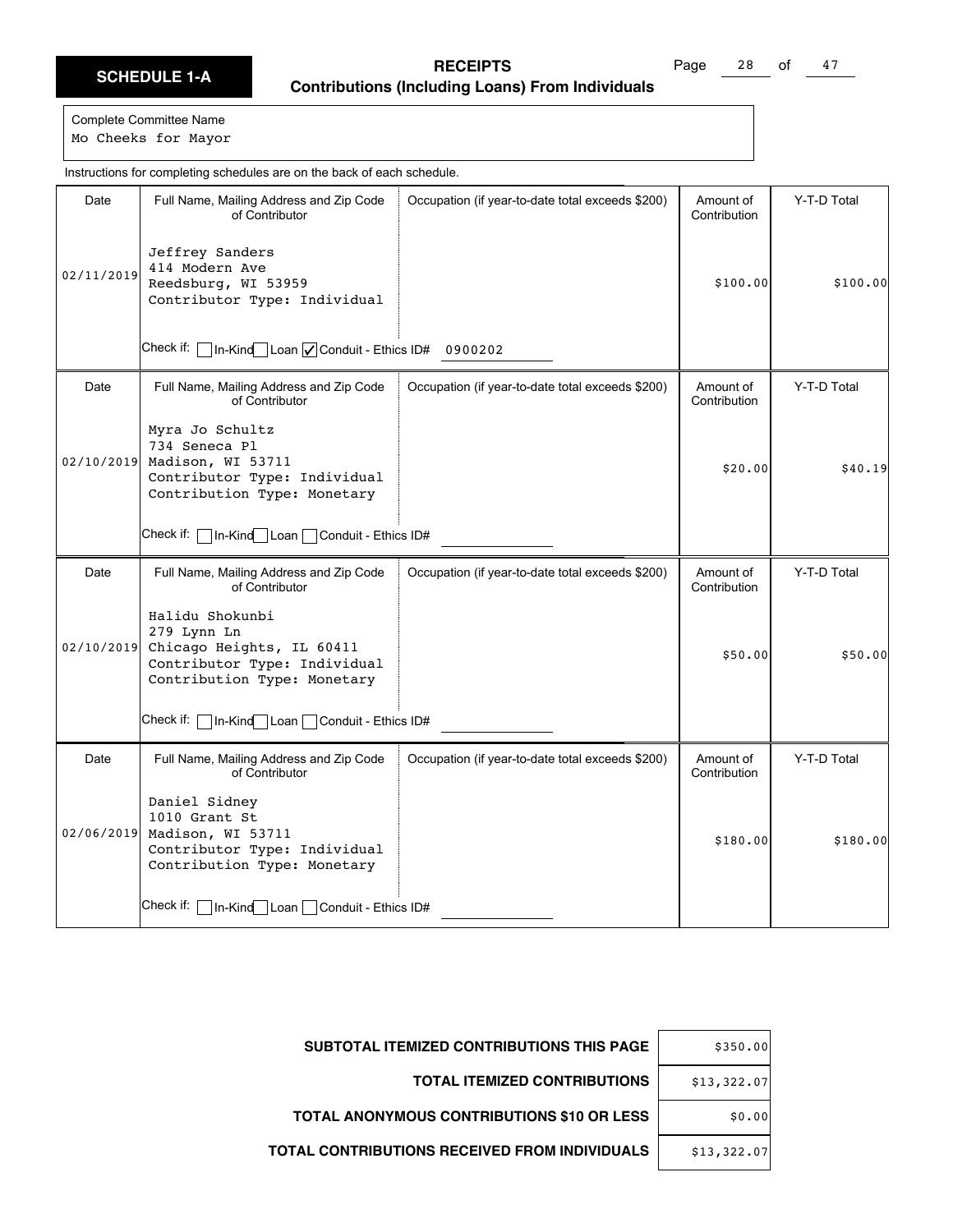Page 29 of 47

Complete Committee Name

Mo Cheeks for Mayor

|            | Instructions for completing schedules are on the back of each schedule.                                                          |                                                  |                           |             |
|------------|----------------------------------------------------------------------------------------------------------------------------------|--------------------------------------------------|---------------------------|-------------|
| Date       | Full Name, Mailing Address and Zip Code<br>of Contributor                                                                        | Occupation (if year-to-date total exceeds \$200) | Amount of<br>Contribution | Y-T-D Total |
|            | Karen Sielaff<br>14 Georgetown Ct<br>02/11/2019 Madison, WI 53719<br>Contributor Type: Individual<br>Contribution Type: Monetary |                                                  | \$20.00                   | \$20.00     |
|            | Check if:<br>In-Kind Loan Conduit - Ethics ID#                                                                                   |                                                  |                           |             |
| Date       | Full Name, Mailing Address and Zip Code<br>of Contributor                                                                        | Occupation (if year-to-date total exceeds \$200) | Amount of<br>Contribution | Y-T-D Total |
| 02/10/2019 | Anne Spurgeon<br>1104 Garfield St<br>Madison, WI 53711<br>Contributor Type: Individual<br>Contribution Type: Monetary            |                                                  | \$50.00                   | \$50.00     |
|            | Check if:   In-Kind Loan   Conduit - Ethics ID#                                                                                  |                                                  |                           |             |
| Date       | Full Name, Mailing Address and Zip Code<br>of Contributor                                                                        | Occupation (if year-to-date total exceeds \$200) | Amount of<br>Contribution | Y-T-D Total |
| 02/06/2019 | Krystal Stankowski<br>4702 Agate Ln<br>Madison, WI 53714<br>Contributor Type: Individual<br>Contribution Type: Monetary          |                                                  | \$20.19                   | \$20.19     |
|            | Check if:   In-Kind Loan   Conduit - Ethics ID#                                                                                  |                                                  |                           |             |
| Date       | Full Name, Mailing Address and Zip Code<br>of Contributor                                                                        | Occupation (if year-to-date total exceeds \$200) | Amount of<br>Contribution | Y-T-D Total |
| 02/10/2019 | Holly Stoner<br>2017 E Olive St<br>Shorewood, WI 53211<br>Contributor Type: Individual<br>Contribution Type: Monetary            |                                                  | \$50.00                   | \$50.00     |
|            | Check if:   In-Kind Loan   Conduit - Ethics ID#                                                                                  |                                                  |                           |             |

| \$140.19    | SUBTOTAL ITEMIZED CONTRIBUTIONS THIS PAGE            |
|-------------|------------------------------------------------------|
| \$13,322.07 | <b>TOTAL ITEMIZED CONTRIBUTIONS</b>                  |
| \$0.00      | <b>TOTAL ANONYMOUS CONTRIBUTIONS \$10 OR LESS</b>    |
| \$13,322.07 | <b>TOTAL CONTRIBUTIONS RECEIVED FROM INDIVIDUALS</b> |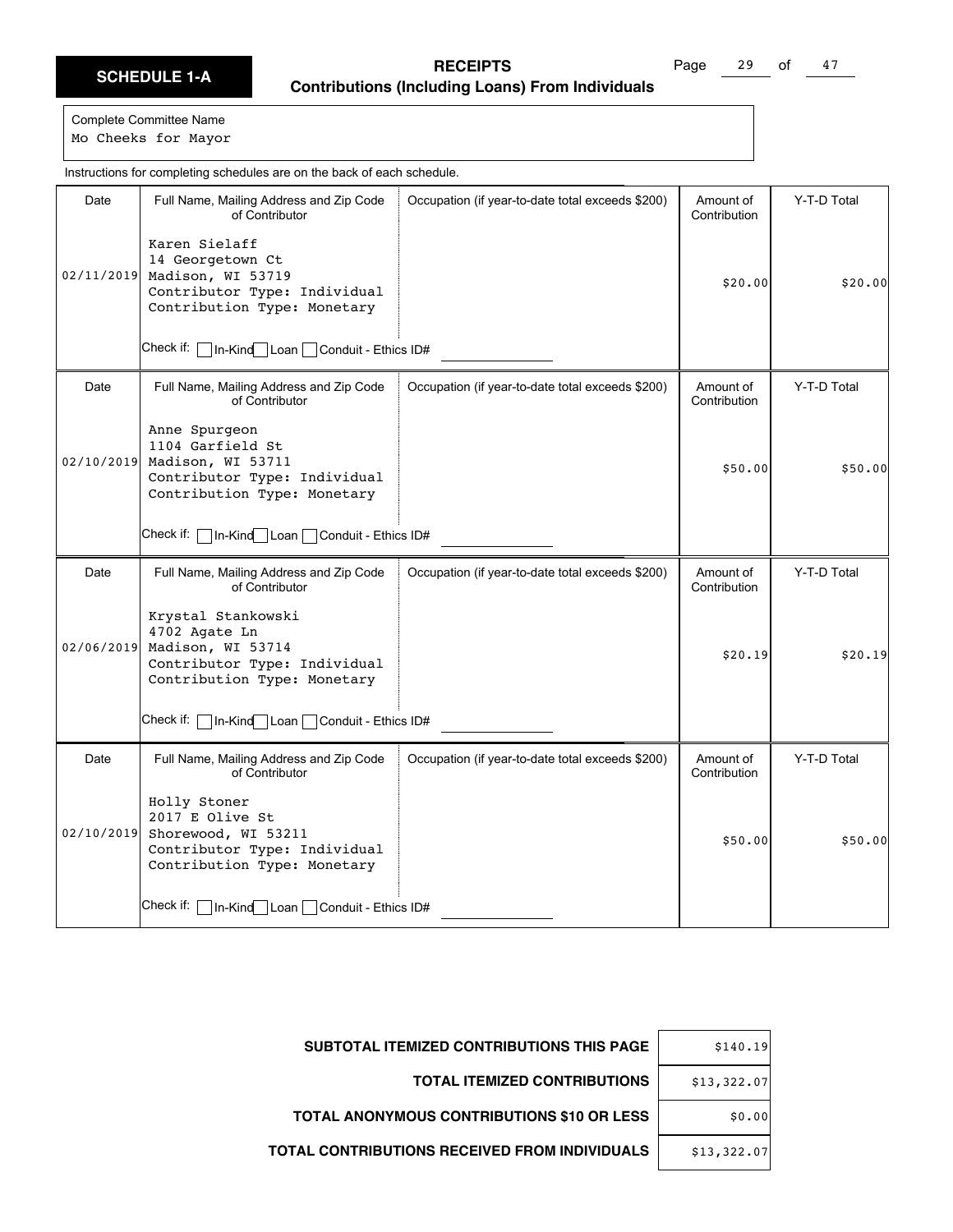Page 30 of 47

Complete Committee Name Mo Cheeks for Mayor

Date | Full Name, Mailing Address and Zip Code of Contributor Check if: In-Kind Loan Conduit - Ethics ID# Occupation (if year-to-date total exceeds \$200) | Amount of Contribution Y-T-D Total 02/06/2019 Shelia Stubbs 4 Waunona Woods Ct Apt 111 Madison, WI 53713 Contributor Type: Individual Contribution Type: Monetary \$100.00 \$100.00 Date | Full Name, Mailing Address and Zip Code of Contributor Check if: | In-Kind Loan | Conduit - Ethics ID# Occupation (if year-to-date total exceeds \$200) | Amount of Contribution Y-T-D Total 02/10/2019 Tracy Suprise 18 Cherokee Cir Unit 201 Madison, WI 53704 Contributor Type: Individual Contribution Type: Monetary  $$100.00$   $$100.00$ Date | Full Name, Mailing Address and Zip Code of Contributor Check if: | In-Kind Loan | Conduit - Ethics ID# Occupation (if year-to-date total exceeds \$200) | Amount of Contribution Y-T-D Total 02/19/2019 Timothy Sweeney 4905 Sherwood Rd Madison, WI 53711 Contributor Type: Individual Contribution Type: Monetary \$100.00 \$100.00 Date | Full Name, Mailing Address and Zip Code of Contributor Check if:  $\Box$  In-Kind $\Box$  Loan  $\Box$  Conduit - Ethics ID# 0900187 Occupation (if year-to-date total exceeds \$200) | Amount of Contribution Y-T-D Total 02/14/2019 Jeffrey Tews 1716 Brookside Ln Waunakee, WI 53597 Contributor Type: Individual \$200.00 \$200.00 Instructions for completing schedules are on the back of each schedule.

| \$500.00    | <b>SUBTOTAL ITEMIZED CONTRIBUTIONS THIS PAGE</b>  |
|-------------|---------------------------------------------------|
| \$13,322.07 | <b>TOTAL ITEMIZED CONTRIBUTIONS</b>               |
| \$0.00      | <b>TOTAL ANONYMOUS CONTRIBUTIONS \$10 OR LESS</b> |
| \$13,322.07 | TOTAL CONTRIBUTIONS RECEIVED FROM INDIVIDUALS     |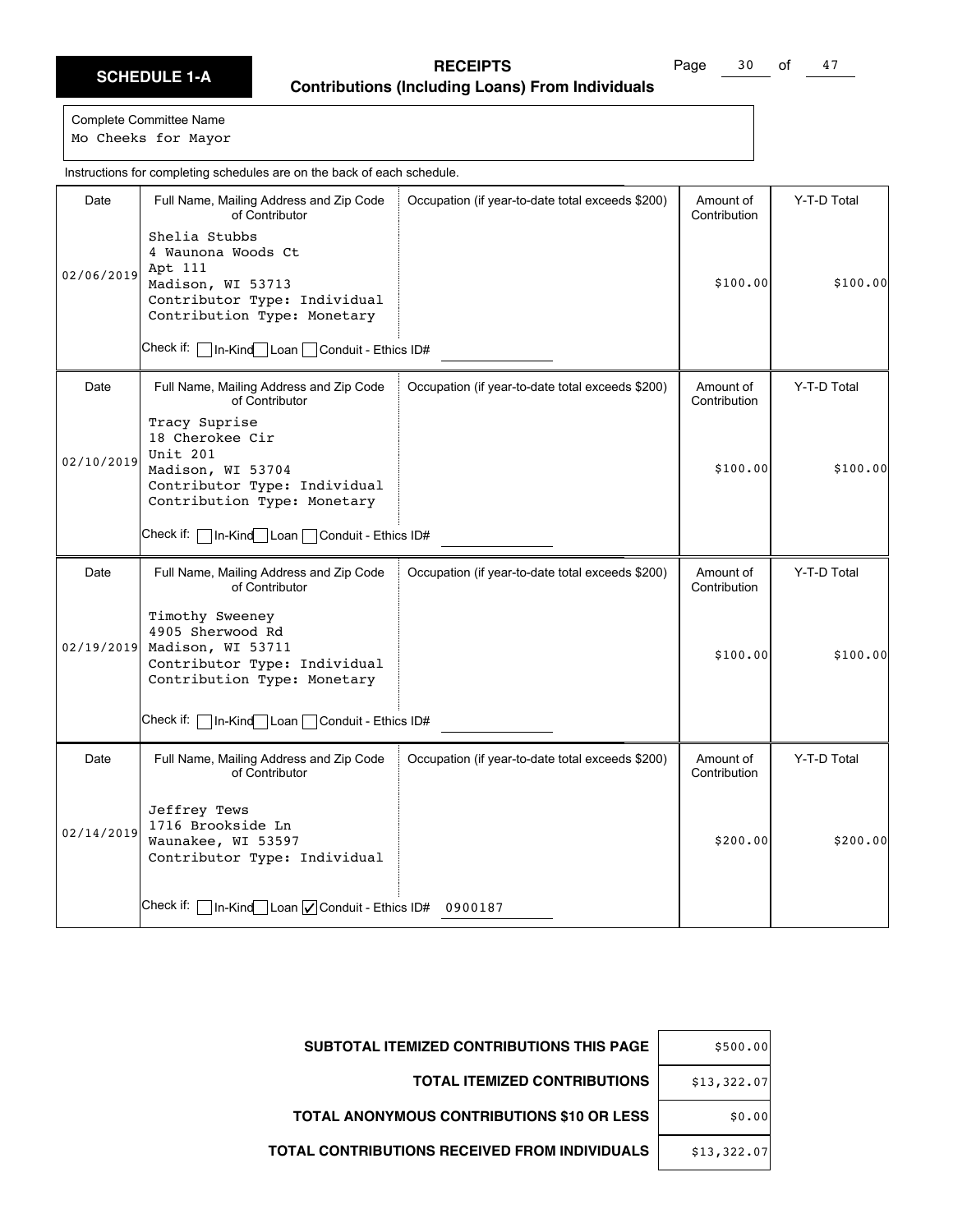Page 31 of 47

Complete Committee Name

Mo Cheeks for Mayor

|            | Instructions for completing schedules are on the back of each schedule.                                                |                                                  |                           |             |
|------------|------------------------------------------------------------------------------------------------------------------------|--------------------------------------------------|---------------------------|-------------|
| Date       | Full Name, Mailing Address and Zip Code<br>of Contributor                                                              | Occupation (if year-to-date total exceeds \$200) | Amount of<br>Contribution | Y-T-D Total |
| 02/10/2019 | Mary Thomas<br>17575 Iceland Trl<br>Lakeville, MN 55044<br>Contributor Type: Individual<br>Contribution Type: Monetary |                                                  | \$12.50                   | \$12.50     |
|            | Check if:<br>In-Kind   Loan   Conduit - Ethics ID#                                                                     |                                                  |                           |             |
| Date       | Full Name, Mailing Address and Zip Code<br>of Contributor                                                              | Occupation (if year-to-date total exceeds \$200) | Amount of<br>Contribution | Y-T-D Total |
| 02/10/2019 | Susan J Tweit<br>PO Box 1956<br>Cody, WY 82414<br>Contributor Type: Individual<br>Contribution Type: Monetary          |                                                  | \$12.50                   | \$12.50     |
|            | Check if:<br>In-Kind Loan Conduit - Ethics ID#                                                                         |                                                  |                           |             |
| Date       | Full Name, Mailing Address and Zip Code<br>of Contributor                                                              | Occupation (if year-to-date total exceeds \$200) | Amount of<br>Contribution | Y-T-D Total |
| 02/24/2019 | Martha Utz<br>1118 Allston Ct<br>San Jose, CA 95120<br>Contributor Type: Individual<br>Contribution Type: Monetary     |                                                  | \$1.50                    | \$1.50      |
|            | Check if: [<br>In-Kind Loan Conduit - Ethics ID#                                                                       |                                                  |                           |             |
| Date       | Full Name, Mailing Address and Zip Code<br>of Contributor                                                              | Occupation (if year-to-date total exceeds \$200) | Amount of<br>Contribution | Y-T-D Total |
| 02/05/2019 | Michael Victorson<br>349 Medinah St<br>Oregon, WI 53575<br>Contributor Type: Individual                                | CEO                                              | \$1,000.00                | \$1,000.00] |
|            | Check if: [<br>$\sqrt{\ln K}$ In-Kind Loan $\sqrt{\ln K}$ Conduit - Ethics ID#                                         | 0900187                                          |                           |             |

| <b>SUBTOTAL ITEMIZED CONTRIBUTIONS THIS PAGE</b>     | \$1,026.50  |
|------------------------------------------------------|-------------|
| <b>TOTAL ITEMIZED CONTRIBUTIONS</b>                  | \$13,322.07 |
| TOTAL ANONYMOUS CONTRIBUTIONS \$10 OR LESS           | \$0.00      |
| <b>TOTAL CONTRIBUTIONS RECEIVED FROM INDIVIDUALS</b> | \$13,322.07 |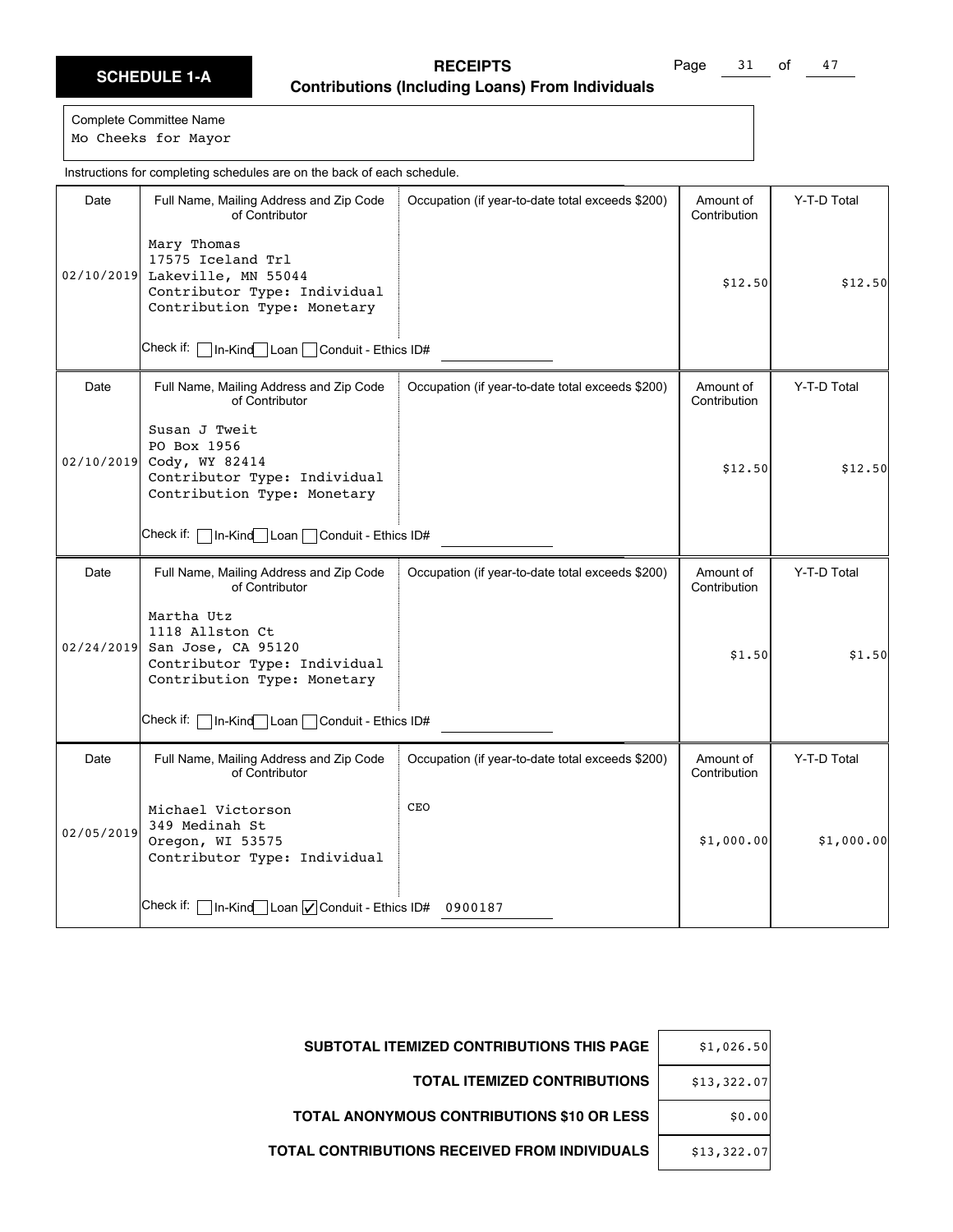Page 32 of 47

Complete Committee Name Mo Cheeks for Mayor

Date | Full Name, Mailing Address and Zip Code of Contributor Check if:  $\Box$  In-Kind $\Box$  Loan  $\Box$  Conduit - Ethics ID# 0900202 Occupation (if year-to-date total exceeds \$200) | Amount of Contribution Y-T-D Total 02/11/2019 Shamarius Walker 2765 N 57th St Milwaukee, WI 53210 Contributor Type: Individual \$100.00 \$100.00 Date | Full Name, Mailing Address and Zip Code of Contributor Check if: | In-Kind Loan | Conduit - Ethics ID# Occupation (if year-to-date total exceeds \$200) | Amount of Contribution Y-T-D Total 02/10/2019 James Watson 190 Yorkshire Ter Wrightstown, NJ 08562 Contributor Type: Individual Contribution Type: Monetary  $$2.50$   $$2.50$ Date | Full Name, Mailing Address and Zip Code of Contributor Check if: | In-Kind Loan | Conduit - Ethics ID# Occupation (if year-to-date total exceeds \$200) | Amount of Contribution Y-T-D Total 02/24/2019 Jane Westlake 40 Meadows Edge Rd Center Barnstead, NH 03225 Contributor Type: Individual Contribution Type: Monetary  $$1.50$   $$1.50$ Date | Full Name, Mailing Address and Zip Code of Contributor Check if: In-Kind Loan Conduit - Ethics ID# Occupation (if year-to-date total exceeds \$200) | Amount of Contribution Y-T-D Total 02/10/2019 Madison, WI 53704 Barbara White 38 Wirth Ct Contributor Type: Individual Contribution Type: Monetary \$50.00 \$50.00 Instructions for completing schedules are on the back of each schedule.

| \$154.00    | SUBTOTAL ITEMIZED CONTRIBUTIONS THIS PAGE         |
|-------------|---------------------------------------------------|
| \$13,322.07 | <b>TOTAL ITEMIZED CONTRIBUTIONS</b>               |
| \$0.00      | <b>TOTAL ANONYMOUS CONTRIBUTIONS \$10 OR LESS</b> |
| \$13,322.07 | TOTAL CONTRIBUTIONS RECEIVED FROM INDIVIDUALS     |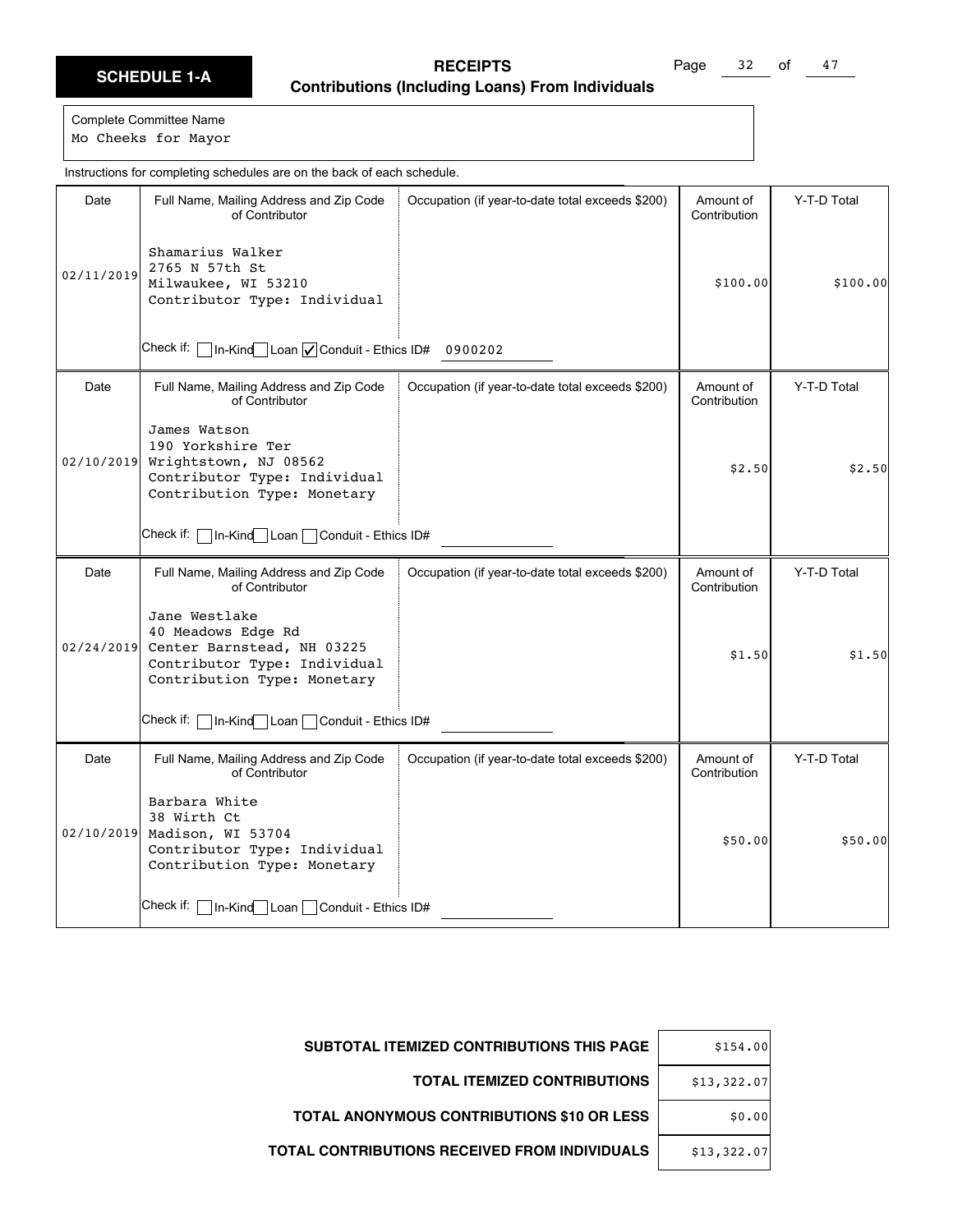Page 33 of 47

Complete Committee Name Mo Cheeks for Mayor

Date | Full Name, Mailing Address and Zip Code of Contributor Check if: In-Kind Loan Conduit - Ethics ID# Occupation (if year-to-date total exceeds \$200) | Amount of Contribution Y-T-D Total 02/24/2019 Glenolden, PA 19036 Jean Wiant 117 E Oak Ln Contributor Type: Individual Contribution Type: Monetary  $$1.50$   $$1.50$ Date | Full Name, Mailing Address and Zip Code of Contributor Check if: | In-Kind Loan | Conduit - Ethics ID# Occupation (if year-to-date total exceeds \$200) | Amount of Contribution Y-T-D Total 02/13/2019 Jeffrey Wiesner 6202 N Highlands Ave Madison, WI 53705 Contributor Type: Individual Contribution Type: Monetary Retired  $$250.00$   $$250.00$ Date | Full Name, Mailing Address and Zip Code of Contributor Check if: | In-Kind Loan | Conduit - Ethics ID# Occupation (if year-to-date total exceeds \$200) | Amount of Contribution Y-T-D Total 02/10/2019 Elizabeth Williams 1111 10th St Alamogordo, NM 88310 Contributor Type: Individual Contribution Type: Monetary \$10.00 \$40.00 Date | Full Name, Mailing Address and Zip Code of Contributor Check if: | In-Kind Loan | Conduit - Ethics ID# Occupation (if year-to-date total exceeds \$200) | Amount of Contribution Y-T-D Total 02/10/2019 Alamogordo, NM 88310 Elizabeth Williams 1111 10th St Contributor Type: Individual Contribution Type: Monetary  $$10.00$   $$40.00$ Instructions for completing schedules are on the back of each schedule.

| \$271.50    | SUBTOTAL ITEMIZED CONTRIBUTIONS THIS PAGE            |
|-------------|------------------------------------------------------|
| \$13,322.07 | <b>TOTAL ITEMIZED CONTRIBUTIONS</b>                  |
| \$0.00      | <b>TOTAL ANONYMOUS CONTRIBUTIONS \$10 OR LESS</b>    |
| \$13,322.07 | <b>TOTAL CONTRIBUTIONS RECEIVED FROM INDIVIDUALS</b> |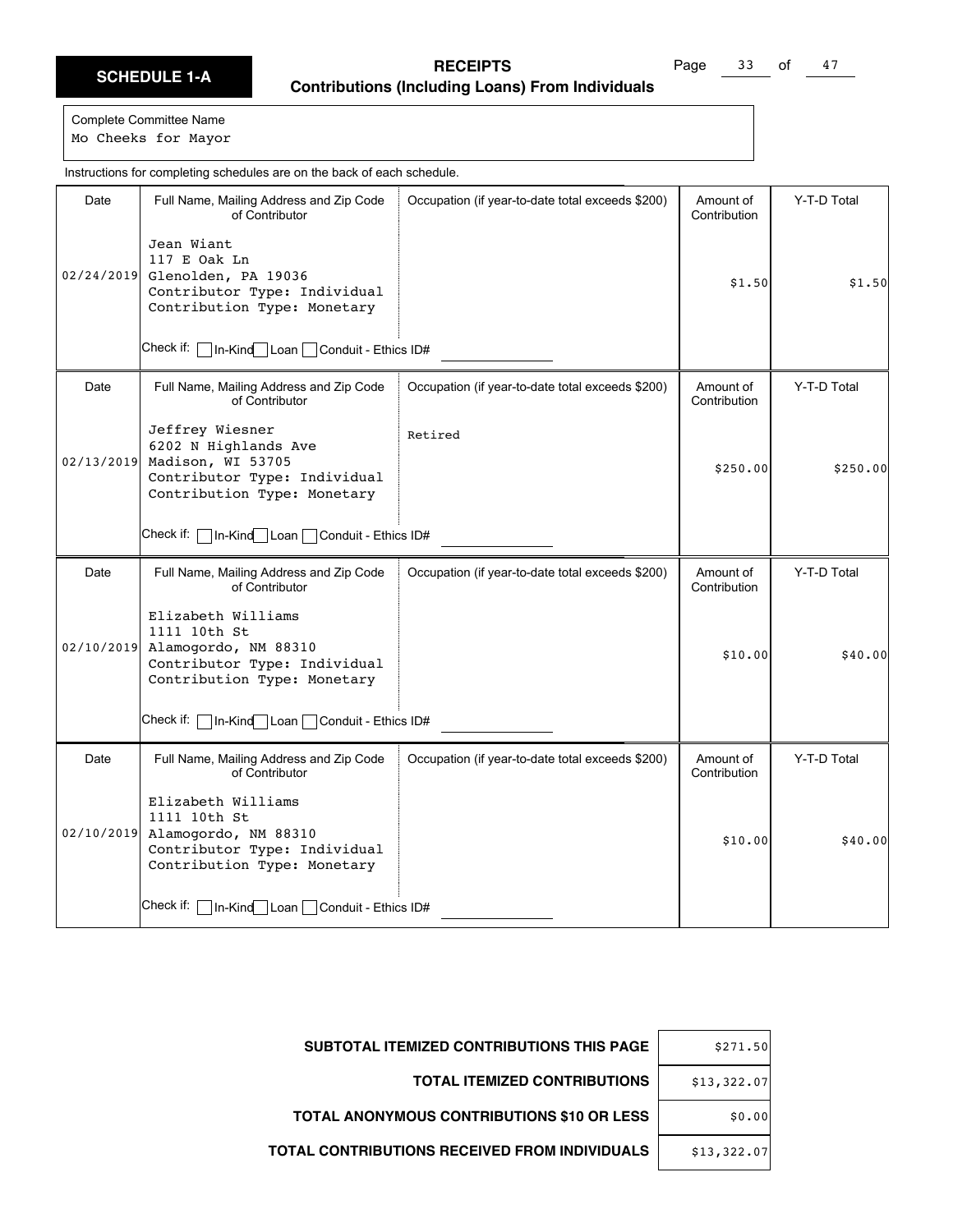Page 34 of 47

|            | Instructions for completing schedules are on the back of each schedule.                                                              |                                                  |                           |             |
|------------|--------------------------------------------------------------------------------------------------------------------------------------|--------------------------------------------------|---------------------------|-------------|
| Date       | Full Name, Mailing Address and Zip Code<br>of Contributor                                                                            | Occupation (if year-to-date total exceeds \$200) | Amount of<br>Contribution | Y-T-D Total |
|            | Elizabeth Williams<br>1111 10th St<br>02/24/2019 Alamogordo, NM 88310<br>Contributor Type: Individual<br>Contribution Type: Monetary |                                                  | \$10.00                   | \$40.00     |
|            | Check if:<br> In-Kind Loan Conduit - Ethics ID#                                                                                      |                                                  |                           |             |
| Date       | Full Name, Mailing Address and Zip Code<br>of Contributor                                                                            | Occupation (if year-to-date total exceeds \$200) | Amount of<br>Contribution | Y-T-D Total |
| 02/24/2019 | Jennifer Williams<br>809 Otis Pl NW<br>Washington, DC 20010<br>Contributor Type: Individual<br>Contribution Type: Monetary           |                                                  | \$2.50                    | \$2.50      |
|            | Check if:   In-Kind Loan   Conduit - Ethics ID#                                                                                      |                                                  |                           |             |
| Date       | Full Name, Mailing Address and Zip Code<br>of Contributor                                                                            | Occupation (if year-to-date total exceeds \$200) | Amount of<br>Contribution | Y-T-D Total |
| 02/10/2019 | Susan Woodruff<br>6893 Breeze Point Dr<br>Norton Shores, MI 49444<br>Contributor Type: Individual<br>Contribution Type: Monetary     |                                                  | \$2.50                    | \$2.50      |
|            | Check if:   In-Kind Loan   Conduit - Ethics ID#                                                                                      |                                                  |                           |             |
| Date       | Full Name, Mailing Address and Zip Code<br>of Contributor                                                                            | Occupation (if year-to-date total exceeds \$200) | Amount of<br>Contribution | Y-T-D Total |
| 02/11/2019 | Mary Yockey<br>1602 Summit Ave<br>Madison, WI 53726<br>Contributor Type: Individual<br>Contribution Type: Monetary                   |                                                  | \$200.00]                 | \$200.00]   |
|            | Check if:   In-Kind Loan   Conduit - Ethics ID#                                                                                      |                                                  |                           |             |

| \$215.00    | <b>SUBTOTAL ITEMIZED CONTRIBUTIONS THIS PAGE</b>     |
|-------------|------------------------------------------------------|
| \$13,322.07 | <b>TOTAL ITEMIZED CONTRIBUTIONS</b>                  |
| \$0.00      | <b>TOTAL ANONYMOUS CONTRIBUTIONS \$10 OR LESS</b>    |
| \$13,322.07 | <b>TOTAL CONTRIBUTIONS RECEIVED FROM INDIVIDUALS</b> |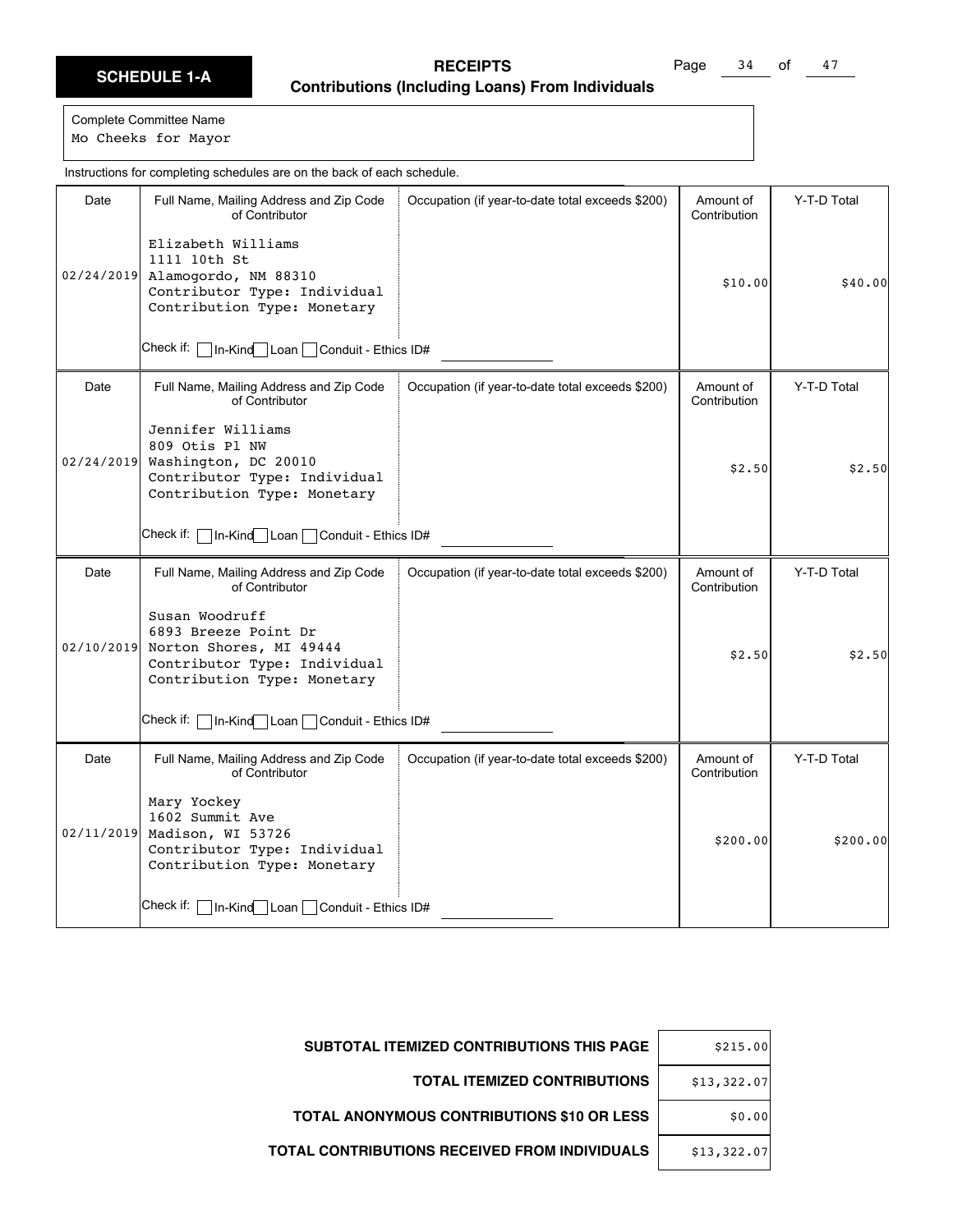|  |  | <b>SCHEDULE 1-A</b> |
|--|--|---------------------|
|  |  |                     |

Page 35 of 47

Complete Committee Name Mo Cheeks for Mayor

Instructions for completing schedules are on the back of each schedule.

| Date       | Full Name, Mailing Address and Zip Code<br>of Contributor                                                                                                                            | Occupation (if year-to-date total exceeds \$200) | Amount of<br>Contribution | Y-T-D Total |
|------------|--------------------------------------------------------------------------------------------------------------------------------------------------------------------------------------|--------------------------------------------------|---------------------------|-------------|
| 02/24/2019 | Janis Zaveri<br>171 Vose Ave<br>Apt 1F<br>South Orange, NJ 07079<br>Contributor Type: Individual<br>Contribution Type: Monetary<br>Check if:   In-Kind   Loan   Conduit - Ethics ID# |                                                  | \$1.50                    | \$1.50      |

| \$1.50      | SUBTOTAL ITEMIZED CONTRIBUTIONS THIS PAGE         |
|-------------|---------------------------------------------------|
| \$13,322.07 | <b>TOTAL ITEMIZED CONTRIBUTIONS</b>               |
| \$0.00      | <b>TOTAL ANONYMOUS CONTRIBUTIONS \$10 OR LESS</b> |
| \$13,322.07 | TOTAL CONTRIBUTIONS RECEIVED FROM INDIVIDUALS     |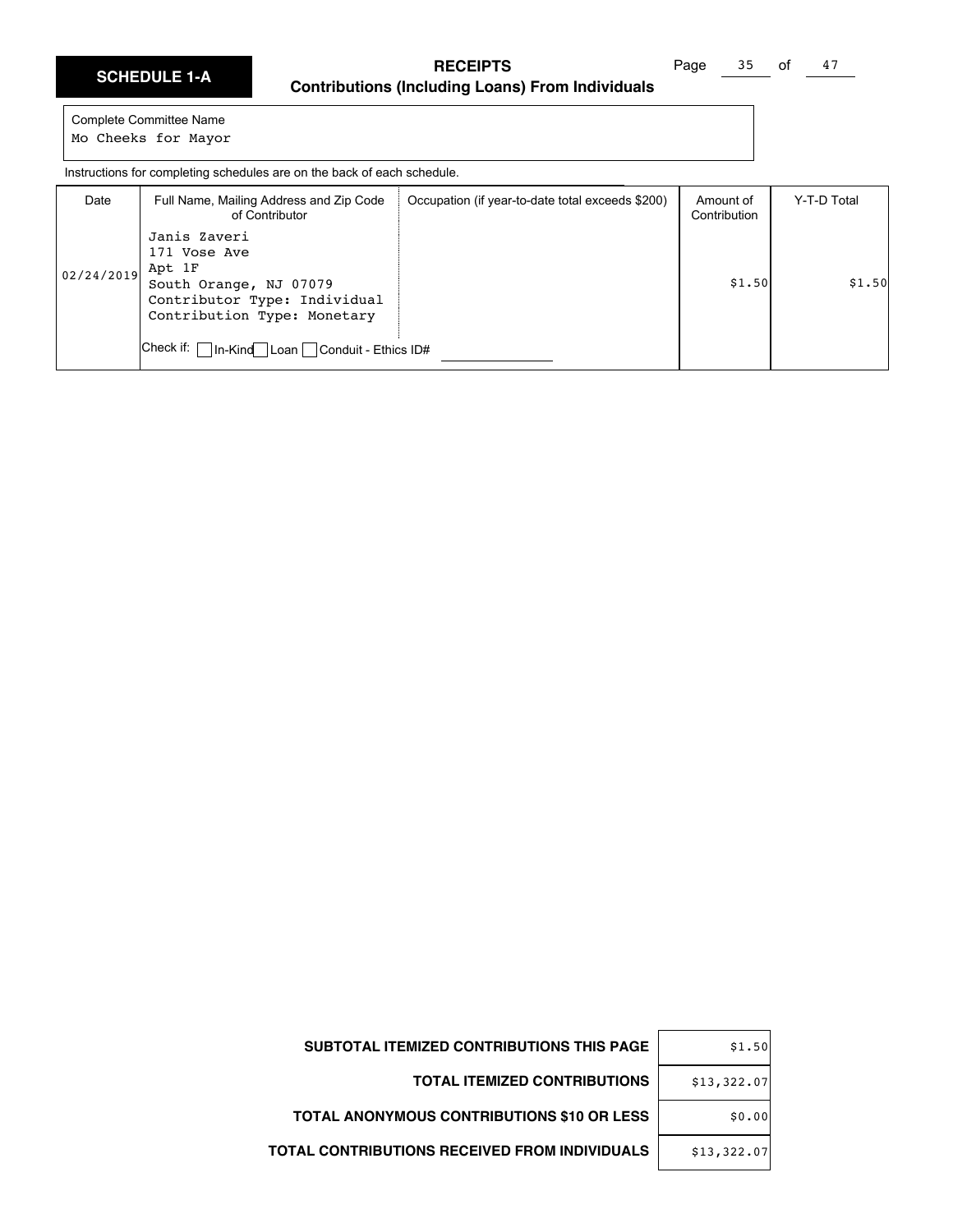#### **DISBURSEMENTS Gross Expenditures**

Page 36 of 47

| Complete Committee Name |                                                                                                                                                                                                                                                    |                                                        |                    |
|-------------------------|----------------------------------------------------------------------------------------------------------------------------------------------------------------------------------------------------------------------------------------------------|--------------------------------------------------------|--------------------|
|                         | Mo Cheeks for Mayor                                                                                                                                                                                                                                |                                                        |                    |
| Date<br>02/12/2019      | Full Name, Mailing Address and Zip Code of<br>Person or Business to Whom Payment is Made<br>100state<br>316 W Washington Ave<br>Ste 675<br>Madison, WI 53703<br>Payee Type: Business<br>Expense Category: Monetary<br>Expense Purpose: Office Rent | Specific Purpose of Expenditure<br>coworking space     | Amount<br>\$150.00 |
|                         | Check if:<br>In-Kind Offset                                                                                                                                                                                                                        |                                                        |                    |
| Date<br>02/10/2019      | Full Name, Mailing Address and Zip Code of<br>Person or Business to Whom Payment is Made<br>ActBlue<br>PO Box 441146<br>West Somerville, MA 02144<br>Payee Type: Business<br>Expense Category: Monetary<br>Expense Purpose: Credit Card Fees       | Specific Purpose of Expenditure<br>ActBlue Fees        | Amount<br>\$62.70  |
|                         | Check if:<br>In-Kind Offset                                                                                                                                                                                                                        |                                                        |                    |
| Date<br>02/17/2019      | Full Name, Mailing Address and Zip Code of<br>Person or Business to Whom Payment is Made<br>ActBlue<br>PO Box 441146<br>West Somerville, MA 02144<br>Payee Type: Business<br>Expense Category: Monetary<br>Expense Purpose: Credit Card Fees       | Specific Purpose of Expenditure<br><b>ActBlue Fees</b> | Amount<br>\$47.45  |
|                         | Check if:<br>In-Kind Offset                                                                                                                                                                                                                        |                                                        |                    |

| \$260.15    |
|-------------|
| \$61,170.67 |
| \$18.00     |
| \$61,188.67 |

**SUBTOTAL ITEMIZED EXPENDITURES THIS PAGE** 

**TOTAL ITEMIZED EXPENDITURES** 

**TOTAL UNITEMIZED EXPENDITURES**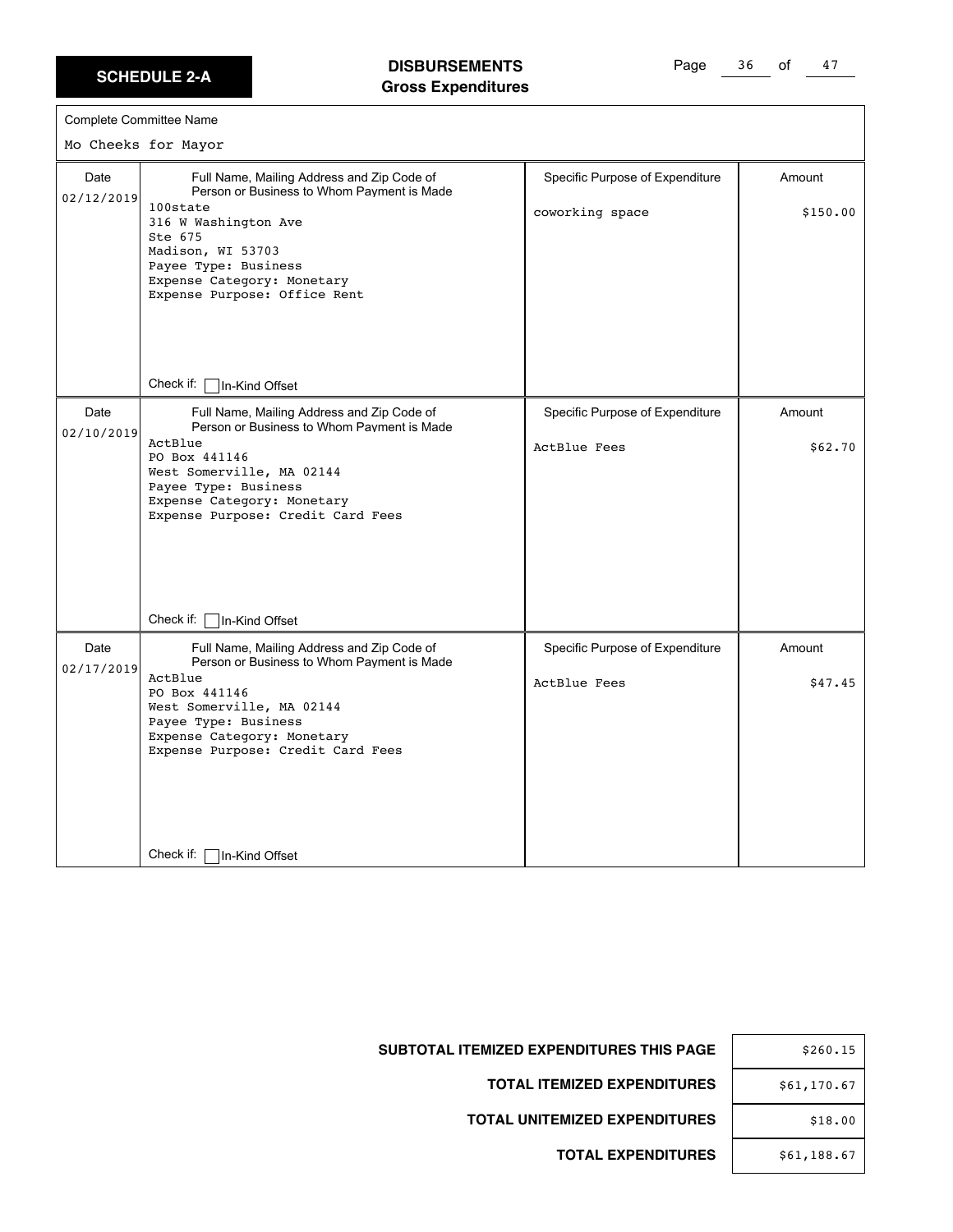$\Gamma$ 

#### **DISBURSEMENTS Gross Expenditures**

Page 37 of 47

|                    | Complete Committee Name                                                                                                                                                                                                                                                                                                    |                                                        |                      |
|--------------------|----------------------------------------------------------------------------------------------------------------------------------------------------------------------------------------------------------------------------------------------------------------------------------------------------------------------------|--------------------------------------------------------|----------------------|
|                    | Mo Cheeks for Mayor                                                                                                                                                                                                                                                                                                        |                                                        |                      |
| Date<br>02/24/2019 | Full Name, Mailing Address and Zip Code of<br>Person or Business to Whom Payment is Made<br>ActBlue<br>PO Box 441146<br>West Somerville, MA 02144<br>Payee Type: Business<br>Expense Category: Monetary<br>Expense Purpose: Credit Card Fees                                                                               | Specific Purpose of Expenditure<br><b>ActBlue Fees</b> | Amount<br>\$8.68     |
|                    | Check if:<br>In-Kind Offset                                                                                                                                                                                                                                                                                                |                                                        |                      |
| Date<br>02/08/2019 | Full Name, Mailing Address and Zip Code of<br>Person or Business to Whom Payment is Made<br>Brita Olsen Consulting, LLC<br>441 N Baldwin St<br>Madison, WI 53703<br>Payee Type: Business<br>Expense Category: Monetary<br>Expense Purpose: Consulting Fees - General                                                       | Specific Purpose of Expenditure<br>consulting fees     | Amount<br>\$3,250.00 |
| Date<br>02/15/2019 | Check if:<br>In-Kind Offset<br>Full Name, Mailing Address and Zip Code of<br>Person or Business to Whom Payment is Made<br>Brita Olsen Consulting, LLC<br>441 N Baldwin St<br>Madison, WI 53703<br>Payee Type: Business<br>Expense Category: Monetary<br>Expense Purpose: Office Supplies<br>Check if:  <br>In-Kind Offset | Specific Purpose of Expenditure<br>office supplies     | Amount<br>\$35.07    |

| \$3,293.75  |  |
|-------------|--|
| \$61,170.67 |  |
| \$18.00     |  |
| \$61,188.67 |  |

**SUBTOTAL ITEMIZED EXPENDITURES THIS PAGE** 

**TOTAL ITEMIZED EXPENDITURES** 

**TOTAL UNITEMIZED EXPENDITURES**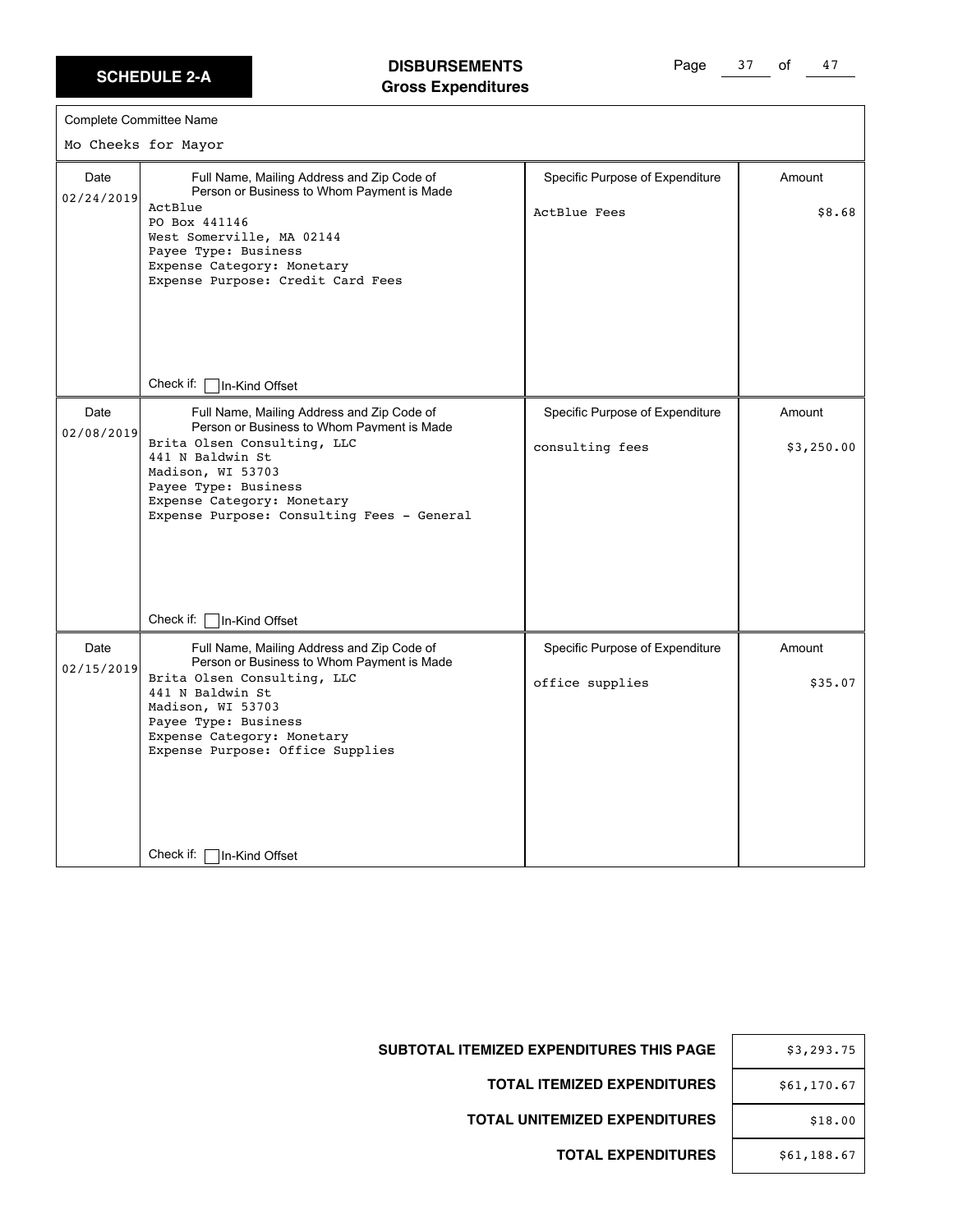#### **DISBURSEMENTS Gross Expenditures**

Page 38 of 47

| Person or Business to Whom Payment is Made<br>Brita Olsen Consulting, LLC<br>441 N Baldwin St                                                                                                                                                                         |                                                         |                   |
|-----------------------------------------------------------------------------------------------------------------------------------------------------------------------------------------------------------------------------------------------------------------------|---------------------------------------------------------|-------------------|
| Madison, WI 53703<br>Payee Type: Business<br>Expense Category: Monetary<br>Expense Purpose: Office Supplies                                                                                                                                                           | volunteer gas cards                                     | \$40.00           |
| Check if:   In-Kind Offset                                                                                                                                                                                                                                            |                                                         |                   |
| Full Name, Mailing Address and Zip Code of<br>Person or Business to Whom Payment is Made<br>Brita Olsen Consulting, LLC<br>441 N Baldwin St<br>Madison, WI 53703<br>Payee Type: Business<br>Expense Category: Monetary<br>Expense Purpose: Office Supplies            | Specific Purpose of Expenditure<br>stamps               | Amount<br>\$70.00 |
| Check if:<br>In-Kind Offset                                                                                                                                                                                                                                           |                                                         |                   |
| Full Name, Mailing Address and Zip Code of<br>Person or Business to Whom Payment is Made<br>Brita Olsen Consulting, LLC<br>441 N Baldwin St<br>Madison, WI 53703<br>Payee Type: Business<br>Expense Category: Monetary<br>Expense Purpose: Party Exp - Election Night | Specific Purpose of Expenditure<br>Election Night Event | Amount<br>\$87.56 |
|                                                                                                                                                                                                                                                                       |                                                         |                   |

|   | \$197.56    |
|---|-------------|
| 3 | \$61,170.67 |
| S | \$18.00     |
| S | \$61,188.67 |

**SUBTOTAL ITEMIZED EXPENDITURES THIS PAGE** 

**TOTAL ITEMIZED EXPENDITURES** 

**TOTAL UNITEMIZED EXPENDITURES**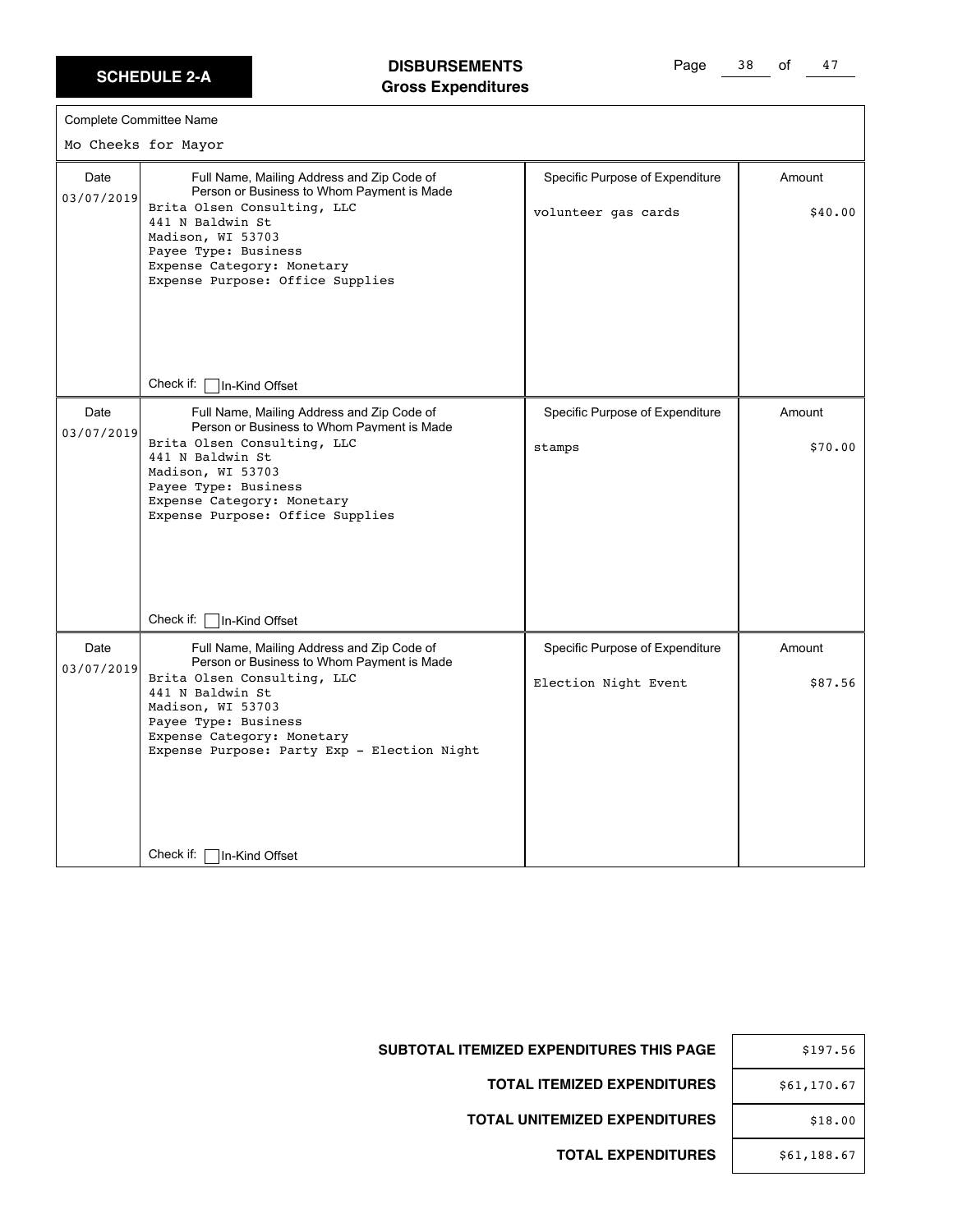#### **DISBURSEMENTS Gross Expenditures**

Page 39 of 47

| Complete Committee Name |  |
|-------------------------|--|
| Mo Cheeks for Mayor     |  |
|                         |  |

| Date<br>03/11/2019 | Full Name, Mailing Address and Zip Code of<br>Person or Business to Whom Payment is Made<br>Brita Olsen Consulting, LLC<br>441 N Baldwin St<br>Madison, WI 53703<br>Payee Type: Business<br>Expense Category: Monetary<br>Expense Purpose: Meeting Expenses | Specific Purpose of Expenditure<br>Volunteer appreciation | Amount<br>\$118.39 |
|--------------------|-------------------------------------------------------------------------------------------------------------------------------------------------------------------------------------------------------------------------------------------------------------|-----------------------------------------------------------|--------------------|
|                    | Check if:<br>In-Kind Offset                                                                                                                                                                                                                                 |                                                           |                    |
| Date               | Full Name, Mailing Address and Zip Code of<br>Person or Business to Whom Payment is Made                                                                                                                                                                    | Specific Purpose of Expenditure                           | Amount             |
| 02/06/2019         | Democratic Party of Wisconsin<br>15 North St<br>200<br>Madison, WI 53704<br>Payee Type: Business<br>Expense Category: Monetary<br>Expense Purpose: Wages - Campaign Staff<br>Check if:<br>In-Kind Offset                                                    | payroll services                                          | \$2,020.77         |
| Date               | Full Name, Mailing Address and Zip Code of                                                                                                                                                                                                                  | Specific Purpose of Expenditure                           | Amount             |
| 02/21/2019         | Person or Business to Whom Payment is Made<br>Democratic Party of Wisconsin<br>15 North St<br>200<br>Madison, WI 53704<br>Payee Type: Business<br>Expense Category: Monetary<br>Expense Purpose: IT - Campaign Software                                     | Hustle                                                    | \$19.35            |
|                    | Check if:<br>In-Kind Offset                                                                                                                                                                                                                                 |                                                           |                    |

| \$2,158.51  |
|-------------|
| \$61,170.67 |
| \$18.00     |
| \$61,188.67 |

**SUBTOTAL ITEMIZED EXPENDITURES THIS PAGE** 

**TOTAL ITEMIZED EXPENDITURES** 

**TOTAL UNITEMIZED EXPENDITURES**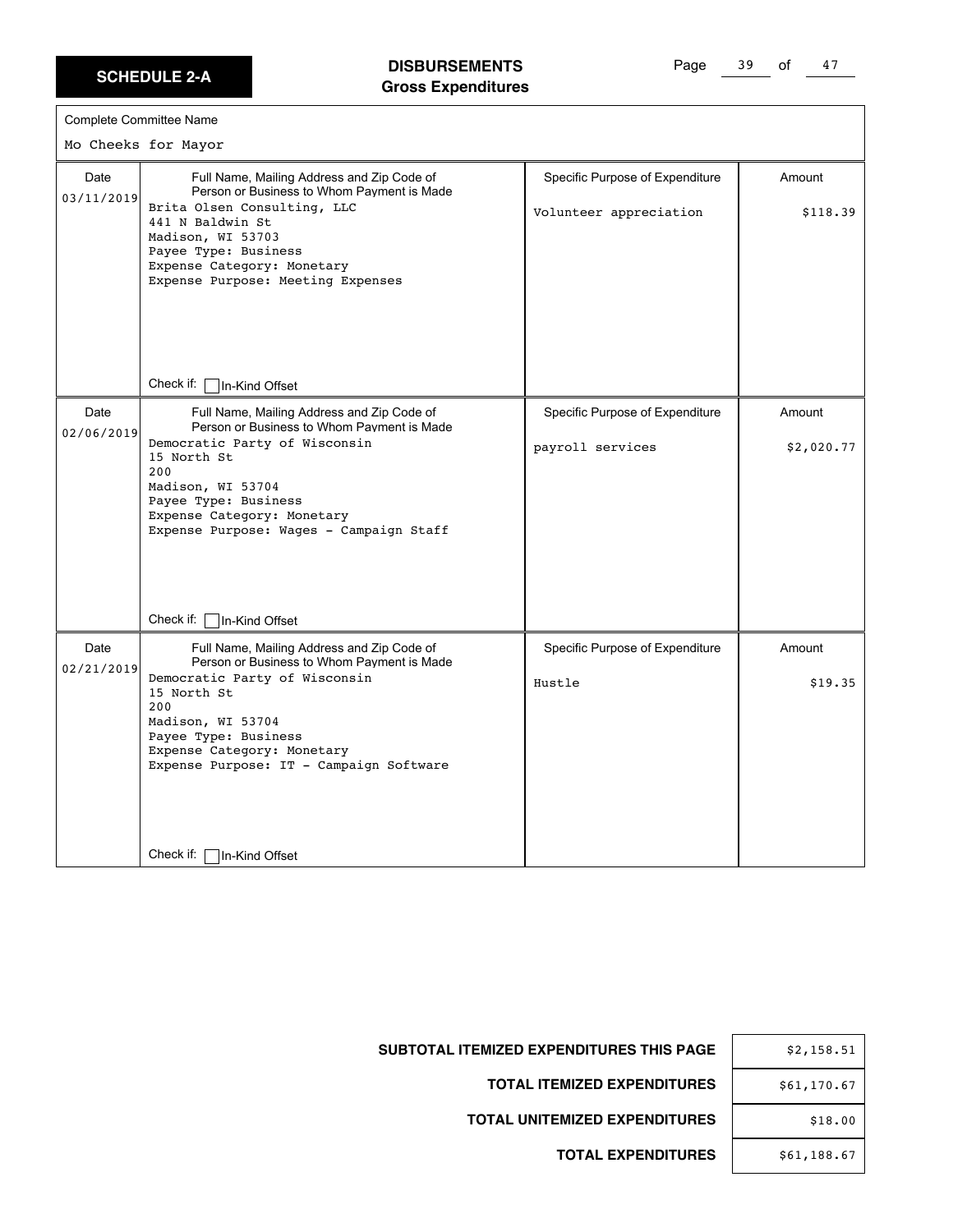# **DISBURSEMENTS Gross Expenditures**

Page 40 of 47

|                    | Complete Committee Name                                                                                                                                                                                                                                               |                                                           |                       |
|--------------------|-----------------------------------------------------------------------------------------------------------------------------------------------------------------------------------------------------------------------------------------------------------------------|-----------------------------------------------------------|-----------------------|
|                    | Mo Cheeks for Mayor                                                                                                                                                                                                                                                   |                                                           |                       |
| Date<br>02/28/2019 | Full Name, Mailing Address and Zip Code of<br>Person or Business to Whom Payment is Made<br>Democratic Party of Wisconsin<br>15 North St<br>200<br>Madison, WI 53704<br>Payee Type: Business<br>Expense Category: Monetary<br>Expense Purpose: Wages - Campaign Staff | Specific Purpose of Expenditure<br>payroll services       | Amount<br>\$912.63    |
|                    | Check if: $\lceil$<br>In-Kind Offset                                                                                                                                                                                                                                  |                                                           |                       |
| Date<br>03/14/2019 | Full Name, Mailing Address and Zip Code of<br>Person or Business to Whom Payment is Made<br>Democratic Party of Wisconsin<br>15 North St<br>200<br>Madison, WI 53704<br>Payee Type: Business<br>Expense Category: Monetary<br>Expense Purpose: IT - Campaign Software | Specific Purpose of Expenditure<br>Hustle                 | Amount<br>\$3,373.95  |
|                    | Check if:<br>In-Kind Offset                                                                                                                                                                                                                                           |                                                           |                       |
| Date<br>02/07/2019 | Full Name, Mailing Address and Zip Code of<br>Person or Business to Whom Payment is Made<br>GPS Impact<br>220 SE 6th St<br>Ste 330<br>Des Moines, IA 50309<br>Payee Type: Business<br>Expense Category: Monetary<br>Expense Purpose: Media - TV                       | Specific Purpose of Expenditure<br>television advertising | Amount<br>\$14,310.00 |
|                    | Check if:  <br>In-Kind Offset                                                                                                                                                                                                                                         |                                                           |                       |

| \$18,596.58 |
|-------------|
| \$61,170.67 |
| \$18.00     |
| \$61,188.67 |

**SUBTOTAL ITEMIZED EXPENDITURES THIS PAGE** 

**TOTAL ITEMIZED EXPENDITURES** 

**TOTAL UNITEMIZED EXPENDITURES**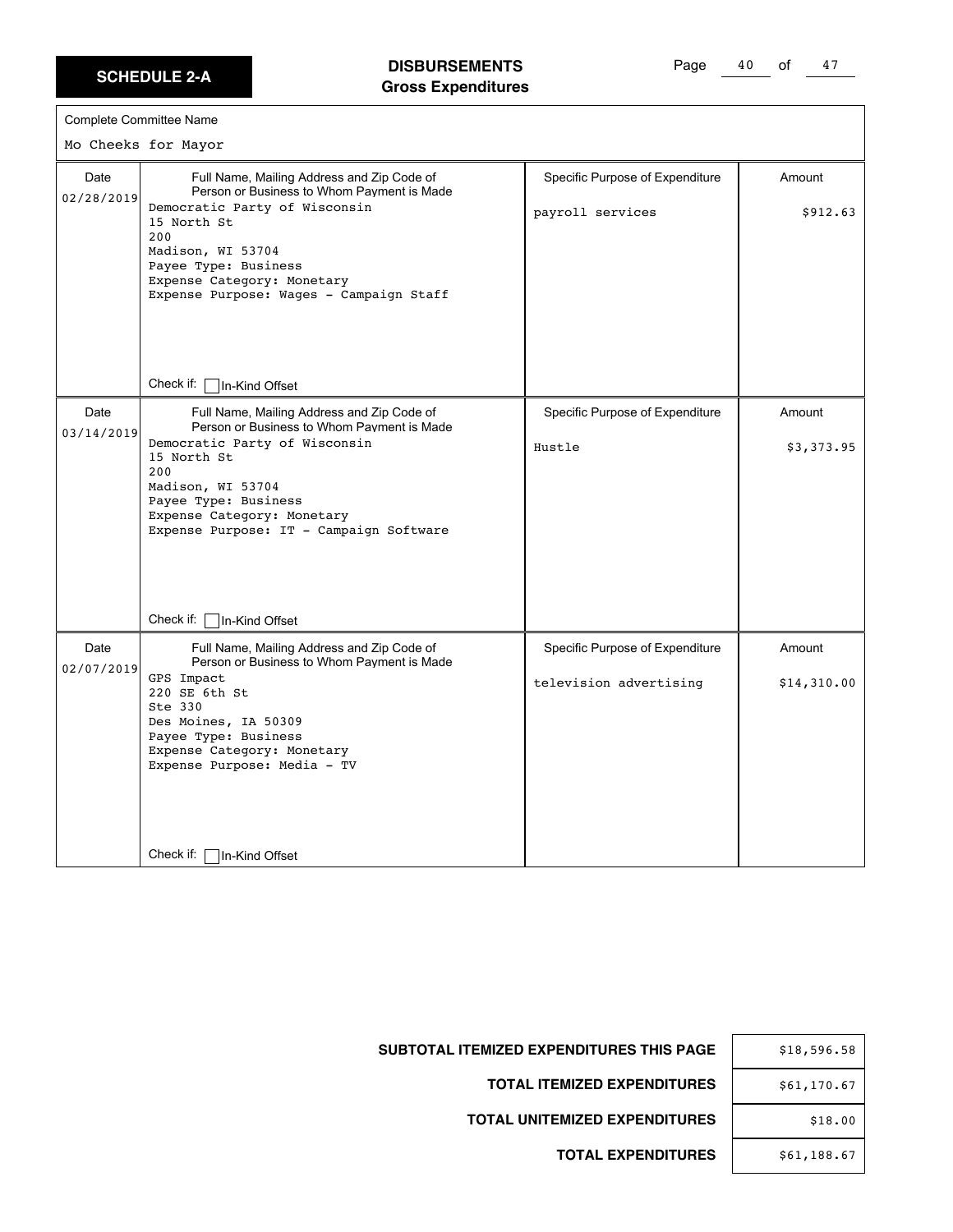# **DISBURSEMENTS Gross Expenditures**

Page 41 of 47

|                    | Complete Committee Name                                                                                                                                                                                                                                         |                                                        |                      |
|--------------------|-----------------------------------------------------------------------------------------------------------------------------------------------------------------------------------------------------------------------------------------------------------------|--------------------------------------------------------|----------------------|
|                    | Mo Cheeks for Mayor                                                                                                                                                                                                                                             |                                                        |                      |
| Date<br>02/11/2019 | Full Name, Mailing Address and Zip Code of<br>Person or Business to Whom Payment is Made<br>GPS Impact<br>220 SE 6th St<br>Ste 330<br>Des Moines, IA 50309<br>Payee Type: Business<br>Expense Category: Monetary<br>Expense Purpose: Media - Online Advertising | Specific Purpose of Expenditure<br>digital advertising | Amount<br>\$5,500.00 |
|                    | Check if: $\lceil$<br>In-Kind Offset                                                                                                                                                                                                                            |                                                        |                      |
| Date<br>02/15/2019 | Full Name, Mailing Address and Zip Code of<br>Person or Business to Whom Payment is Made<br>GPS Impact<br>220 SE 6th St<br>Ste 330<br>Des Moines, IA 50309<br>Payee Type: Business<br>Expense Category: Monetary<br>Expense Purpose: Consulting Fees - Media    | Specific Purpose of Expenditure<br>consulting fees     | Amount<br>\$3,000.00 |
|                    | Check if:<br>In-Kind Offset                                                                                                                                                                                                                                     |                                                        |                      |
| Date<br>02/26/2019 | Full Name, Mailing Address and Zip Code of<br>Person or Business to Whom Payment is Made<br>GPS Impact<br>220 SE 6th St<br>Ste 330<br>Des Moines, IA 50309<br>Payee Type: Business<br>Expense Category: Monetary<br>Expense Purpose: Consulting Fees - Media    | Specific Purpose of Expenditure<br>consulting fees     | Amount<br>\$1,874.00 |
|                    | Check if:<br>In-Kind Offset                                                                                                                                                                                                                                     |                                                        |                      |

| \$10,374.00 |
|-------------|
| \$61,170.67 |
| \$18.00     |
| \$61,188.67 |

SUBTOTAL ITEMIZED EXPENDITURES THIS PAGE

**TOTAL ITEMIZED EXPENDITURES** 

**TOTAL UNITEMIZED EXPENDITURES**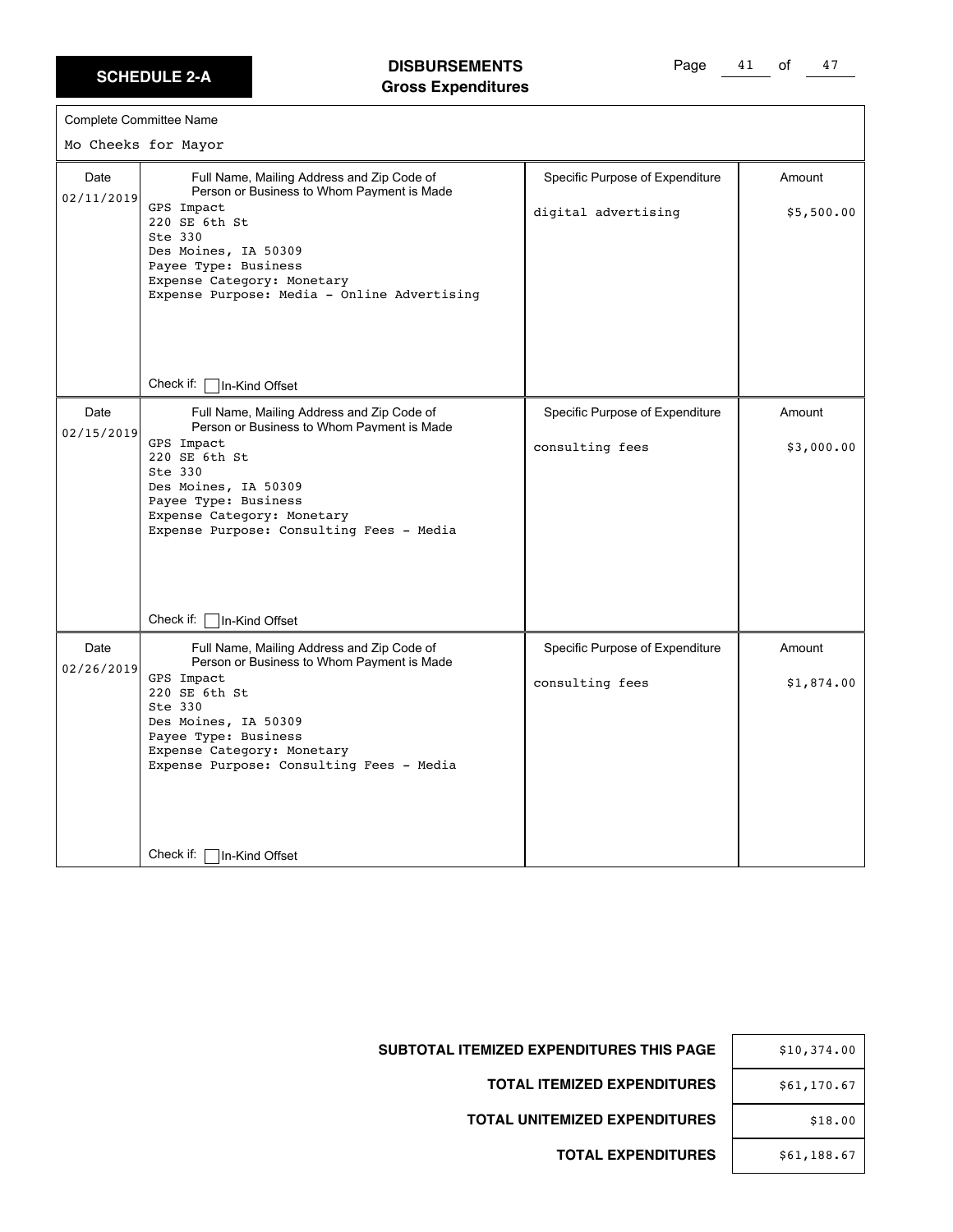#### **DISBURSEMENTS Gross Expenditures**

Page 42 of 47

|                    | Complete Committee Name                                                                                                                                                                                                                                                                                 |                                                        |                   |
|--------------------|---------------------------------------------------------------------------------------------------------------------------------------------------------------------------------------------------------------------------------------------------------------------------------------------------------|--------------------------------------------------------|-------------------|
|                    | Mo Cheeks for Mayor                                                                                                                                                                                                                                                                                     |                                                        |                   |
| Date<br>02/07/2019 | Full Name, Mailing Address and Zip Code of<br>Person or Business to Whom Payment is Made<br>Ian's Pizza<br>100 State St<br>Madison, WI 53703<br>Payee Type: Business<br>Expense Category: Monetary<br>Expense Purpose: Meeting Expenses                                                                 | Specific Purpose of Expenditure<br>food for volunteers | Amount<br>\$25.76 |
| Date<br>02/14/2019 | Check if: [<br>In-Kind Offset<br>Full Name, Mailing Address and Zip Code of<br>Person or Business to Whom Payment is Made<br>Ian's Pizza<br>100 State St<br>Madison, WI 53703<br>Payee Type: Business<br>Expense Category: Monetary<br>Expense Purpose: Meeting Expenses<br>Check if:<br>In-Kind Offset | Specific Purpose of Expenditure<br>food for volunteers | Amount<br>\$37.44 |
| Date<br>03/04/2019 | Full Name, Mailing Address and Zip Code of<br>Person or Business to Whom Payment is Made<br>Intuit<br>2700 Coast Ave<br>Mountain View, CA 94043<br>Payee Type: Business<br>Expense Category: Monetary<br>Expense Purpose: IT - Campaign Software<br>Check if: [<br>In-Kind Offset                       | Specific Purpose of Expenditure<br>Ouickbooks          | Amount<br>\$60.00 |

| ЭE | \$123.20    |
|----|-------------|
| ES | \$61,170.67 |
| ES | \$18.00     |
| ES | \$61,188.67 |

**SUBTOTAL ITEMIZED EXPENDITURES THIS PAG** 

**TOTAL ITEMIZED EXPENDITURE** 

**TOTAL UNITEMIZED EXPENDITURE**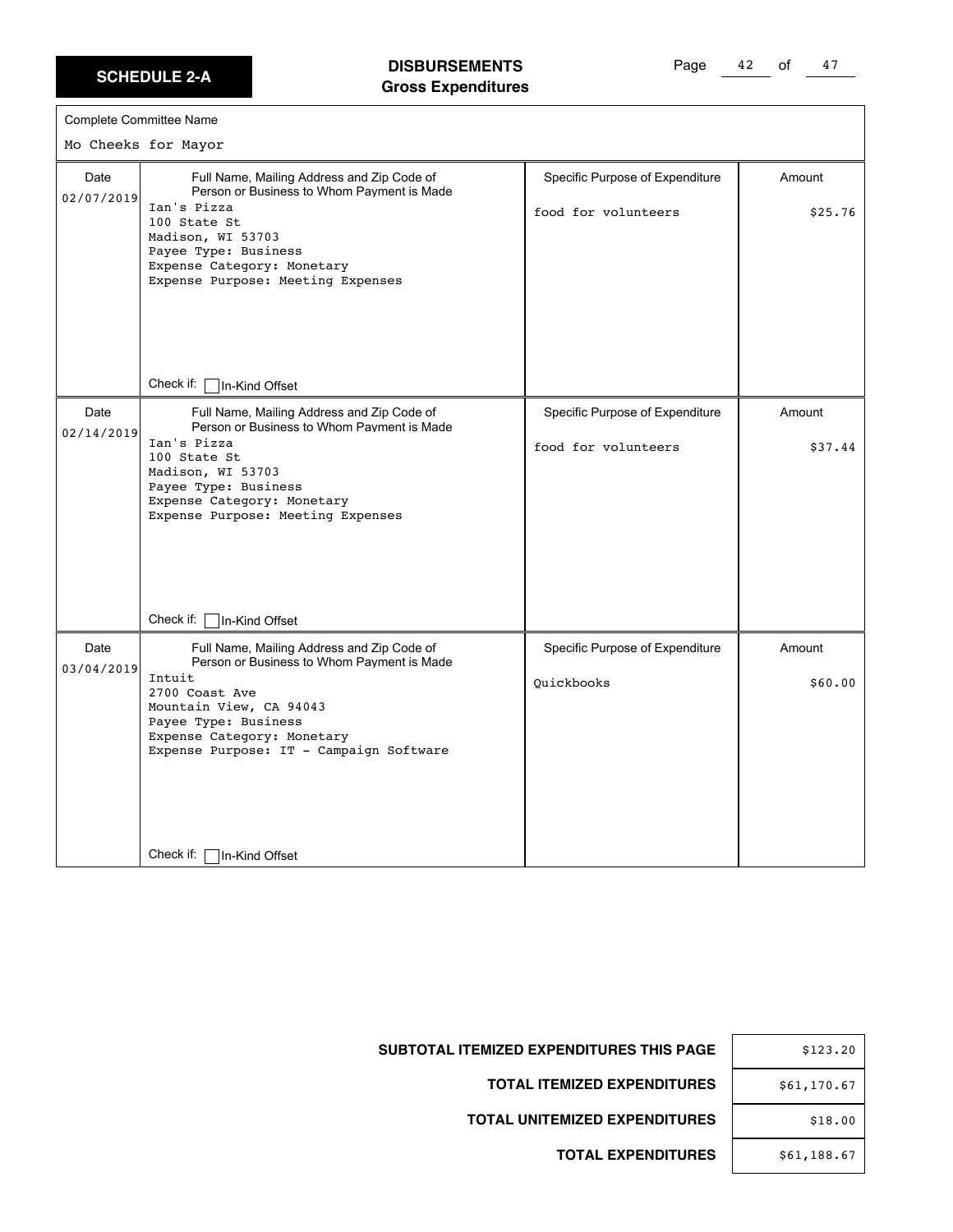#### **DISBURSEMENTS Gross Expenditures**

Page 43 of 47

|                    | Complete Committee Name<br>Mo Cheeks for Mayor                                                                                                                                                                                                                                                          |                                                          |                    |
|--------------------|---------------------------------------------------------------------------------------------------------------------------------------------------------------------------------------------------------------------------------------------------------------------------------------------------------|----------------------------------------------------------|--------------------|
| Date<br>03/04/2019 | Full Name, Mailing Address and Zip Code of<br>Person or Business to Whom Payment is Made<br>NGP VAN, Inc.<br>1445 New York Ave NW<br>Ste 200<br>Washington, DC 20005<br>Payee Type: Business<br>Expense Category: Monetary<br>Expense Purpose: Bank Charges                                             | Specific Purpose of Expenditure<br>merchant account fees | Amount<br>\$325.31 |
|                    | Check if:<br>In-Kind Offset                                                                                                                                                                                                                                                                             |                                                          |                    |
| Date<br>02/07/2019 | Full Name, Mailing Address and Zip Code of<br>Person or Business to Whom Payment is Made<br>Old National Bank<br>23 W Main St<br>Madison, WI 53703<br>Payee Type: Business<br>Expense Category: Monetary<br>Expense Purpose: Bank Charges                                                               | Specific Purpose of Expenditure<br>Wire Transfer Fee     | Amount<br>\$25.00  |
| Date<br>02/11/2019 | Check if:<br>In-Kind Offset<br>Full Name, Mailing Address and Zip Code of<br>Person or Business to Whom Payment is Made<br>Old National Bank<br>23 W Main St<br>Madison, WI 53703<br>Payee Type: Business<br>Expense Category: Monetary<br>Expense Purpose: Bank Charges<br>Check if:<br>In-Kind Offset | Specific Purpose of Expenditure<br>Wire Transfer Fee     | Amount<br>\$25.00  |

| E | \$375.31    |
|---|-------------|
| S | \$61,170.67 |
|   | \$18.00     |
|   | \$61,188.67 |

**SUBTOTAL ITEMIZED EXPENDITURES THIS PAGE** 

**TOTAL ITEMIZED EXPENDITURES** 

**TOTAL UNITEMIZED EXPENDITURES**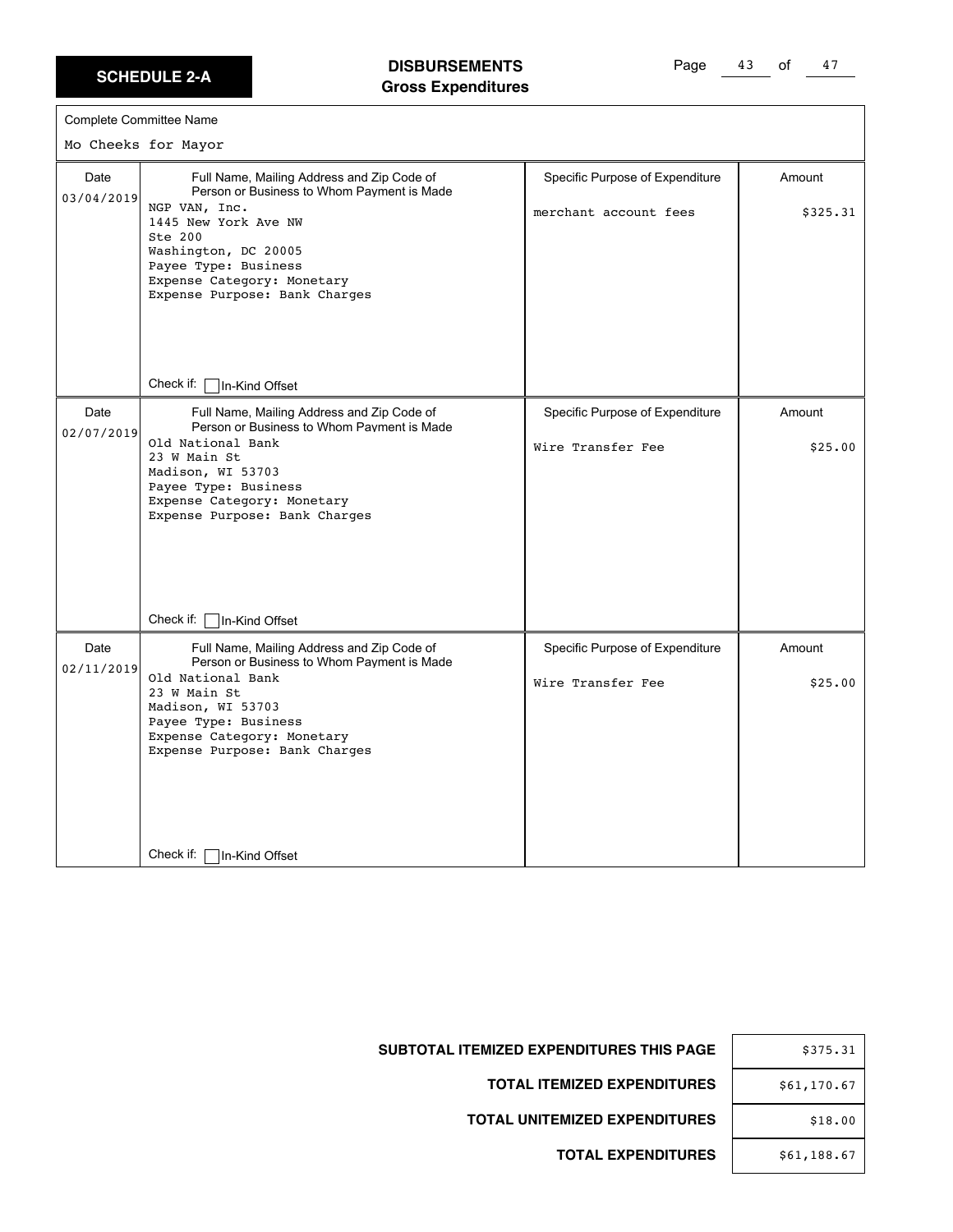$\Gamma$ 

# **DISBURSEMENTS Gross Expenditures**

Page 44 of 47

|                    | <b>Complete Committee Name</b>                                                                                                                                                                                                                                                    |                                                            |                    |
|--------------------|-----------------------------------------------------------------------------------------------------------------------------------------------------------------------------------------------------------------------------------------------------------------------------------|------------------------------------------------------------|--------------------|
|                    | Mo Cheeks for Mayor                                                                                                                                                                                                                                                               |                                                            |                    |
| Date<br>03/01/2019 | Full Name, Mailing Address and Zip Code of<br>Person or Business to Whom Payment is Made<br>Slack<br>500 Howard St<br>San Francisco, CA 94105<br>Payee Type: Business<br>Expense Category: Monetary<br>Expense Purpose: IT - Campaign Software                                    | Specific Purpose of Expenditure<br>campaign messenger      | Amount<br>\$24.77  |
|                    | Check if:<br>In-Kind Offset                                                                                                                                                                                                                                                       |                                                            |                    |
| Date<br>02/21/2019 | Full Name, Mailing Address and Zip Code of<br>Person or Business to Whom Payment is Made<br>Tre Temperilli<br>United States<br>Payee Type: Individual<br>Expense Category: Monetary<br>Expense Purpose: Fundraiser - Food & Beverage                                              | Specific Purpose of Expenditure<br>Event food and beverage | Amount<br>\$38.50  |
| Date<br>03/11/2019 | Check if:<br>In-Kind Offset<br>Full Name, Mailing Address and Zip Code of<br>Person or Business to Whom Payment is Made<br>The Roman Candle<br>1054 Williamson St<br>Madison, WI 53703<br>Payee Type: Business<br>Expense Category: Monetary<br>Expense Purpose: Meeting Expenses | Specific Purpose of Expenditure<br>Volunteer appreciation  | Amount<br>\$238.34 |
|                    | Check if:<br>In-Kind Offset                                                                                                                                                                                                                                                       |                                                            |                    |

| \$301.61    |
|-------------|
| \$61,170.67 |
| \$18.00     |
| \$61,188.67 |

**SUBTOTAL ITEMIZED EXPENDITURES THIS PAGE** 

**TOTAL ITEMIZED EXPENDITURES** 

**TOTAL UNITEMIZED EXPENDITURES**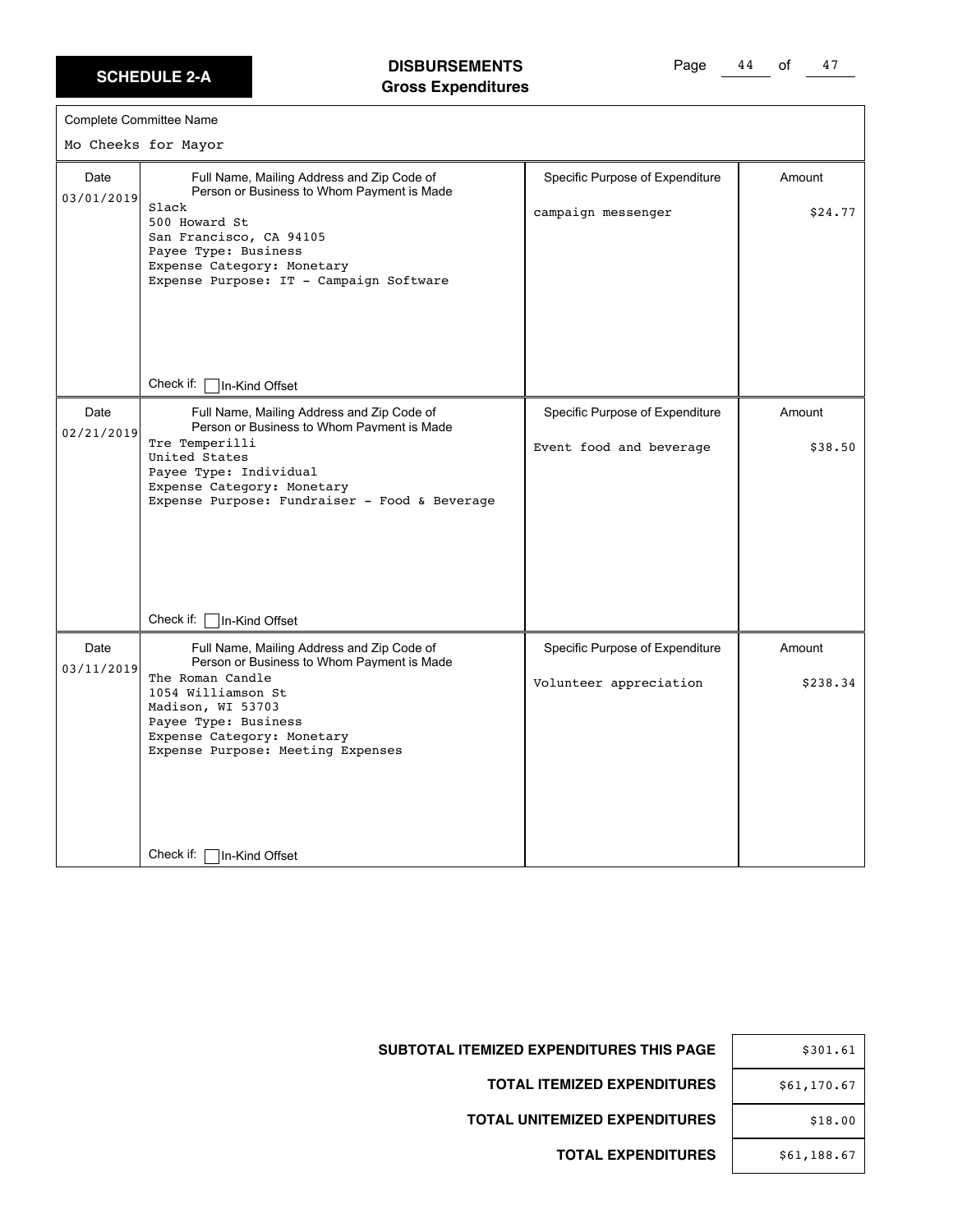$\Gamma$ 

#### **DISBURSEMENTS Gross Expenditures**

Page 45 of 47

|                    | Complete Committee Name                                                                                                                                                                                                                                |                                                |                      |
|--------------------|--------------------------------------------------------------------------------------------------------------------------------------------------------------------------------------------------------------------------------------------------------|------------------------------------------------|----------------------|
|                    | Mo Cheeks for Mayor                                                                                                                                                                                                                                    |                                                |                      |
| Date<br>02/07/2019 | Full Name, Mailing Address and Zip Code of<br>Person or Business to Whom Payment is Made                                                                                                                                                               | Specific Purpose of Expenditure                | Amount               |
|                    | Wildfire Contact<br>290 Broadway<br>Ste 132<br>Methuen, MA 01844<br>Payee Type: Business<br>Expense Category: Monetary<br>Expense Purpose: Mailing Service                                                                                             | direct mail                                    | \$8,147.96           |
|                    | Check if:<br>In-Kind Offset                                                                                                                                                                                                                            |                                                |                      |
| Date<br>02/07/2019 | Full Name, Mailing Address and Zip Code of<br>Person or Business to Whom Payment is Made                                                                                                                                                               | Specific Purpose of Expenditure                | Amount               |
|                    | Wildfire Contact<br>290 Broadway<br>Ste 132<br>Methuen, MA 01844<br>Payee Type: Business<br>Expense Category: Monetary<br>Expense Purpose: Mailing Service                                                                                             | direct mail                                    | \$8,147.96           |
|                    | Check if:<br>In-Kind Offset                                                                                                                                                                                                                            |                                                |                      |
| Date<br>02/07/2019 | Full Name, Mailing Address and Zip Code of<br>Person or Business to Whom Payment is Made<br>Wildfire Contact<br>290 Broadway<br>Ste 132<br>Methuen, MA 01844<br>Payee Type: Business<br>Expense Category: Monetary<br>Expense Purpose: Mailing Service | Specific Purpose of Expenditure<br>direct mail | Amount<br>\$8,147.96 |
|                    | Check if:<br>In-Kind Offset                                                                                                                                                                                                                            |                                                |                      |

| \$24,443.88 |
|-------------|
| \$61,170.67 |
| \$18.00     |
| \$61,188.67 |

SUBTOTAL ITEMIZED EXPENDITURES THIS PAGE

**TOTAL ITEMIZED EXPENDITURES** 

**TOTAL UNITEMIZED EXPENDITURES**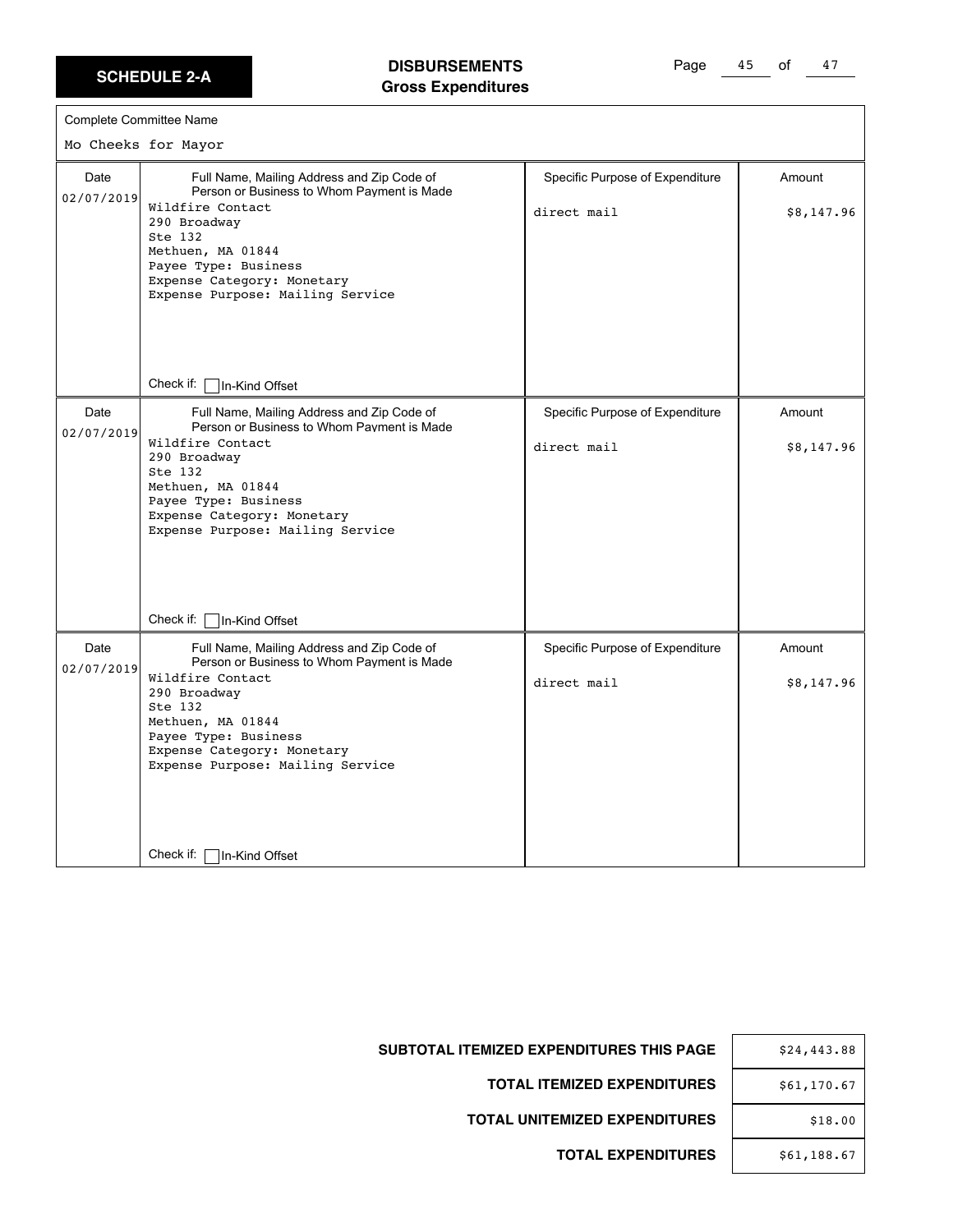# **DISBURSEMENTS Gross Expenditures**

Page 46 of 47

| Complete Committee Name |                                                                                                                                                                                                                                                                    |                                                      |                    |
|-------------------------|--------------------------------------------------------------------------------------------------------------------------------------------------------------------------------------------------------------------------------------------------------------------|------------------------------------------------------|--------------------|
|                         | Mo Cheeks for Mayor                                                                                                                                                                                                                                                |                                                      |                    |
| Date<br>02/11/2019      | Full Name, Mailing Address and Zip Code of<br>Person or Business to Whom Payment is Made<br>Wildfire Contact<br>290 Broadway<br>Ste 132<br>Methuen, MA 01844<br>Payee Type: Business<br>Expense Category: Monetary<br>Expense Purpose: Media - Phones / Robo calls | Specific Purpose of Expenditure<br>Phone Calls       | Amount<br>\$364.49 |
|                         | Check if:<br>In-Kind Offset                                                                                                                                                                                                                                        |                                                      |                    |
| Date<br>02/20/2019      | Full Name, Mailing Address and Zip Code of<br>Person or Business to Whom Payment is Made<br>Wildfire Contact                                                                                                                                                       | Specific Purpose of Expenditure<br>printed materials | Amount<br>\$665.13 |
|                         | 290 Broadway<br>Ste 132<br>Methuen, MA 01844<br>Payee Type: Business<br>Expense Category: Monetary<br>Expense Purpose: Printing - Brochures                                                                                                                        |                                                      |                    |
|                         | Check if:<br>In-Kind Offset                                                                                                                                                                                                                                        |                                                      |                    |

| \$1,029.62  |  |
|-------------|--|
| \$61,170.67 |  |
| \$18.00     |  |
| \$61,188.67 |  |

**SUBTOTAL ITEMIZED EXPENDITURES THIS PAGE** 

**TOTAL ITEMIZED EXPENDITURES** 

**TOTAL UNITEMIZED EXPENDITURES**